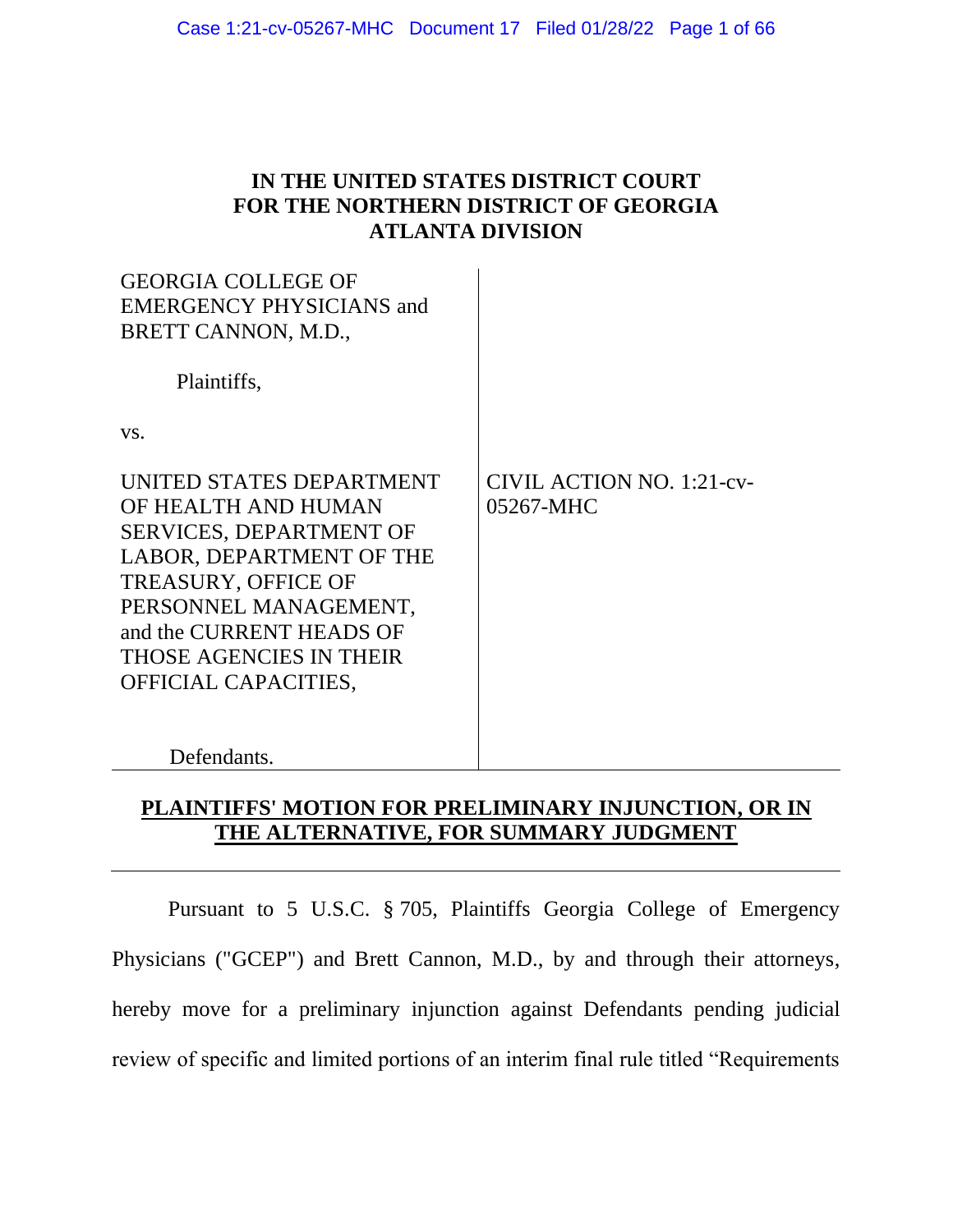Related to Surprise Billing; Part II," 86 Fed. Reg. 55,980 (Oct. 7, 2021). In the alternative, pursuant to Federal Rule of Civil Procedure 56, Plaintiffs move for summary judgment in their favor, provided Defendants consent to summary judgment proceedings on a mutually acceptable expedited schedule.<sup>1</sup>

Plaintiffs seek relief by March 1, 2022—the approximate date arbitrations under the rule are scheduled to begin<sup>2</sup>—in order to prevent irreparable harm to Plaintiffs GCEP and Brett Cannon, M.D., as well as GCEP's other providermembers. In support of this motion, Plaintiffs submit the following Brief in Support

<sup>1</sup> Because this case presents "purely legal issues," *Atlanta Indep. Sch. Sys. v. S.F. ex rel. M.F*., 740 F. Supp. 2d 1335, 1341 (N.D. Ga. 2004), and because those issues should be resolved in Plaintiffs' favor, summary judgment is appropriate here provided Defendants consent to summary judgment proceedings on a mutually acceptable expedited schedule. *See generally* Fed. R. Civ. P. 65(a)(2) ("Before or after beginning the hearing on a motion for a preliminary injunction, the court may advance the trial on the merits and consolidate it with the hearing").

 $2$  The estimated March 1, 2022 arbitration beginning date is based on timing requirements contained in 42 U.S.C. § 300gg-111(a)(1)(C) and 49 C.F.R. § 149.510. Under these provisions, payment must be made within thirty days of claim submission. 42 U.S.C. § 300gg-111(a)(1)(C). Following payment, there is a thirty business day negotiation period. 49 C.F.R. § 149.510(b)(1)(ii). Within four business days of the close of the negotiation period, the parties must initiate the independent dispute resolution process and must select an arbitrator entity within three business days of initiation. 49 C.F.R.  $\S$  149.510(b)(2)(i) and 149.510(c)(1)(i). Offers must be submitted within ten business days of selection, and the arbitrator has thirty days from the offer deadline to make a final decision. 49 C.F.R.  $\S$ § 149.510(c)(4)(i) and  $149.510(c)(4)(ii)$ . Based on this timeline, the theoretical earliest an IDR decision could be issued is March 2, 2022.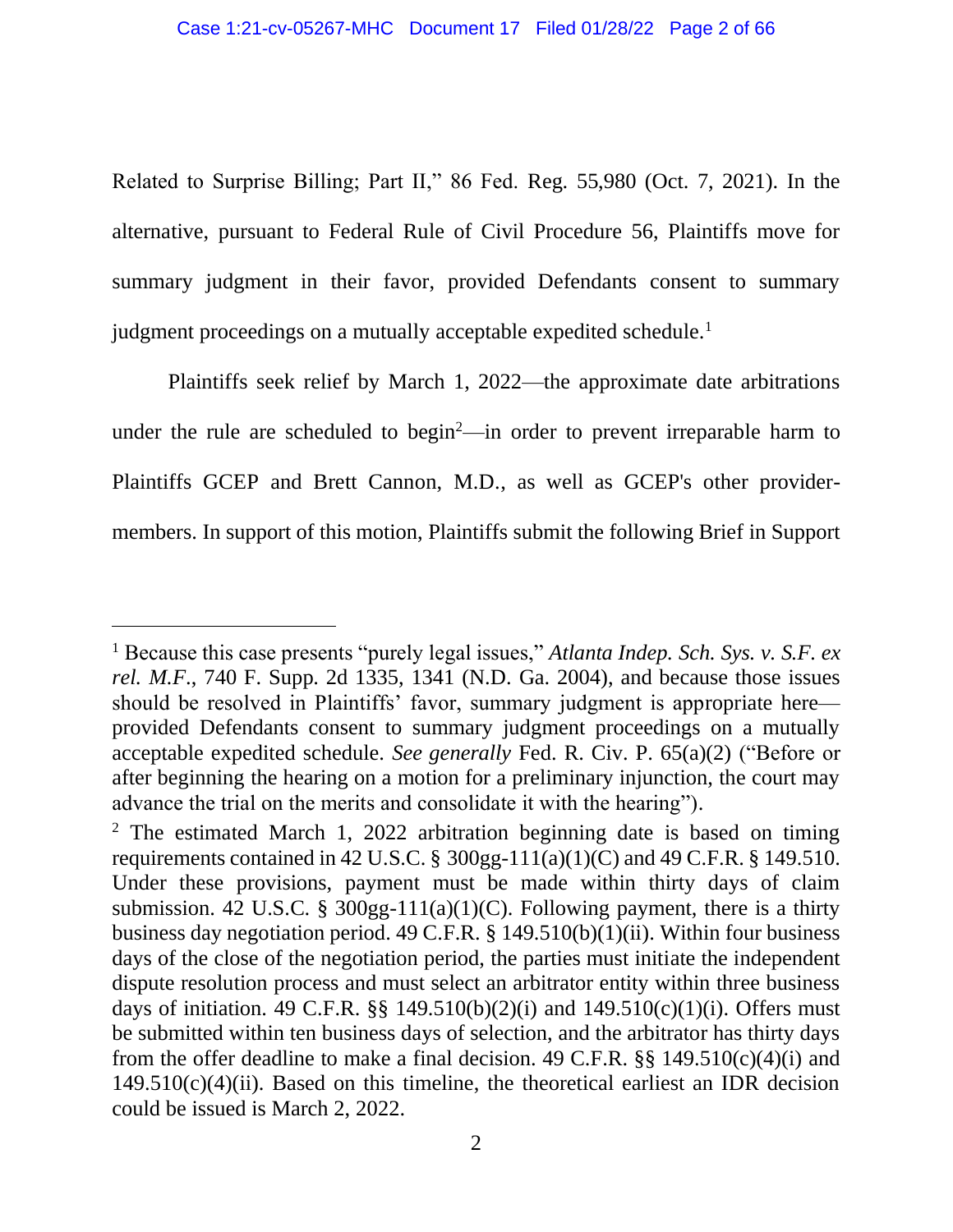# Case 1:21-cv-05267-MHC Document 17 Filed 01/28/22 Page 3 of 66

and accompanying Declarations of Dee William Pettigrew, III, M.D., Exhibit A ("Pettigrew Decl.") and Plaintiff Brett Cannon, M.D., Exhibit B ("Cannon Decl."). A proposed order is attached.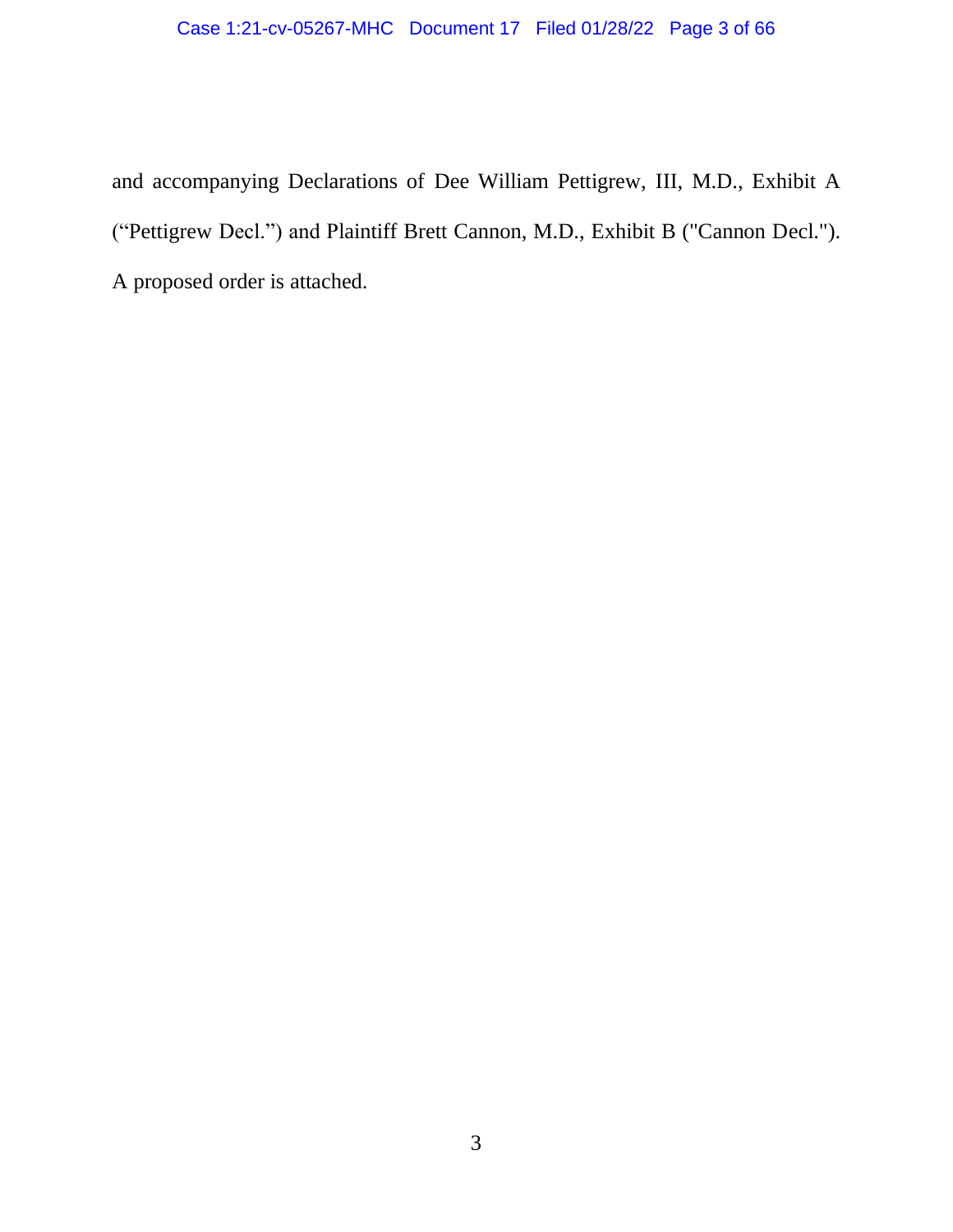## **IN THE UNITED STATES DISTRICT COURT FOR THE NORTHERN DISTRICT OF GEORGIA ATLANTA DIVISION**

| <b>GEORGIA COLLEGE OF</b><br><b>EMERGENCY PHYSICIANS and</b><br>BRETT CANNON, M.D.,                                                                                                                                                                        |                                               |
|------------------------------------------------------------------------------------------------------------------------------------------------------------------------------------------------------------------------------------------------------------|-----------------------------------------------|
| Plaintiffs,                                                                                                                                                                                                                                                |                                               |
| VS.                                                                                                                                                                                                                                                        |                                               |
| UNITED STATES DEPARTMENT<br>OF HEALTH AND HUMAN<br><b>SERVICES, DEPARTMENT OF</b><br>LABOR, DEPARTMENT OF THE<br><b>TREASURY, OFFICE OF</b><br>PERSONNEL MANAGEMENT,<br>and the CURRENT HEADS OF<br><b>THOSE AGENCIES IN THEIR</b><br>OFFICIAL CAPACITIES, | <b>CIVIL ACTION NO. 1:21-cv-</b><br>05267-MHC |
| Defendants.                                                                                                                                                                                                                                                |                                               |

# **BRIEF IN SUPPORT OF PLAINTIFFS' MOTION FOR PRELIMINARY INJUNCTION, OR IN THE ALTERNATIVE, FOR SUMMARY JUDGMENT**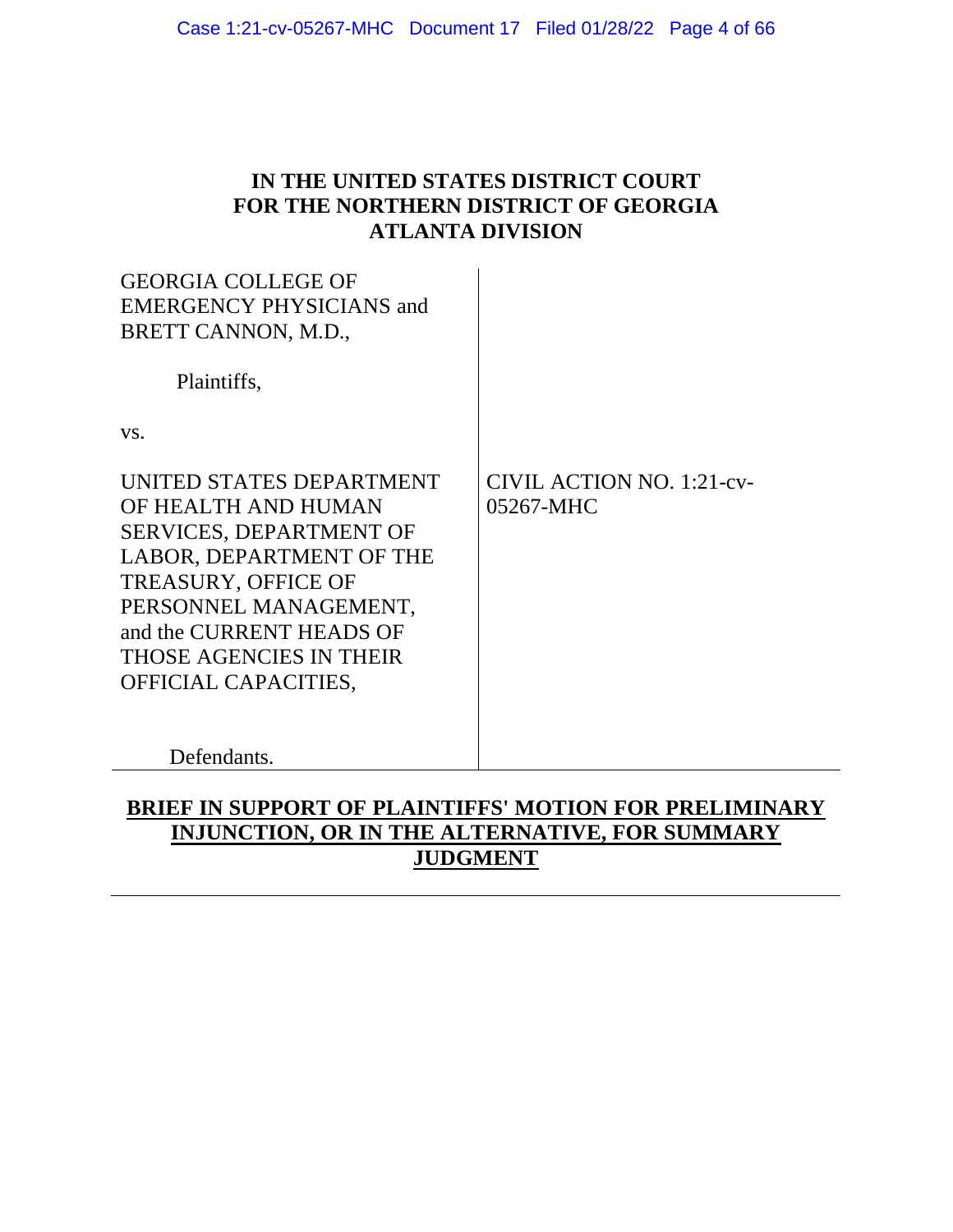# **TABLE OF CONTENTS**

| I.           |    | Congress Enacts a Bipartisan, Bicameral Compromise To Address                                                                                                                    |
|--------------|----|----------------------------------------------------------------------------------------------------------------------------------------------------------------------------------|
|              | A. |                                                                                                                                                                                  |
|              | B. | Congress Rejected Setting the QPA As The Presumptive                                                                                                                             |
| $\mathbf{I}$ |    | The Departments Published The September Rule As An Interim Final                                                                                                                 |
|              | А. |                                                                                                                                                                                  |
|              | B. | Departments' Delay In Issuing The September Rule16                                                                                                                               |
| Ш.           |    | Plaintiffs GCEP And Provider Brett Cannon, M.D17                                                                                                                                 |
|              |    |                                                                                                                                                                                  |
| I.           |    | Plaintiffs Are Likely To Succeed On The Merits Because The<br>Departments' Action Is Contrary To The Unambiguous Terms Of The                                                    |
|              | A. | The Departments Acted Contrary to Law And In Excess of Their<br>Statutory Authority By Mandating A Presumption In Favor Of                                                       |
|              | B. | Departments' Interpretation Of The Act's Payment<br>The<br>Determination Provision Is Owed No Deference Because It Is<br>Contrary To The Act's Plain Meaning And Is Procedurally |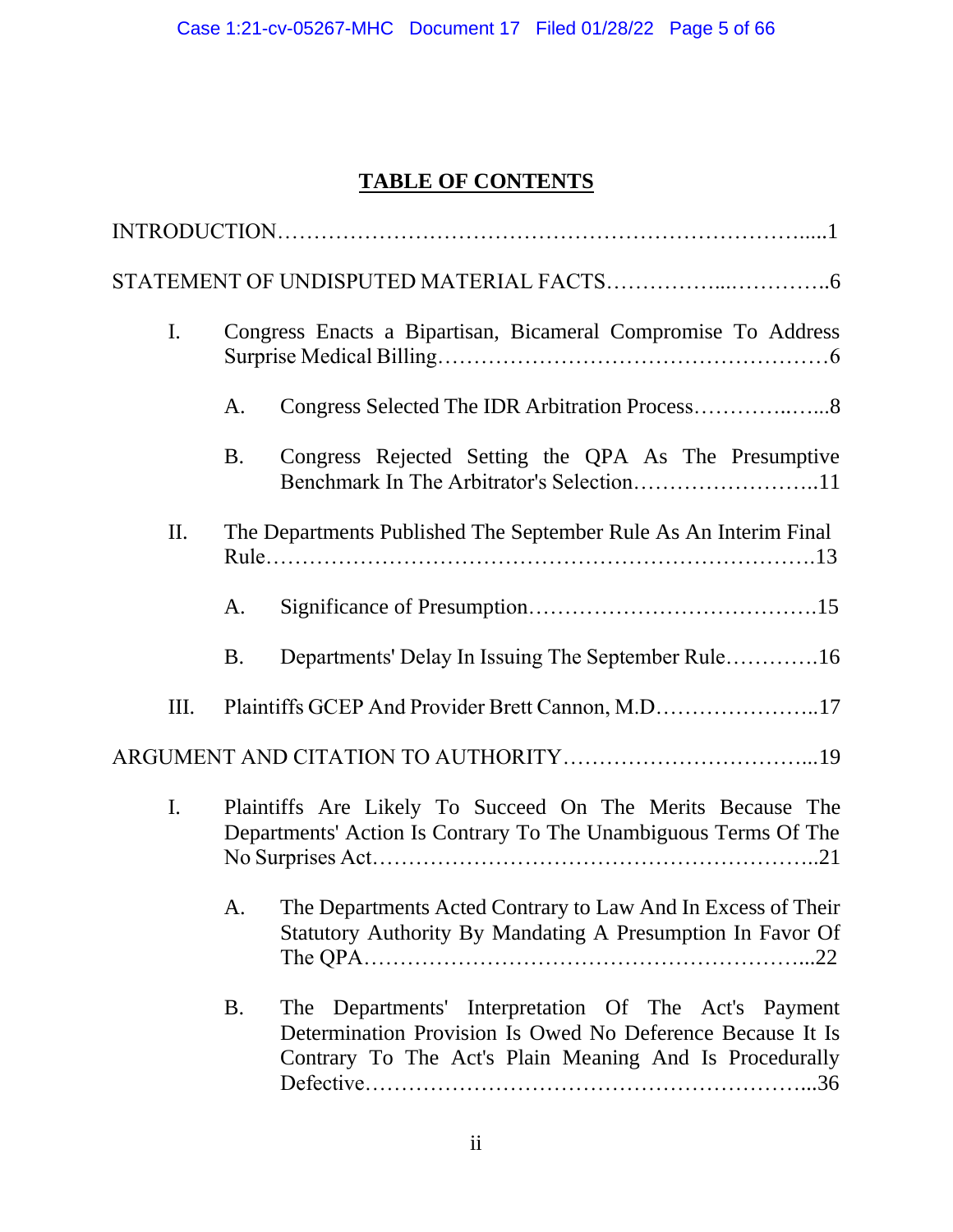|      | The Departments Lacked Good Cause For Bypassing Notice                                                               |
|------|----------------------------------------------------------------------------------------------------------------------|
| П.   | Plaintiffs And Patients They Serve Will Suffer Irreparable Harm                                                      |
| III. | The Balance of Equities And The Public Interest Strongly Favor A<br>Preliminary Injunction Pending Judicial Review47 |
|      |                                                                                                                      |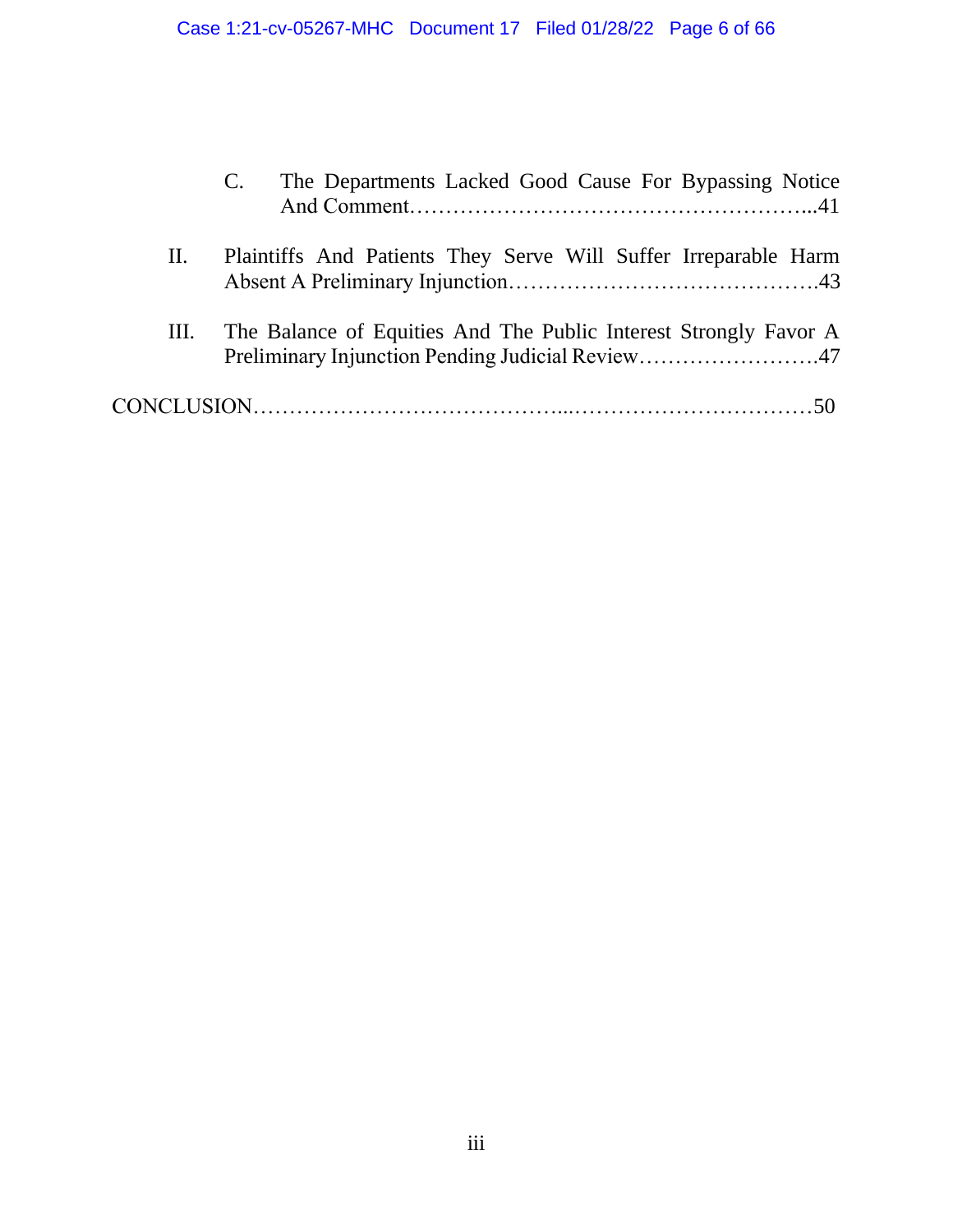# **TABLE OF AUTHORITIES**

| <b>Cases</b>                                                         | Page(s) |
|----------------------------------------------------------------------|---------|
| Alabama-Tombigbee Rivers Coal v. Kempthorne,                         |         |
| Almendarez-Torres v. United States,                                  |         |
| Atlanta Indep. Sch. Sys. v. S.F. ex rel. M.F.,                       |         |
| Autauga Cty. Emergency Mgmt. Commc'ns Dist. v. Fed. Commc'ns Comm'n, |         |
| Bayou Lawn & Landscape Servs. v. Sec'y of Labor,                     |         |
| Catalyst Pharm., Inc. v. Becerra,                                    |         |
| Chem. Mfrs. Ass'n v. Nat. Res. Def. Council, Inc.,                   |         |
| Chevron U.S.A. v. Nat. Res. Def. Council,                            |         |
| Coffelt v. Fawkes,                                                   |         |
| Collins v. Yellen,                                                   |         |
| Cunningham v. Adams,                                                 |         |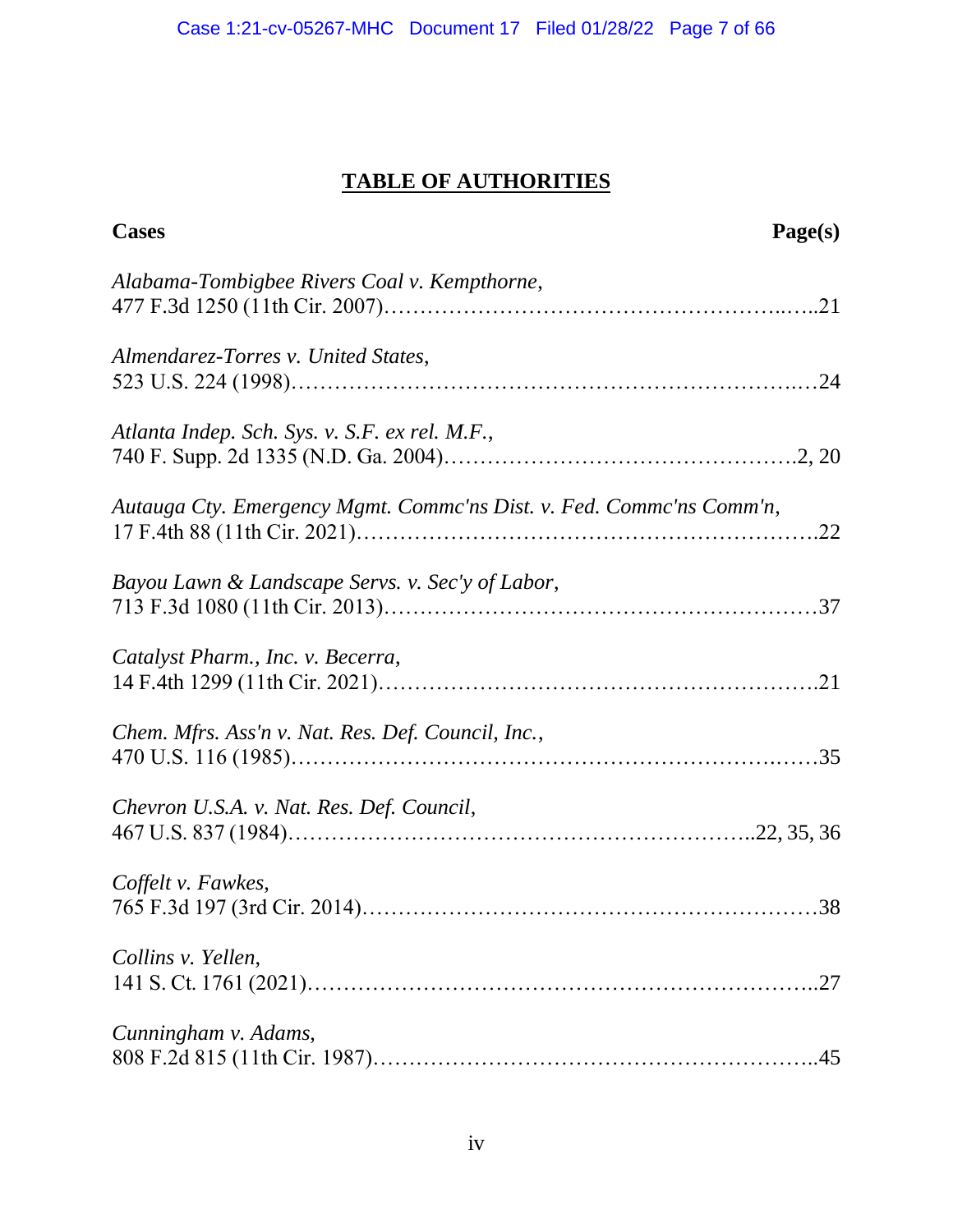| Curtis 1000, Inc. v. Suess,                                                         |
|-------------------------------------------------------------------------------------|
| Encino Motorcars, LLC v. Navarro,                                                   |
| Ethyl Corp. v. EPA,                                                                 |
| Harris v. Garner,                                                                   |
| Jysk Bed'N Linen v. Dutta-Roy,                                                      |
| King v. Burwell,                                                                    |
| Levi Strauss & Co. v. Sunrise Int'l Trading, Inc.,                                  |
| Levine v. Apker,                                                                    |
| Lexecon Inc. v. Milberg Weiss Bershad Hynes & Lerach,                               |
| Miami-Dade Cty. v. EPA,                                                             |
| Michigan v. EPA,                                                                    |
| Nat. Res. Def. Council v. Nat'l Highway Traffic Safety Admin.,                      |
| Ne. Florida Chapter Ass'n of Gen. Contractors of Am. v. City of Jacksonville, Fla., |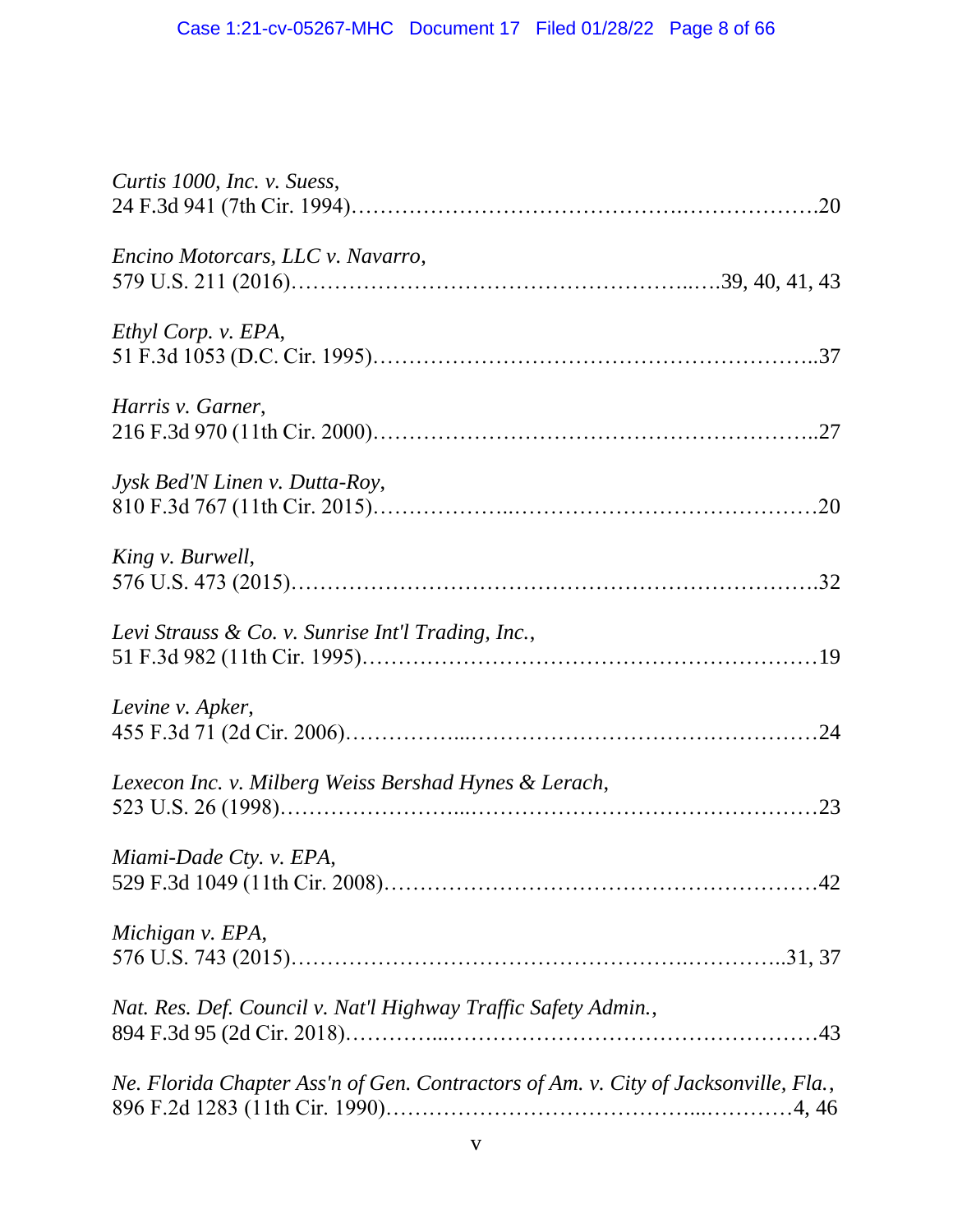| New Hampshire Hosp. Ass'n v. Azar,                      |
|---------------------------------------------------------|
| Nken v. Holder,                                         |
| Odebrecht Const., Inc. v. Sec'y, Fla. Dep't of Transp., |
| Padilla v. Rumsfeld,                                    |
| Palmer v. Massachusetts,                                |
| Russello v. United States,                              |
| Ry. Labor Execs.' Ass'n v. Nat'l Mediation Bd.,         |
| State of Fla. v. Dep't of Health & Hum. Servs.,         |
| Swain v. Junior,                                        |
| United States v. Dean,                                  |
| United States v. Mead Corp.,                            |
| United States v. Palomar-Santiago,                      |
| Univ. of Texas v. Camenisch,                            |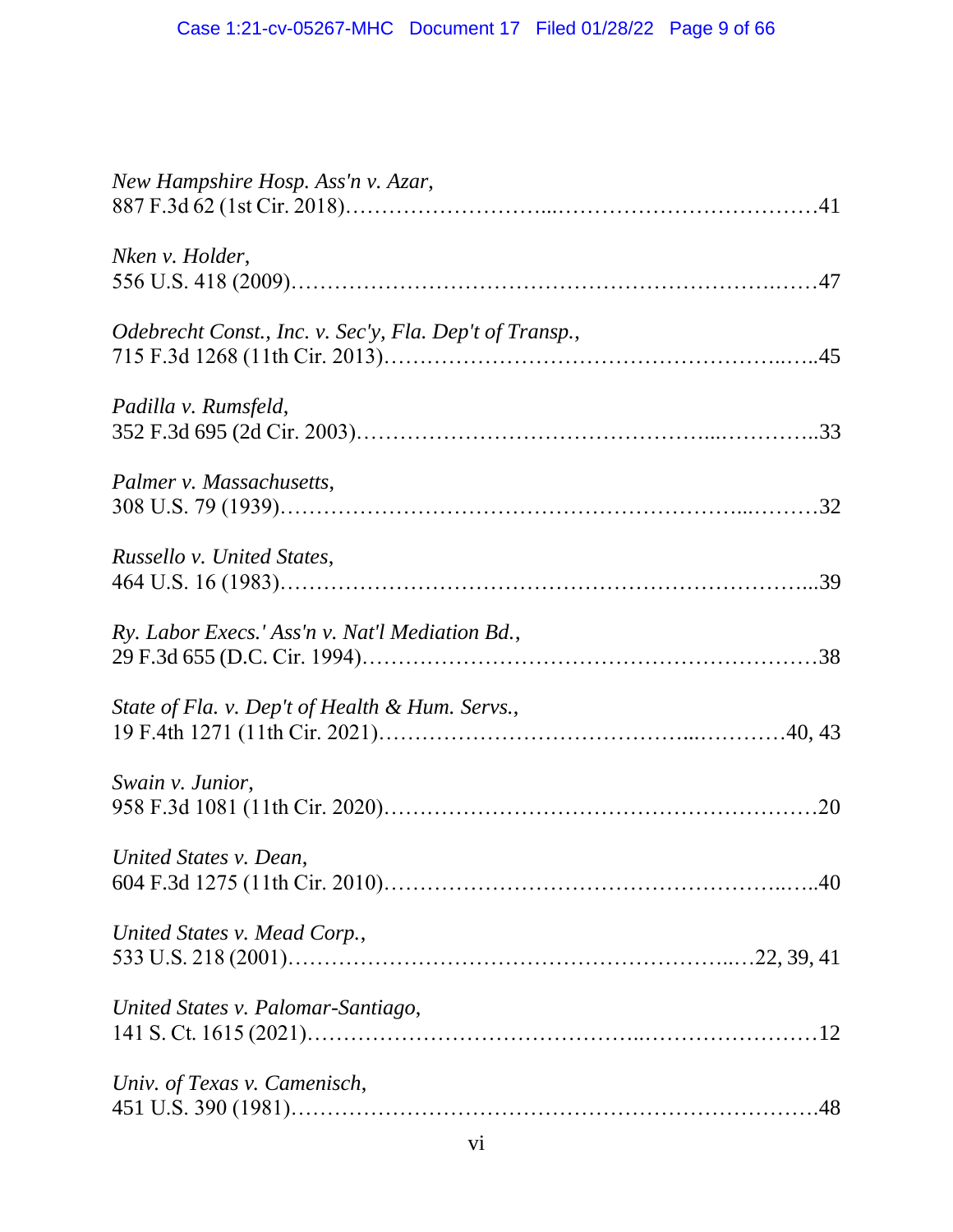| Util. Air Regulatory Grp. v. EPA,       |  |
|-----------------------------------------|--|
| Wedelstedt v. Wiley,                    |  |
| Winter v. Nat. Res. Def. Council, Inc., |  |

# **Statutes**

# 5 U.S.C.

# 42 U.S.C.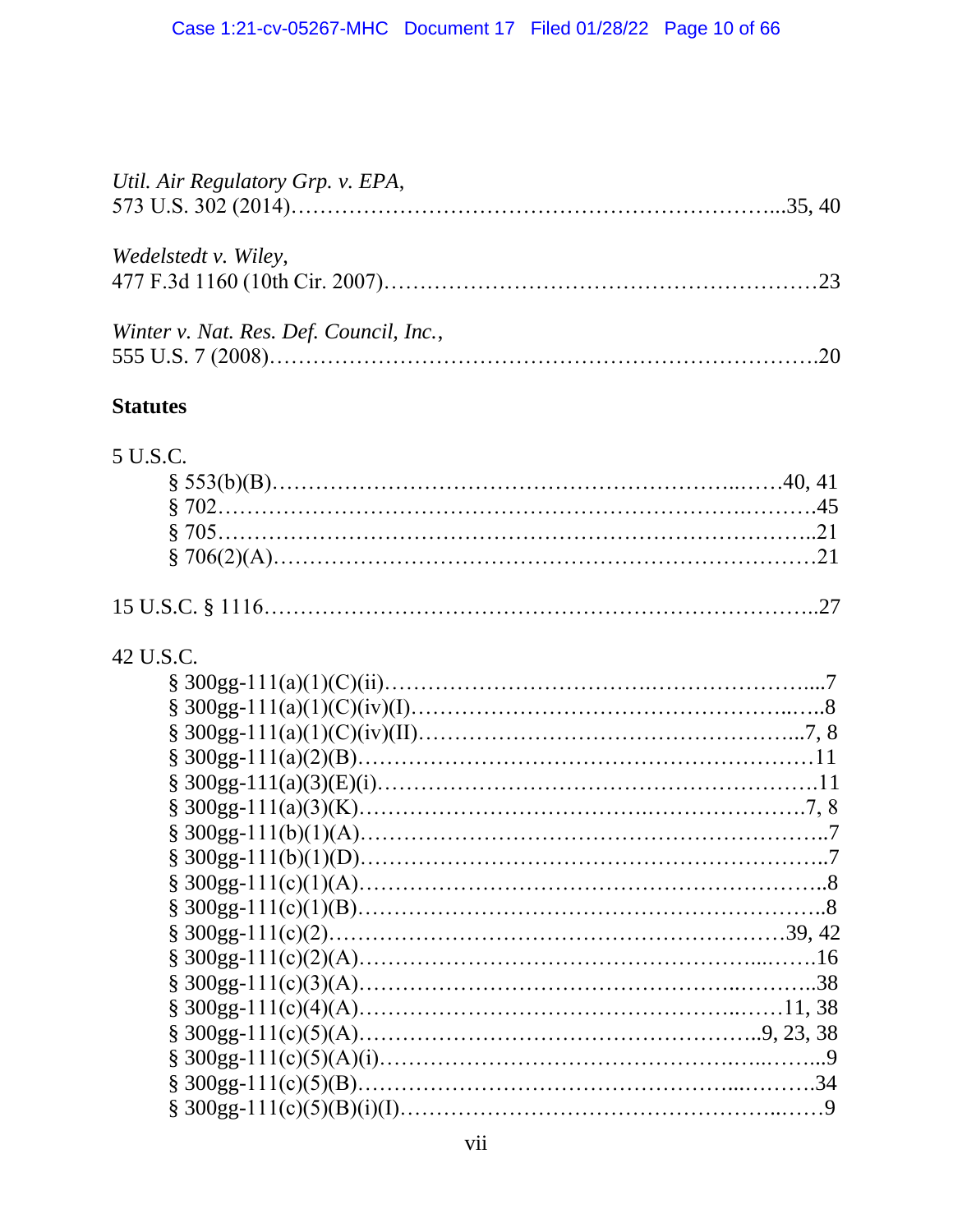## **Other Authorities**

| 45 | C.F.R. |
|----|--------|
|    |        |

| 49 C.F.R.                                                             |  |
|-----------------------------------------------------------------------|--|
|                                                                       |  |
|                                                                       |  |
|                                                                       |  |
|                                                                       |  |
|                                                                       |  |
| Fed. R. Civ. P.                                                       |  |
|                                                                       |  |
|                                                                       |  |
| Sara Hansard, Labor Official Defends Embattled Surprise Billing Rule, |  |
|                                                                       |  |
|                                                                       |  |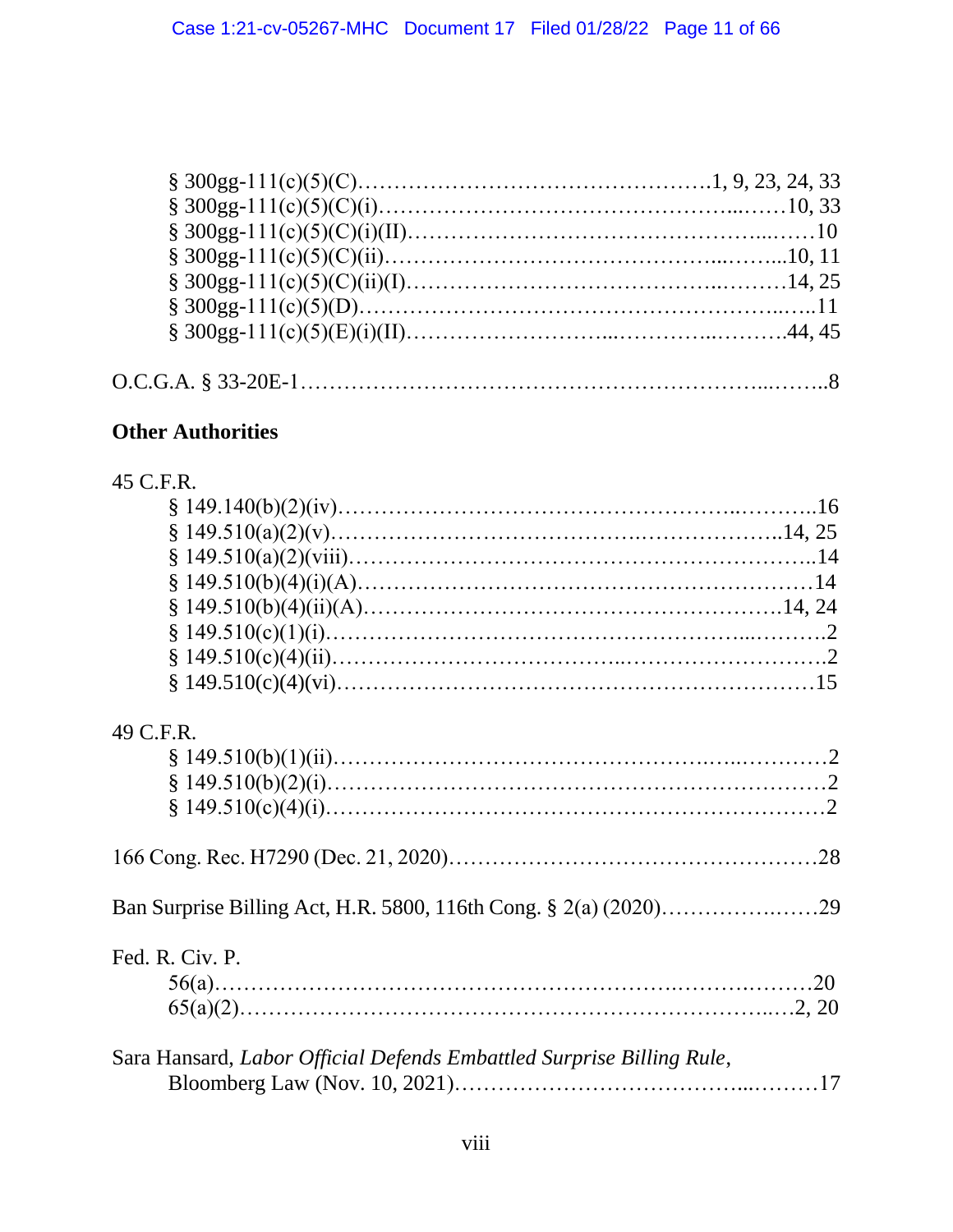| Health and Human Services Department Fiscal Year 2022 Budget Request before                                                                                   |
|---------------------------------------------------------------------------------------------------------------------------------------------------------------|
| Influence of Out-of-Network Payment Standards on Insurer-Provider Bargaining:<br>California's Experience, Am. J. of Managed Care (Aug. 5, 2019)49             |
|                                                                                                                                                               |
| Letter from Chairman Neal and Ranking Member Brady of the House Ways and<br>Means Committee to Department Secretaries (Oct. 4, 2021)11, 28, 29, 30            |
| Letter from Mark Werner, Blue Cross Blue Shield of North Carolina, to Provider                                                                                |
| Letter from Members of Congress to Departments Secretaries (Nov. 5, 2021)30                                                                                   |
|                                                                                                                                                               |
| Michael McAuliff, Doctors Are Mad About Surprise Billing Rules, Becerra Says                                                                                  |
| Matt Mullarkey, For the Love of the Game: A Historical Analysis and Defense of<br>Final Offer Arbitration in Major League Baseball, 9 Va. Sports & Ent. L. J. |
|                                                                                                                                                               |
| Press Release, House Ways & Means Comm., Congressional Committee Leaders                                                                                      |
| Press Release, Senator Murray Announces Bipartisan Deal to Protect Patients,                                                                                  |
| "Requirements Related to Surprise Billing; Part I," 86 Fed. Reg. 36,872 (July 13,                                                                             |
| "Requirements Related to Surprise Billing; Part II," 86 Fed. Reg. 55,980 (Oct. 7,                                                                             |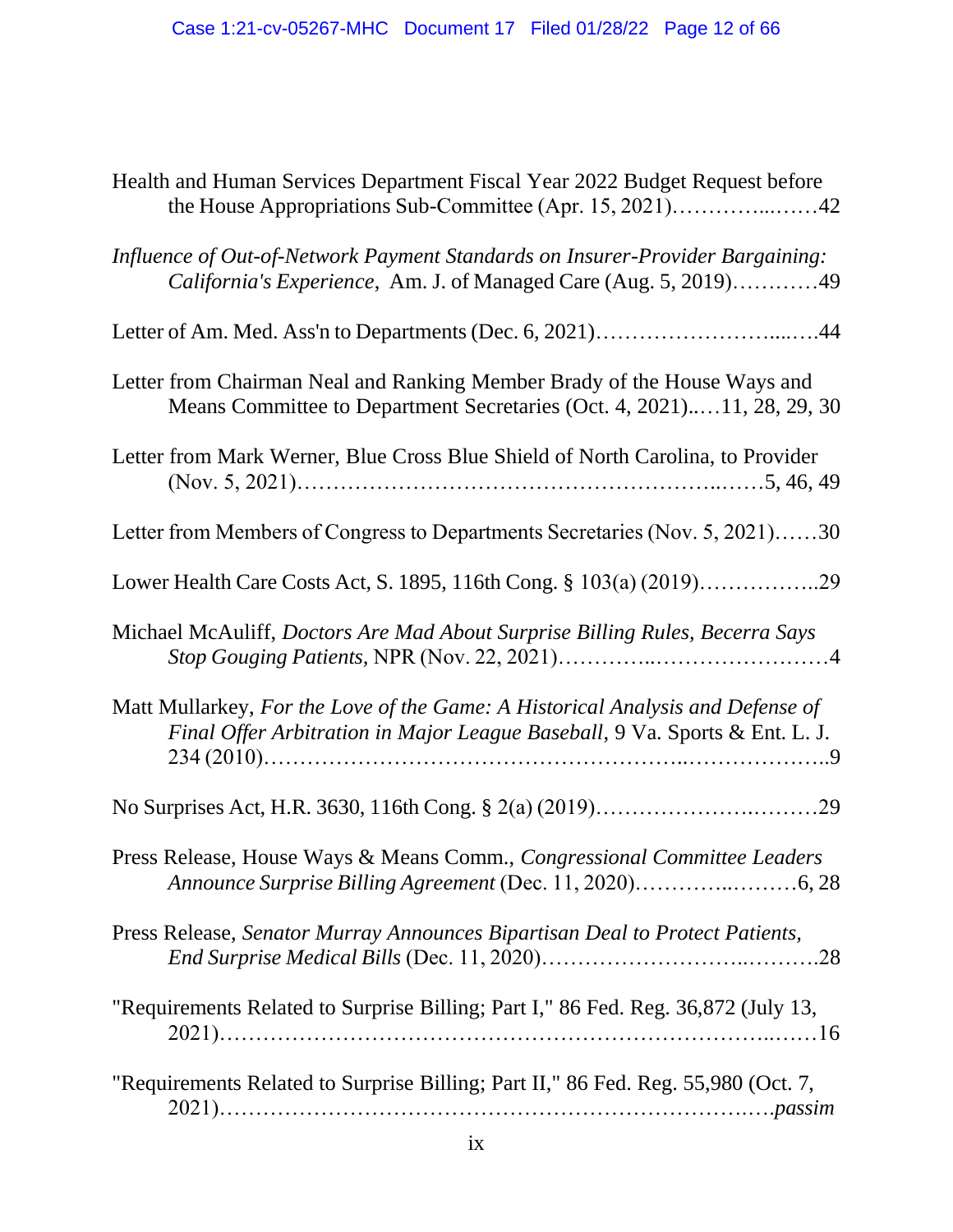#### **INTRODUCTION**

This action under the Administrative Procedure Act ("APA") challenges provisions of an interim final rule issued by Defendants in violation of their statutory authority and the APA's notice-and-comment requirement. The rule, entitled "Requirements Related to Surprise Billing; Part II," 86 Fed. Reg. 55,980 (Oct. 7, 2021) ("September IFR"), implements provisions of the federal surprise medical billing law, the No Surprises Act, Pub. L. No. 116-260, div. BB, tit. I, 134 Stat. 1182, 2758–890 (2020) (the "Act").

Congress passed the No Surprises Act, Pub. L. 116-260, to protect patients from surprise medical bills and remove them from the middle of payment disputes between commercial health insurers ("insurers") and medical care providers ("providers"). The Act accomplishes this by establishing an independent dispute resolution ("IDR") process in which an independent arbitrator settles payment disputes between insurers and providers based on the arbitrator's review of *six mandatory statutory factors* that the arbitrator "*shall*" consider. 42 U.S.C. § 300gg- $111(c)(5)(C)$  (emphasis supplied). Congress carefully avoided attaching any particular weights to the various factors that must be taken into account, and it surely did not assign any one statutory factor presumptive weight. The IDR process in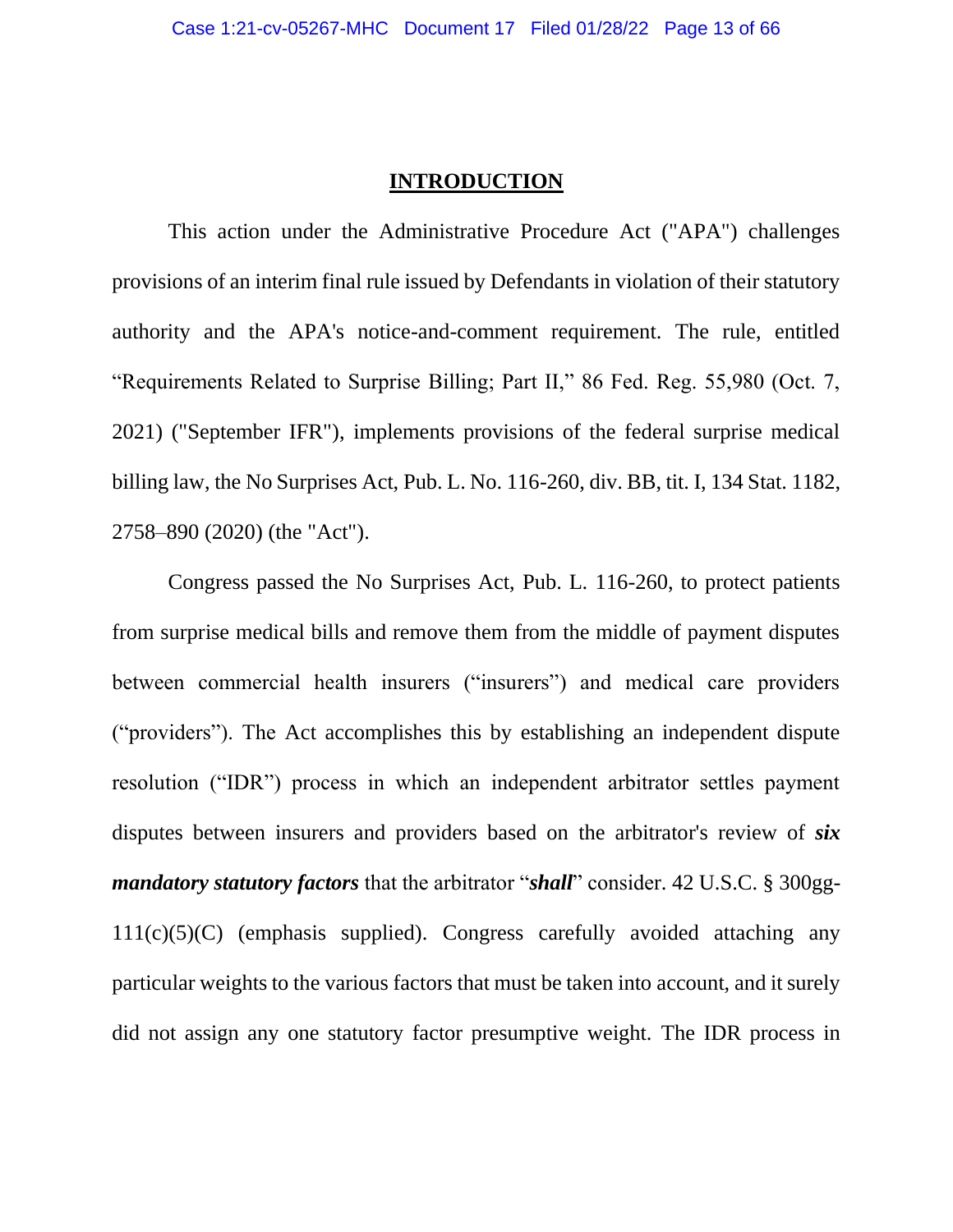general—and the enumerated factors in particular—reflects Congress's intentionally balanced approach to ensuring fair payment for healthcare services.

However, in direct conflict with the Act's text and design, Defendants United States Department of Health and Human Services ("HHS"), Department of Labor, Department of the Treasury, and Office of Personnel Management (collectively, the "Departments") issued an interim final rule that barely resembles the IDR process that Congress created. *See* "Requirements Related to Surprise Billing; Part II," 86 Fed. Reg. 55,980 (Oct. 7, 2021). Instead of Congress's balanced approach, the September Rule places a heavy thumb on the scale in favor of *just one* of the factors that Congress directed the independent arbitrator to consider. Specifically, the September Rule requires arbitrators to "presume" that one factor—the Qualifying Payment Amount ("QPA")—reflects the appropriate payment rate. The Departments thus read into the statute a "rebuttable presumption" that skews IDR results in payors' favor and grants them a windfall they were unable to obtain in the legislative process. Every tool of statutory construction—including text, structure, purpose, and legislative history—demonstrates just how far the Departments have overreached.

The Departments' presumption is unlawful and must be set aside for two main reasons. *First,* the statute cannot reasonably be read to impose such a presumption. Congress painstakingly described the factors IDR entities must consider, and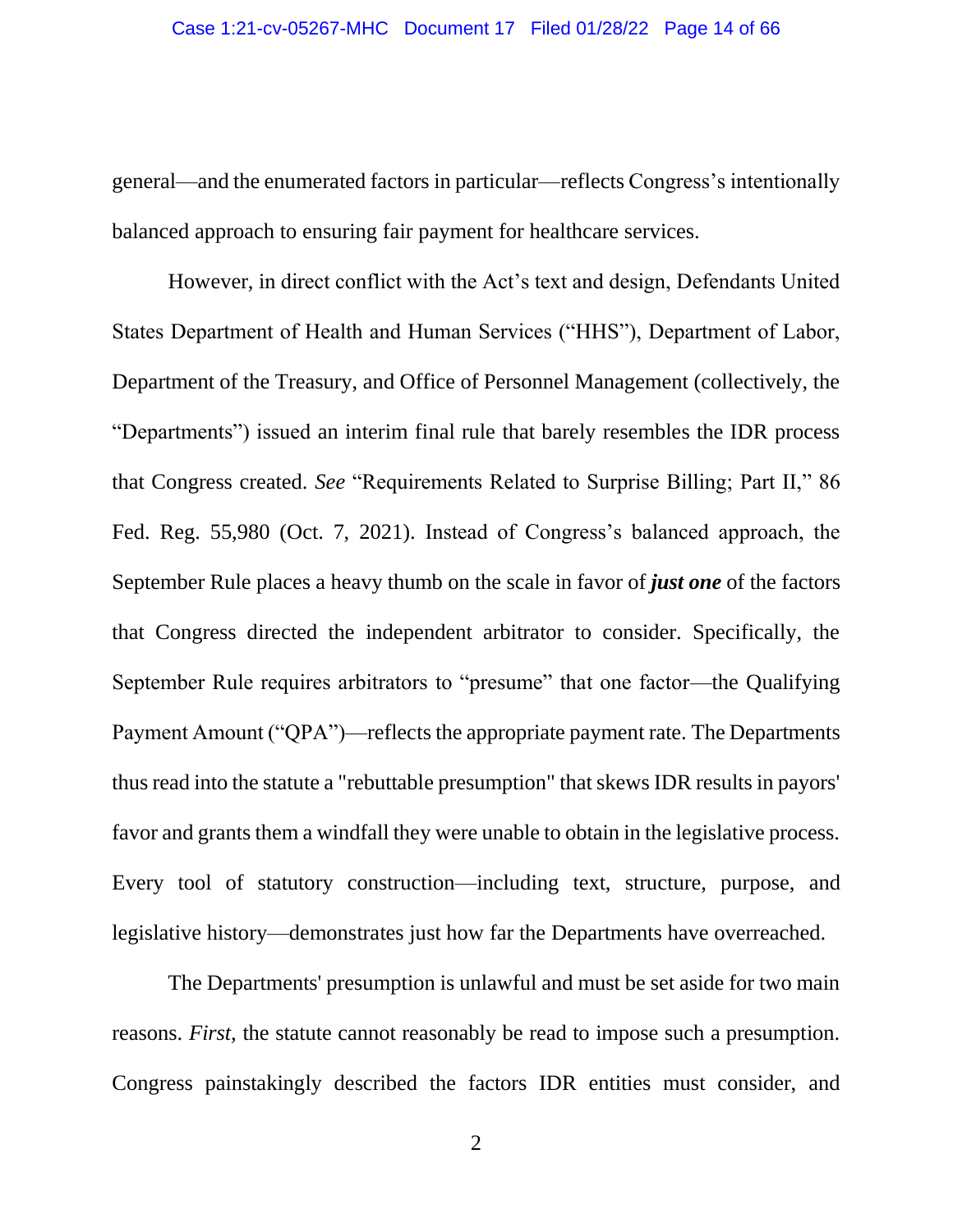nowhere in the statute does Congress provide that the QPA should be afforded more weight than the other factors or otherwise indicate that the additional statutory factors are second-class considerations relevant only to the extent they overcome a presumption in favor of the QPA. If Congress had intended the QPA to be given presumptive weight in determining healthcare provider reimbursement, it undoubtedly would have done so. In fact, Congress rejected proposed bills that would have pegged reimbursement to the QPA.

*Second,* the Departments unlawfully issued the challenged provisions without providing notice and comment as required by the APA. The good cause exception the Departments invoked is a narrow safety valve designed to deal with emergency situations where delay would cause serious harm. Those exceptional circumstances plainly do not exist here. Congress gave the Departments an entire year to promulgate regulations implementing the statute's IDR provisions—more than enough time to provide notice and comment. Instead, the Departments waited *nine months* and are relying upon their own delay to create an exigency justifying bypassing notice and comment.

As a result of the September Rule's illegal presumption, Plaintiffs GCEP and Brett Cannon, M.D., along with the patients that Dr. Cannon and GCEP's members care for, will suffer severe and irreparable harm if the September Rule is not set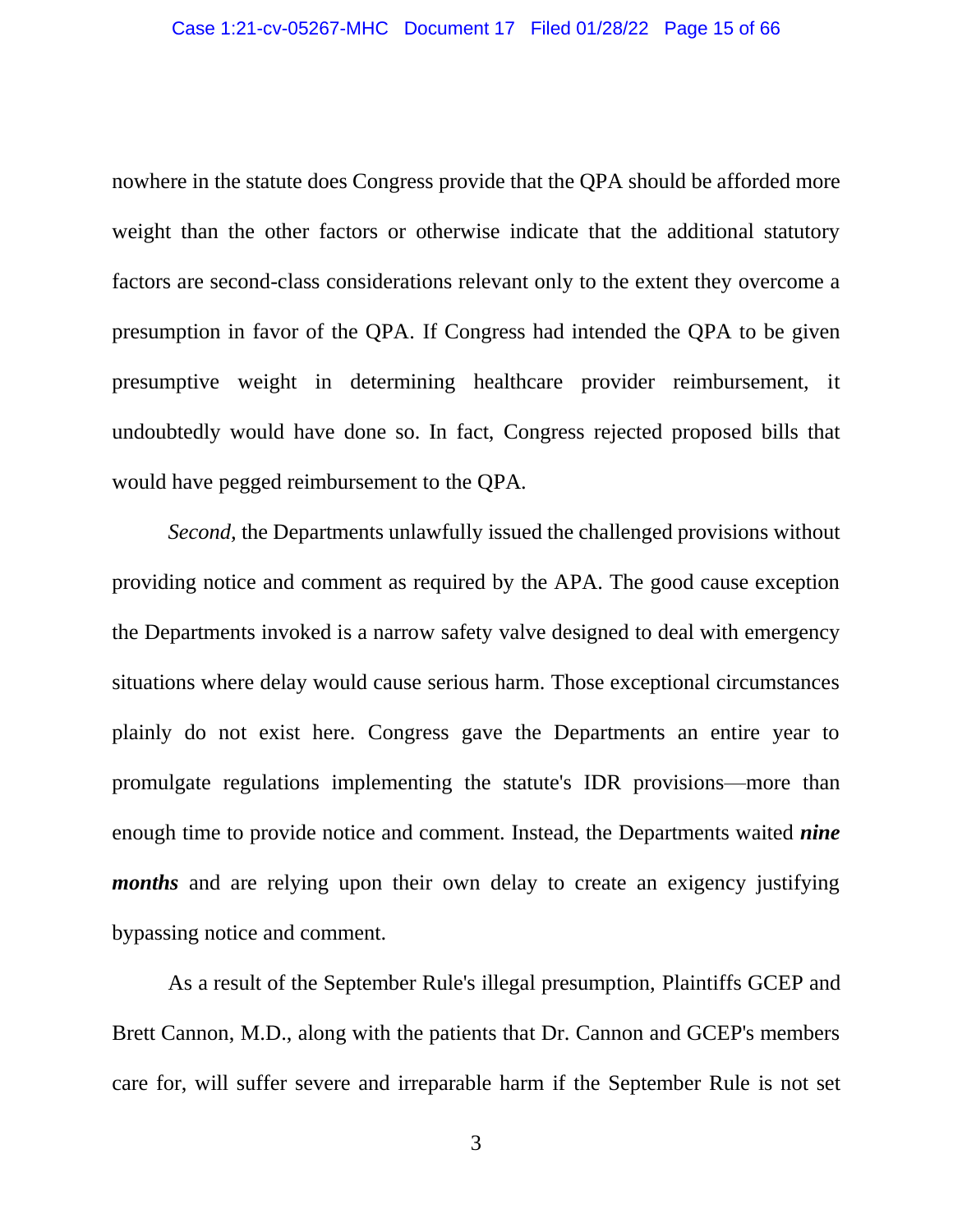aside. The attached declarations demonstrate that these injuries are "'neither remote nor speculative, but actual and imminent.'" *Ne. Florida Chapter Ass'n of Gen. Contractors of Am. v. City of Jacksonville, Fla.*, 896 F.2d 1283, 1285 (11th Cir. 1990) (citation omitted). Plaintiff Brett Cannon, M.D. and GCEP member Dee William Pettigrew explain that the QPA presumption will reduce the out-of-network reimbursement they will receive and will have "severe consequences for patients and providers alike." Pettigrew Decl. ¶ 11; *see also* Cannon Decl. ¶ 10, 11. This reduction in reimbursement will strain providers' resources and thereby make it more difficult for patients to be treated. *See* Cannon Decl. ¶ 13.

Most directly, out-of-network healthcare providers will suffer irreparable harm because the September Rule's presumption in favor of the QPA will prevent fair and adequate compensation for their healthcare services, and underpayments cannot be resolved through damages suits. HHS Secretary Xavier Becerra recently admitted as much, telling healthcare providers that they would "have to tighten their belt[s]" under the Departments' new rules. Michael McAuliff, *Doctors Are Mad About Surprise Billing Rules. Becerra Says Stop Gouging Patients*, NPR (Nov. 22, 2021) ("NPR Becerra Interview"), [https://www.npr.org/sections/health](https://www.npr.org/sections/health-shots/2021/11/22/1057985191/becerra-defends-hhs-rules-aimed-at-reining-in-surprise-medical-bills)[shots/2021/11/22/1057985191/becerra-defends-hhs-rules-aimed-at-reining-in](https://www.npr.org/sections/health-shots/2021/11/22/1057985191/becerra-defends-hhs-rules-aimed-at-reining-in-surprise-medical-bills)[surprise-medical-bills.](https://www.npr.org/sections/health-shots/2021/11/22/1057985191/becerra-defends-hhs-rules-aimed-at-reining-in-surprise-medical-bills) In-network providers will face a similar threat, as insurers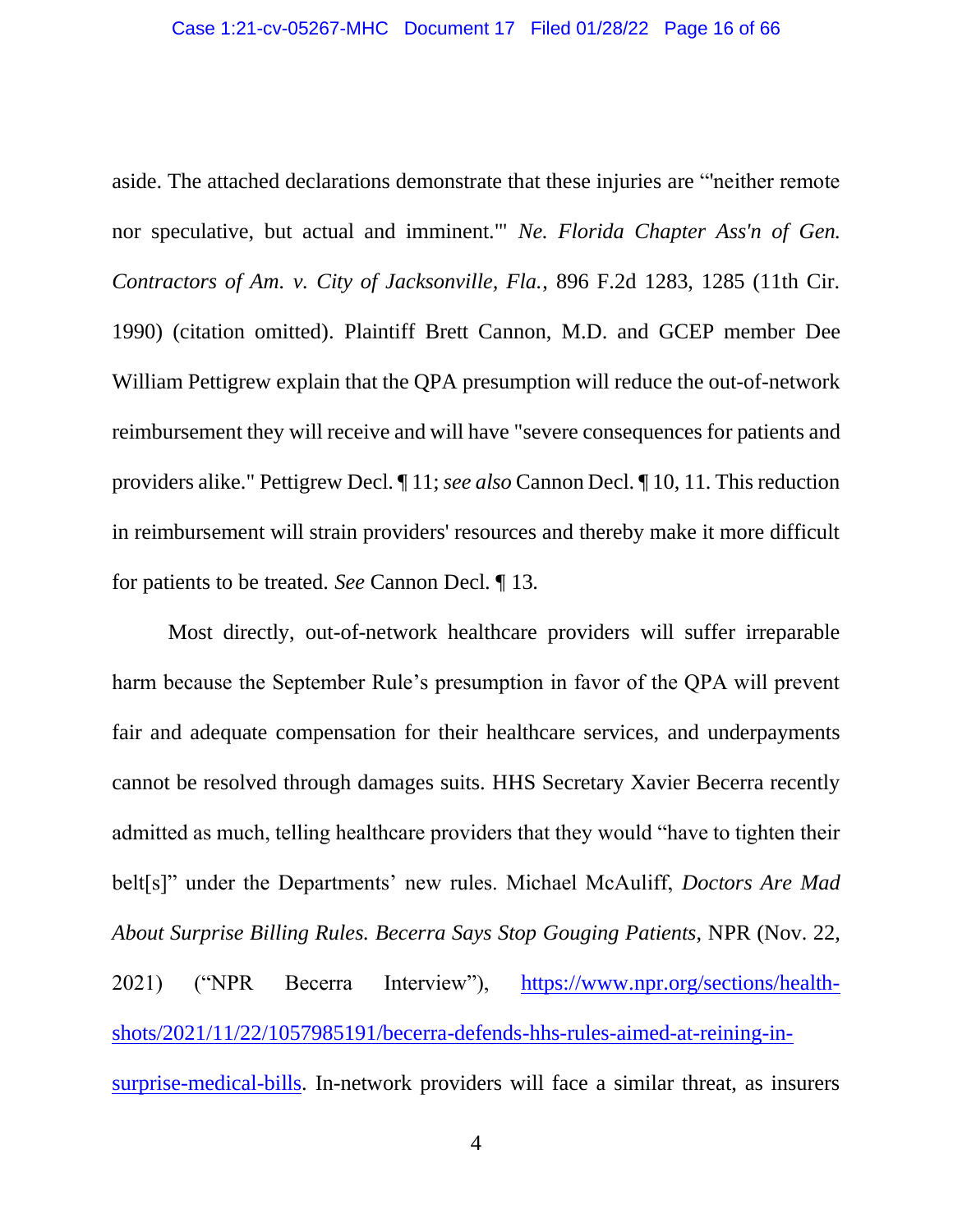demand cuts in payment rates to match the rates they expect to receive through the IDR process—and threaten cancellation of contracts if the providers do not agree. In fact, one insurer recently demanded that a provider accede to a "significant reduction in your contracted rate" based on the "clarity" provided in the September Rule. Letter from Mark Werner, Blue Cross Blue Shield of North Carolina, to Provider (Nov. 5, 2021) ("BCBS Letter"), [https://tinyurl.com/y3dfvtts.](https://tinyurl.com/y3dfvtts) Most troublingly, patients will suffer from the September Rule. With fewer insurance and provider choices, the Rule will seriously reduce patients' access to healthcare. Rather than deny these effects, the Departments explicitly admitted during rulemaking that "under compensation could threaten the viability of these providers [and] facilities," which, "in turn, could lead to participants, beneficiaries<sup>[1]</sup>, and enrollees not receiving needed medical care." 86 Fed. Reg. at 56,044. Yet the Departments issued the September Rule anyway. Congress enacted the No Surprises Act to protect patients—not to harm them in this manner.

Because these aspects of the September Rule are manifestly contrary to law and will irreparably harm Plaintiffs GCEP and Dr. Cannon, GCEP's members, and the patients they serve, this Court should preliminarily enjoin enforcement of those provisions of the September Rule requiring arbitrators to employ a presumption in favor of the QPA, or, in the alternative, grant summary judgment in Plaintiffs' favor.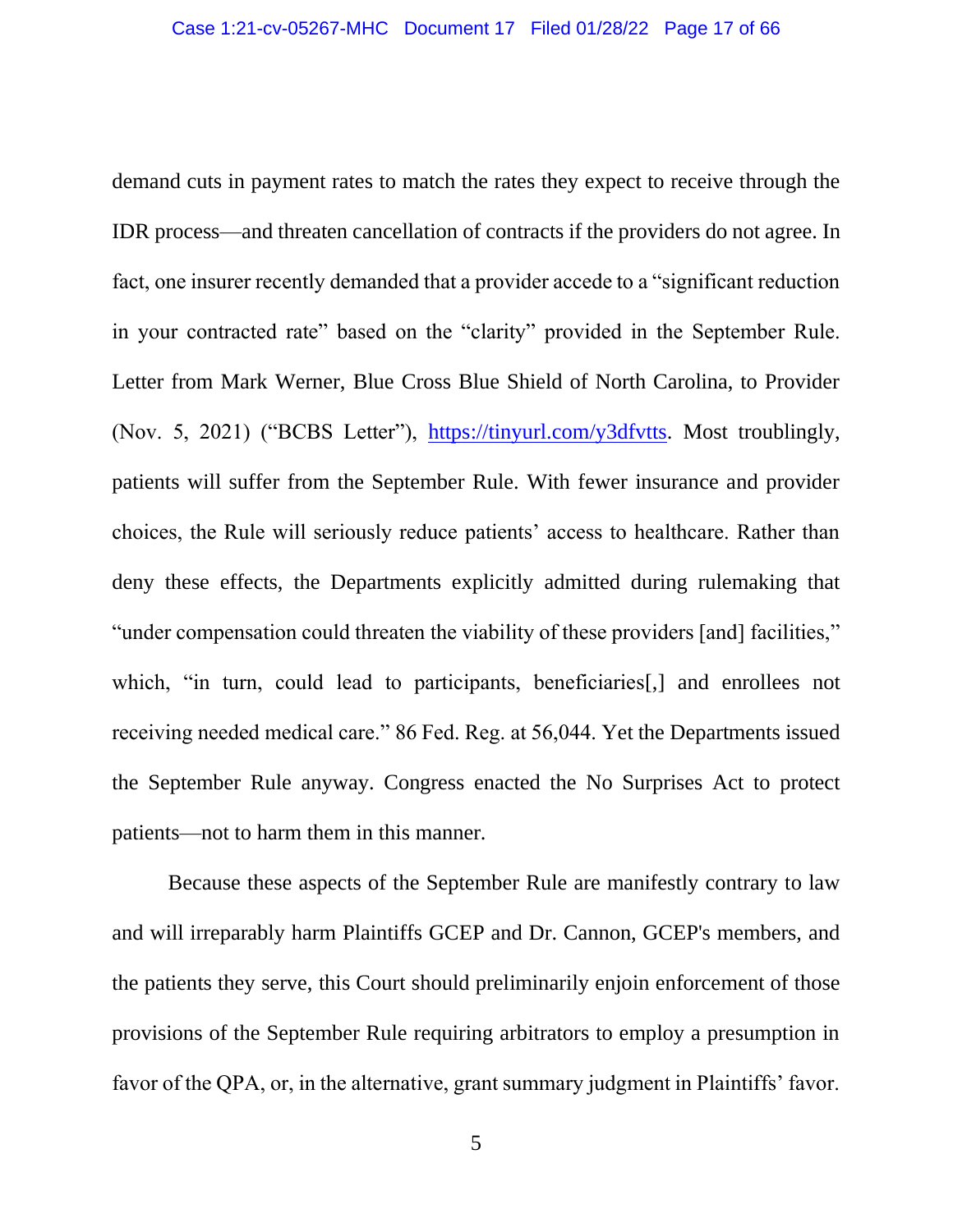## **STATEMENT OF UNDISPUTED MATERIAL FACTS**

## **I. Congress Enacts A Bipartisan, Bicameral Compromise To Address Surprise Medical Billing**

1.

On December 27, 2020, Congress enacted the No Surprises Act, "a bipartisan, bicameral deal . . . to protect patients from surprise medical bills and promote fairness in payment disputes between insurers and providers." Press Release, House Ways & Means Comm., *Congressional Committee Leaders Announce Surprise Billing Agreement* (Dec. 11, 2020), [https://waysandmeans.house.gov/media](https://waysandmeans.house.gov/media-center/press-releases/congressional-committee-leaders-announce-surprise-billing-agreement)[center/press-releases/congressional-committee-leaders-announce-surprise-billing](https://waysandmeans.house.gov/media-center/press-releases/congressional-committee-leaders-announce-surprise-billing-agreement)[agreement.](https://waysandmeans.house.gov/media-center/press-releases/congressional-committee-leaders-announce-surprise-billing-agreement)<sup>3</sup> Prior to the No Surprises Act, when a patient received care from an outof-network provider, the provider submitted a bill to the patient's insurer, and the insurer determined how much to pay the provider. The outstanding balance—the difference between what the provider billed and what the insurer paid—was the

 $3$  The Act, which was passed as part of the Consolidated Appropriations Act, 2021, Pub. L. No. 116-260 tit. I, div. BB, made parallel amendments to provisions of the Public Health Service ("PHS") Act, which is enforced by the Department of Health and Human Services ("HHS"); the Employee Retirement Income Security Act ("ERISA"), which is enforced by the Department of Labor; and the Internal Revenue Code ("IRC"), which is enforced by the Department of the Treasury. These Departments, along with the Office of Personnel Management ("OPM") (which oversees health benefits plans offered by carriers under the Federal Employees Health Benefits Act), issued the September Rule.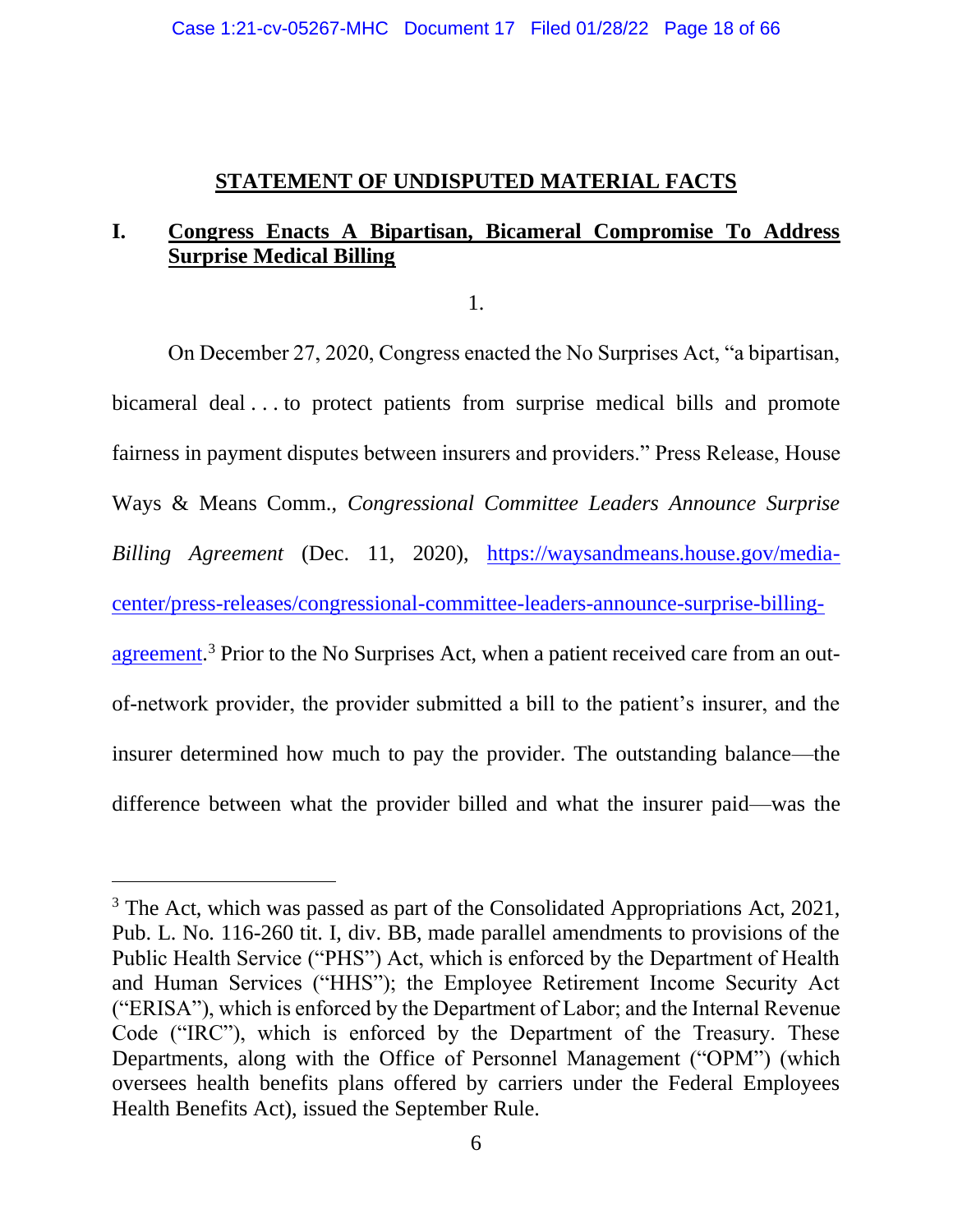#### Case 1:21-cv-05267-MHC Document 17 Filed 01/28/22 Page 19 of 66

patient's responsibility. To collect that balance, providers traditionally sent patients "balance bills," sometimes called "surprise bills" because patients often received them when they had no choice in their care, such as in the case of emergency care or care provided by an ancillary healthcare provider (such as an out-of-network clinical lab).

#### 2.

To protect patients from such "surprise bills," the Act restricts out-of-network providers' ability to bill patients in excess of what the patient would have paid had she been treated by an in-network provider. 42 U.S.C.  $\S 300gg-111(a)(1)(C)(ii)$ ,  $(b)(1)(A)$ . Instead, the Act obligates payors to reimburse out-of-network providers at the "out-of-network rate" as defined in the statute, less any cost-sharing from the patient. *Id.* § 300gg-111(a)(1)(C)(iv)(II), (b)(1)(D). The "out-of-network rate" is governed by any applicable All-Payer Model Agreement under section 1115A of the Social Security Act or, if there is no such agreement, then by any applicable specified state law providing a method for determining the total amount of reimbursement for the out-of-network provider. *Id*. § 300gg-111(a)(3)(K). If there is not applicable All-Payer Model Agreement or an applicable state law,<sup>4</sup> Congress declined to set

<sup>4</sup> Georgia is one of several states that has implemented a state surprise medical billing law. For some claims, this will serve as the "specified state law" that will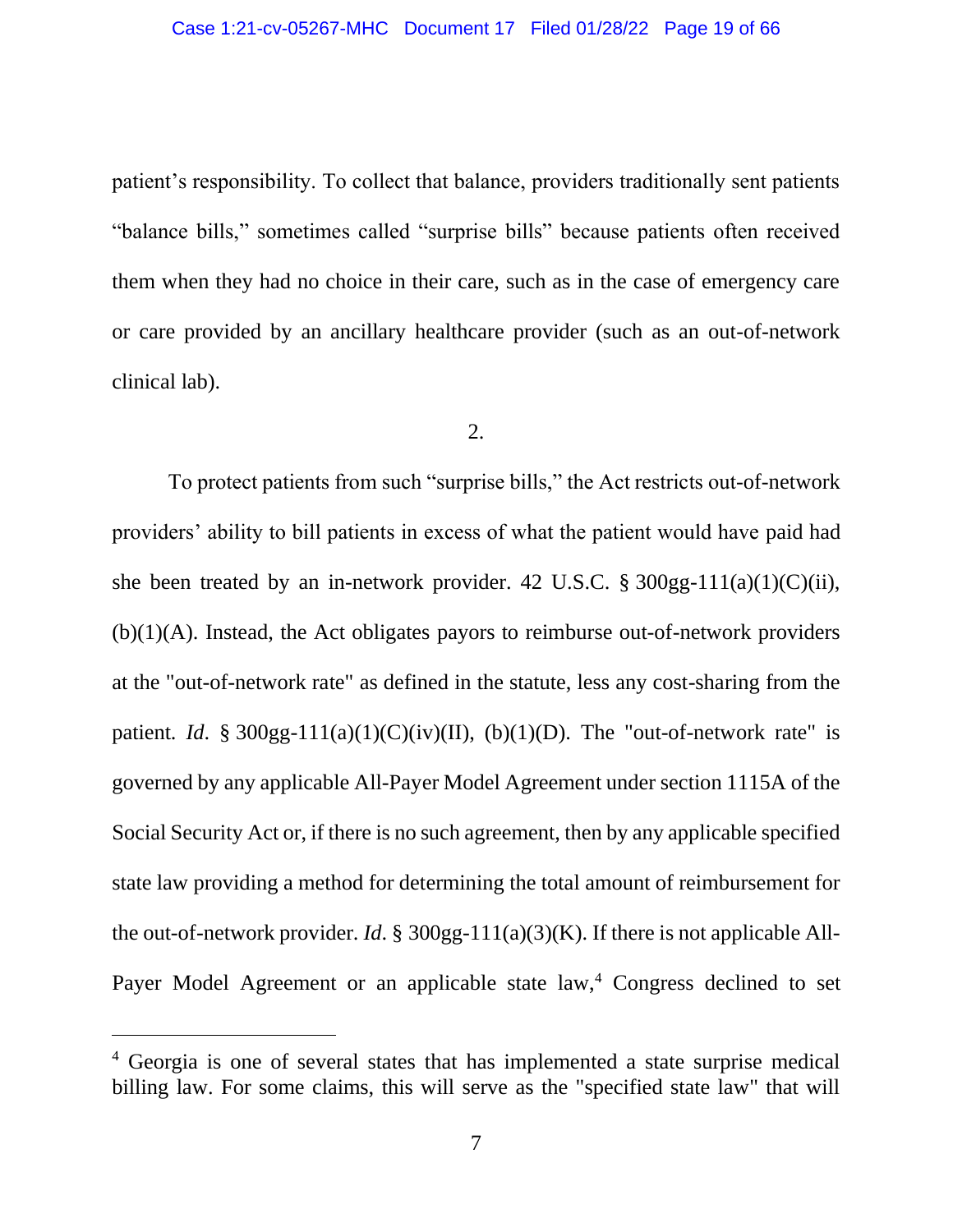healthcare reimbursement at the QPA, as it did for the cost-sharing requirement under 42 U.S.C. § 300gg-111(a)(1)(C)(iv)(II), or otherwise provide a benchmark or mathematical formula. Rather, the Act provides a process by which providers can seek fair and reasonable payment from insurers. Insurers will continue to send the provider an initial payment or notice of denial of payment, but if a provider believes it to be an underpayment, the provider may initiate a thirty-day period of open negotiation with the insurer. *See id.* § 300gg-111(a)(1)(C)(iv)(I), (a)(3)(K),  $(c)(1)(A)$ . If the insurer and provider are unable to reach agreement during that thirty-day period, either party may initiate binding arbitration before an independent dispute resolution arbitrator, who determines the fair payment amount. *Id.* § 300gg- $111(a)(3)(K)$ , (c)(1)(B).

## **A. Congress Selected The IDR Arbitration Process**

3.

In IDR arbitration, each party must submit their best and final offer, and the independent arbitrator must select one of the offers. 42 U.S.C. § 300gg-

govern the healthcare provider out-of-network reimbursement. However, this law is not as comprehensive as the Act, and for many of out-of-network services, the Act's IDR process will be used to determine provider reimbursement. For example, the Georgia law does not cover self-insured health plans, under which the majority of private sector plan enrollees receive their benefits. *See* Ga. Code Ann. § 33-20E-1 *et seq.* (2021), known as the "Surprise Billing Consumer Protection Act."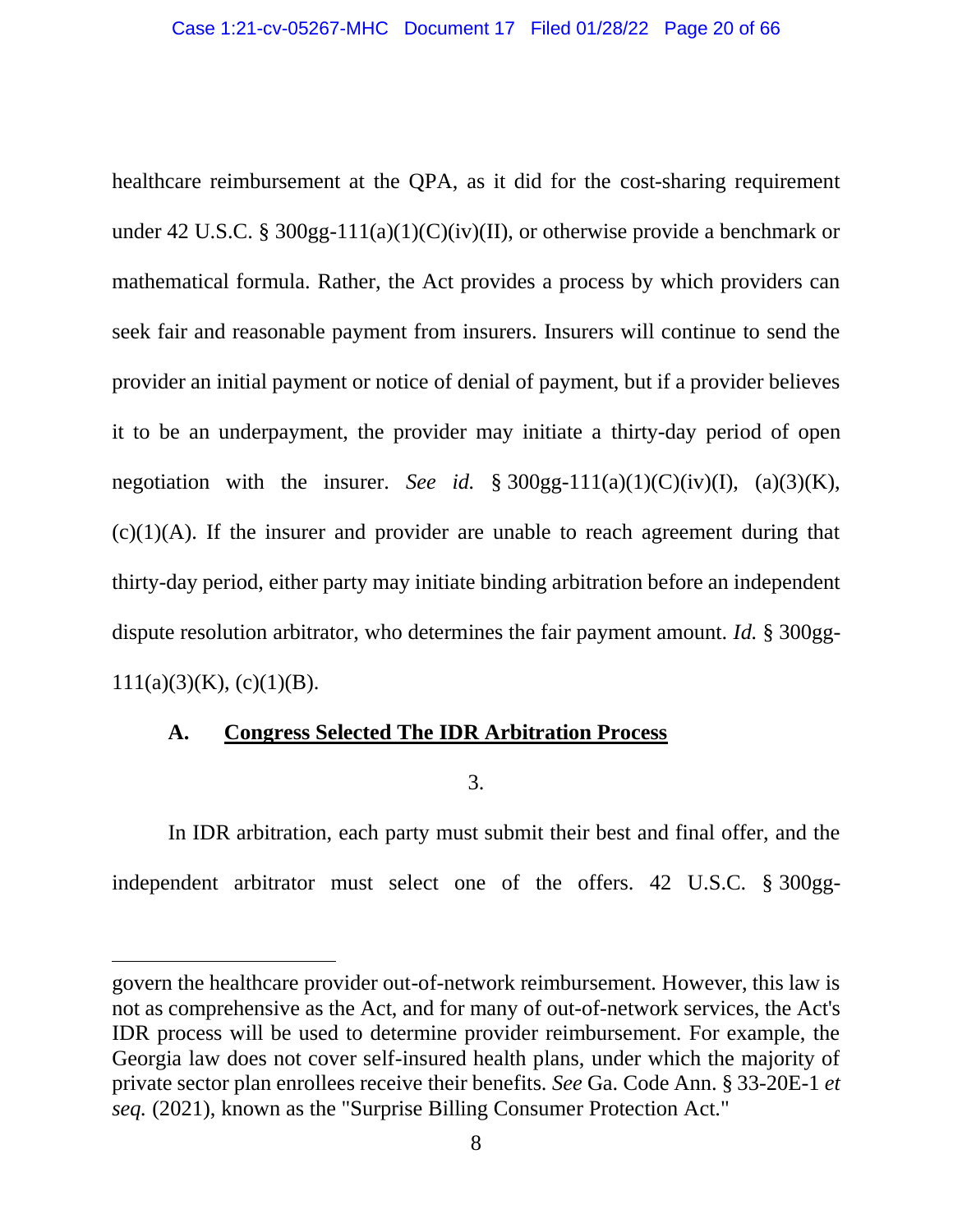$111(c)(5)(A)(i)$ ,  $(c)(5)(B)(i)(I)$ . The Act thus establishes a "baseball-style" process designed to encourage the parties to reach a pre-arbitration compromise or, failing that, to make only reasonable, well-supported offers. *See* Matt Mullarkey, *For the*  Love of the Game: A Historical Analysis and Defense of Final Offer Arbitration in *Major League Baseball*, 9 Va. Sports & Ent. L.J. 234, 245 (2010) (explaining that baseball-style arbitration encourages reasonable offers because, if one party's offer is unreasonable, the arbitrator will select the other party's offer even if it is too high or low).

#### 4.

The Act explicitly sets forth several mandatory factors that the arbitrator "*shall*" consider in deciding which offer to select (the "Subparagraph C Factors"). 42 U.S.C. § 300gg-111(c)(5)(C) ("In determining which offer is the payment to be applied pursuant to this paragraph, the certified [arbitrator] . . . *shall consider*" six different factors) (emphasis supplied); *see id.* § 300gg-111(c)(5)(A) ("[T]he certified [arbitrator] *shall*[,] taking into account the considerations in subparagraph (C), select one of the offers[.]") (emphasis supplied). Specifically, in a section titled "Considerations in determination," Congress instructs that, "[i]n determining which offer is the payment to be applied," the arbitrator "*shall consider*":

(I) the qualifying payment amounts [QPAs] . . . for the applicable year for items or services that are comparable to the qualified IDR item or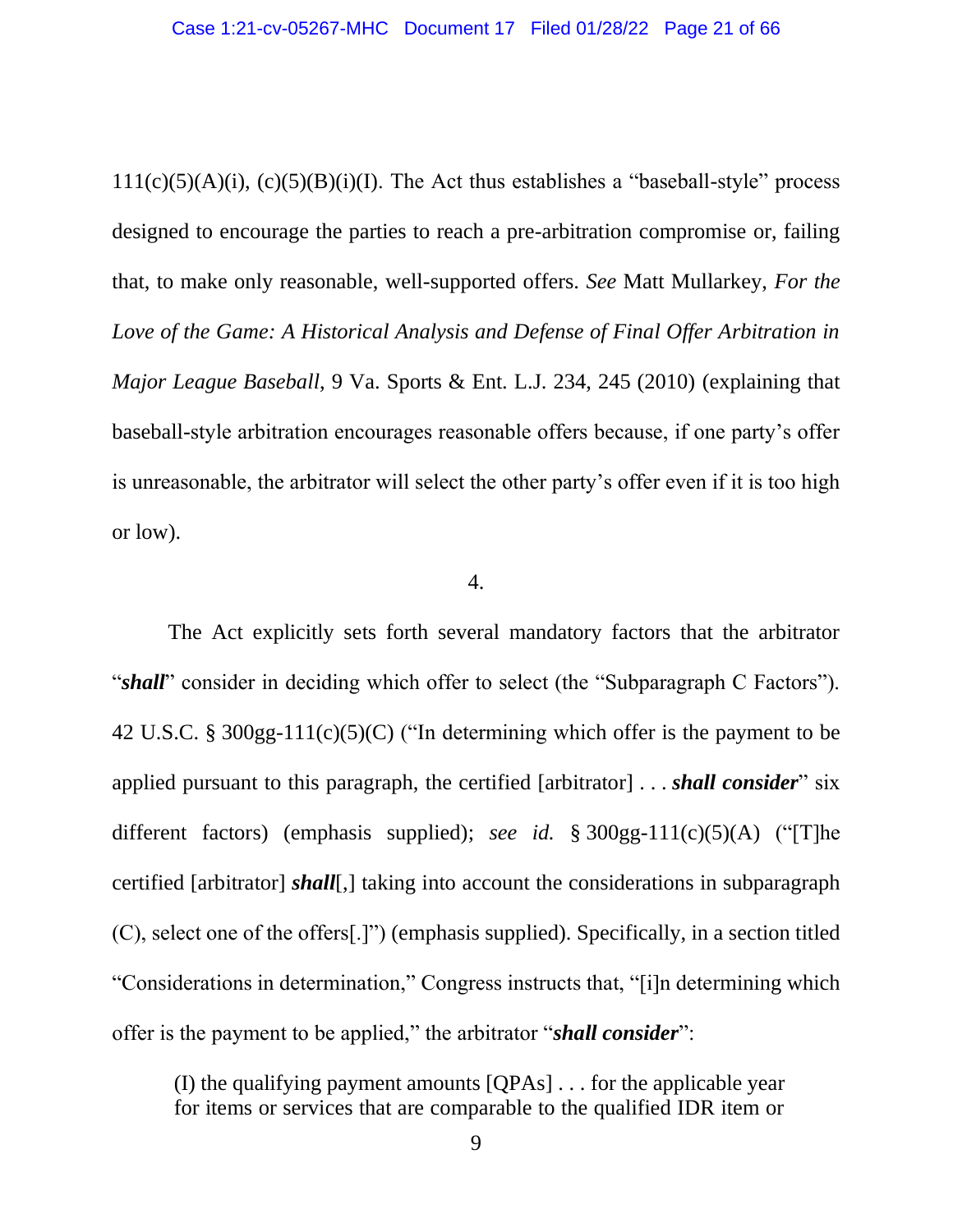service and that are furnished in the same geographic region (as defined by the Secretary for purposes of such subsection) as such qualified IDR item or service; and

(II) subject to subparagraph D, information on any circumstance described in clause (ii), such information as requested in subparagraph (B)(i)(II), and any additional information provided in subparagraph  $(B)(ii)$ .

42 U.S.C. § 300gg-111(c)(5)(C)(i). As incorporated in subsection II above, "clause

(ii)" lists the following five factors that the arbitrator "*shall*" consider:

(I) The level of training, experience, and quality and outcomes measurements of the provider or facility that furnished such item or service (such as those endorsed by the consensus-based entity authorized in section 1890 of the Social Security Act [42 U.S.C. 1395aaa]).

(II) The market share held by the nonparticipating provider or facility or that of the plan or issuer in the geographic region in which the item or service was provided.

(III) The acuity of the individual receiving such item or service or the complexity of furnishing such item or service to such individual.

(IV) The teaching status, case mix, and scope of services of the nonparticipating facility that furnished such item or service.

(V) Demonstrations of good faith efforts (or lack of good faith efforts) made by the nonparticipating provider or nonparticipating facility or the plan or issuer to enter into network agreements and, if applicable, contracted rates between the provider or facility, as applicable, and the plan or issuer, as applicable, during the previous 4 plan years.

*Id.* § 300gg-111(c)(5)(C)(ii). The arbitrator also must consider any information she requests from the parties, *id.* § 300gg-111(c)(5)(C)(i)(II), as well as any additional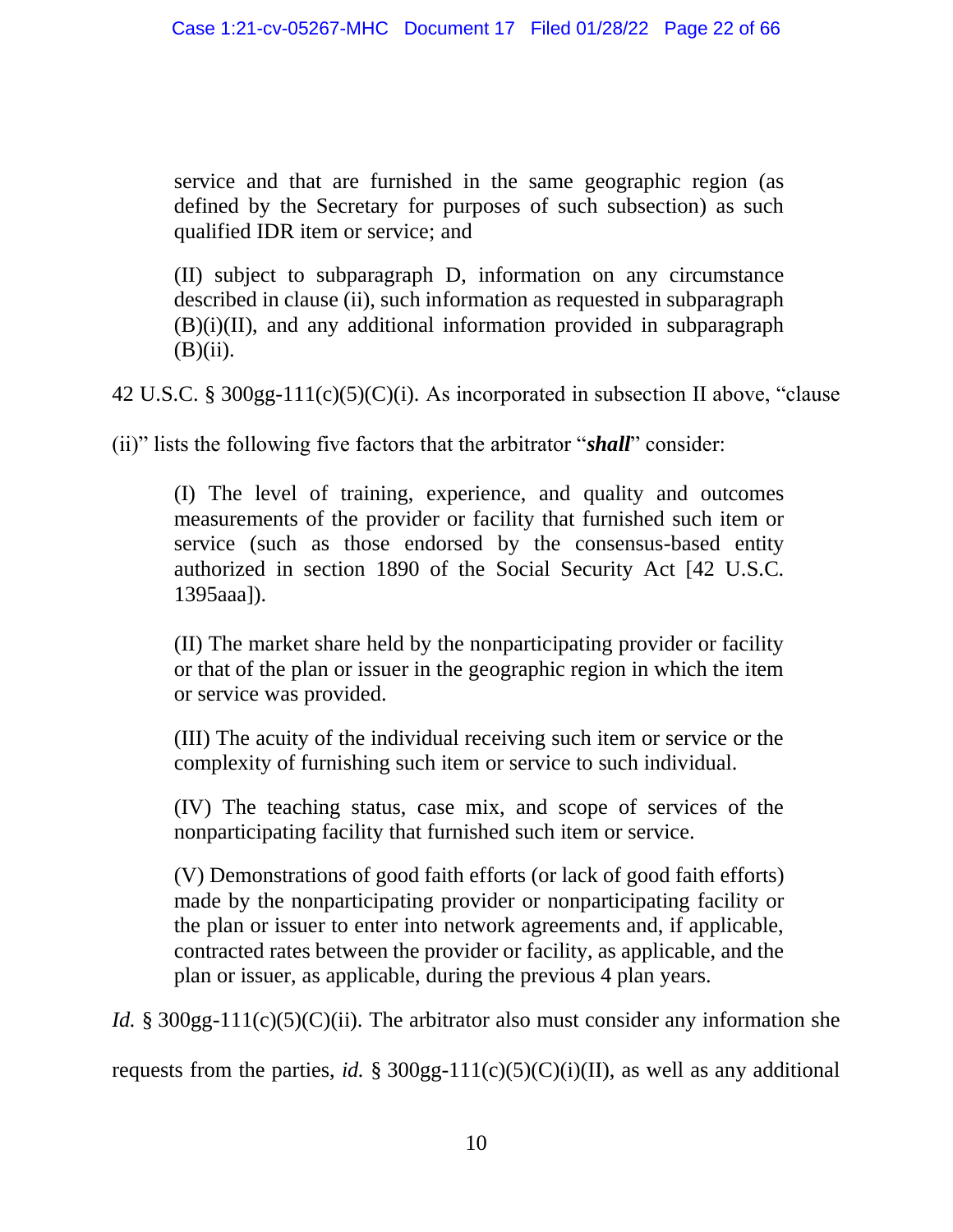#### Case 1:21-cv-05267-MHC Document 17 Filed 01/28/22 Page 23 of 66

information submitted by either party relating to its offer, *id.* § 300gg- $111(c)(5)(C)(ii)$ .

5.

Congress further specified three factors that the arbitrator "shall not consider": (1) usual and customary charges; (2) the amount the provider would have billed for the item or service if the Act's billing provisions did not apply; and (3) the amount a public payer (like Medicare) would have paid. *Id.* § 300gg-111(c)(5)(D). Finally, Congress required the independent arbitrator to have "sufficient medical, legal, and other expertise" to be able to assess all the Subparagraph C Factors and come to a conclusion as to the best offer based on those factors. *Id.* § 300gg-111(c)(4)(A).

## **B. Congress Rejected Setting The QPA As The Presumptive Benchmark In The Arbitrator's Selection**

6.

Calculated by the insurer, the QPA is generally the median of the contracted rates recognized by an insurer for the same or similar services in the same geographic region. 42 U.S.C. § 300gg-111(a)(3)(E)(i); *see also id.* § 300gg-111(a)(2)(B). Initially, Congress considered adopting proposals that would have made the QPA the presumptive benchmark in the arbitrator's selection. *See* Letter from Chairman Neal and Ranking Member Brady of the House Ways and Means Committee to Department Secretaries, (Oct. 4, 2021) ("Neal and Brady Letter"),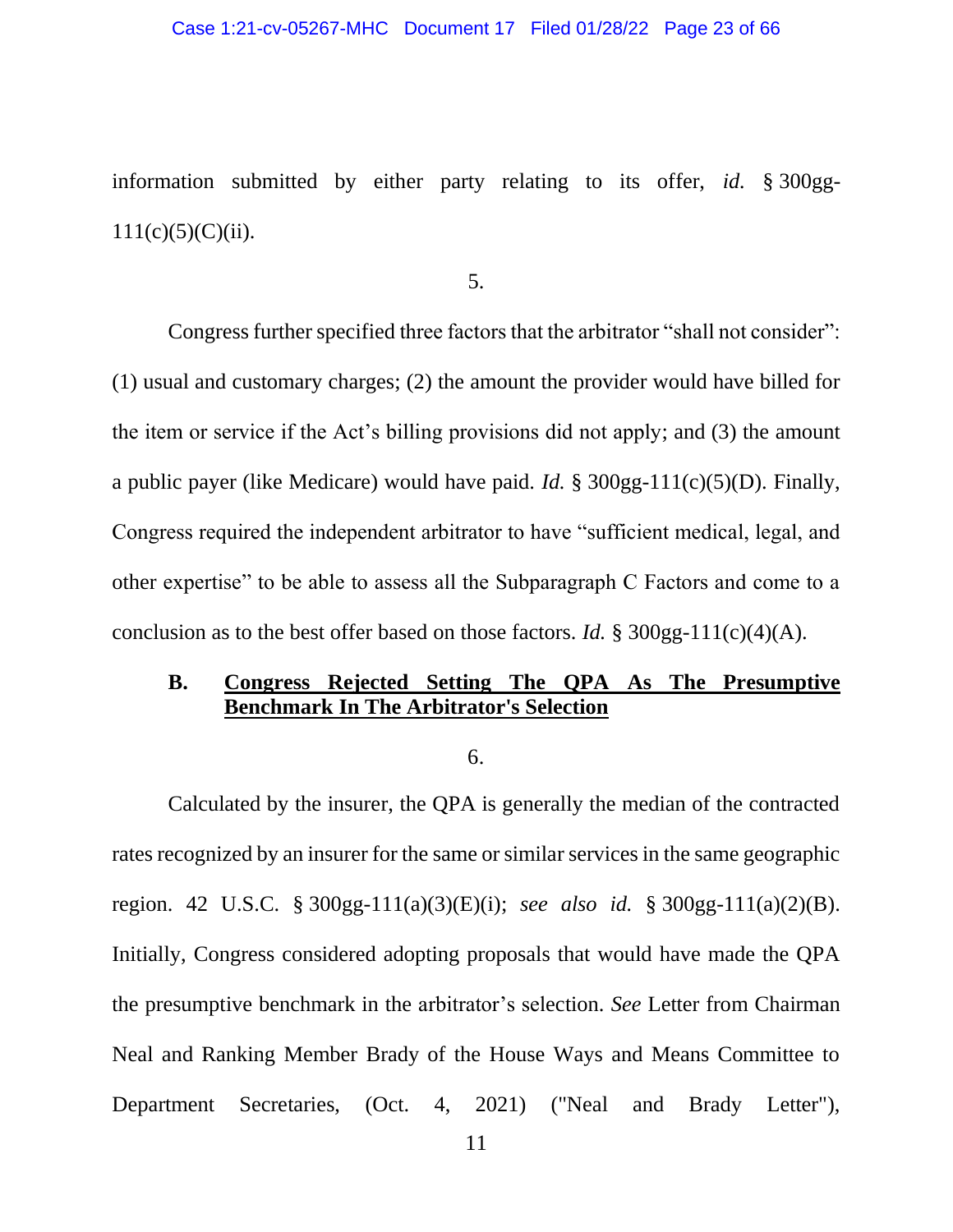[https://www.gnyha.org/wp-content/uploads/2021/10/2021.10.04-REN-KB-](https://www.gnyha.org/wp-content/uploads/2021/10/2021.10.04-REN-KB-Surprise-Billing-Letter80.pdf)

[Surprise-Billing-Letter80.pdf](https://www.gnyha.org/wp-content/uploads/2021/10/2021.10.04-REN-KB-Surprise-Billing-Letter80.pdf) ("Multiple proposals that ultimately did not become law relied on the median in-network rate [effectively, the QPA] as the benchmark for payment, with baseball-style arbitration designed as a backstop to, at most, result in a mere adjustment to the benchmark rate.").

7.

However, Congress repeatedly rejected these proposals—instead mandating

six factors that arbitrators "shall" consider and prescribing no particular weight or

presumption for any one factor. Congress did so for important policy reasons:

Practically speaking, the dispute resolution scheme now contemplated by the agencies poses at least two problems that Congress expressly sought to avoid when creating a payment negotiation process of open negotiations between insurers and providers. First, creating a presumption that the appropriate payment amount is the median innetwork rate risks distorting already complex market dynamics in our healthcare system in a way that will likely lead to *systematic underpayment* of in-network and out-of-network providers. Second, and relatedly, those distortions will create *unforetold harms to patients culminating in reduced access to affordable care*—the very type of harm the No Surprises Act was supposed to help cure.

Brief for Members of Congress As Amici Curiae Supporting Plaintiffs, Texas Medical Association et al., Civil Action No. 6:21-CV-00425 (E.D. Tex. Dec. 9, 2021) (emphasis supplied) (attached hereto as "Exhibit C"). Stated differently, mandating a presumption in favor of the median in-network rates significantly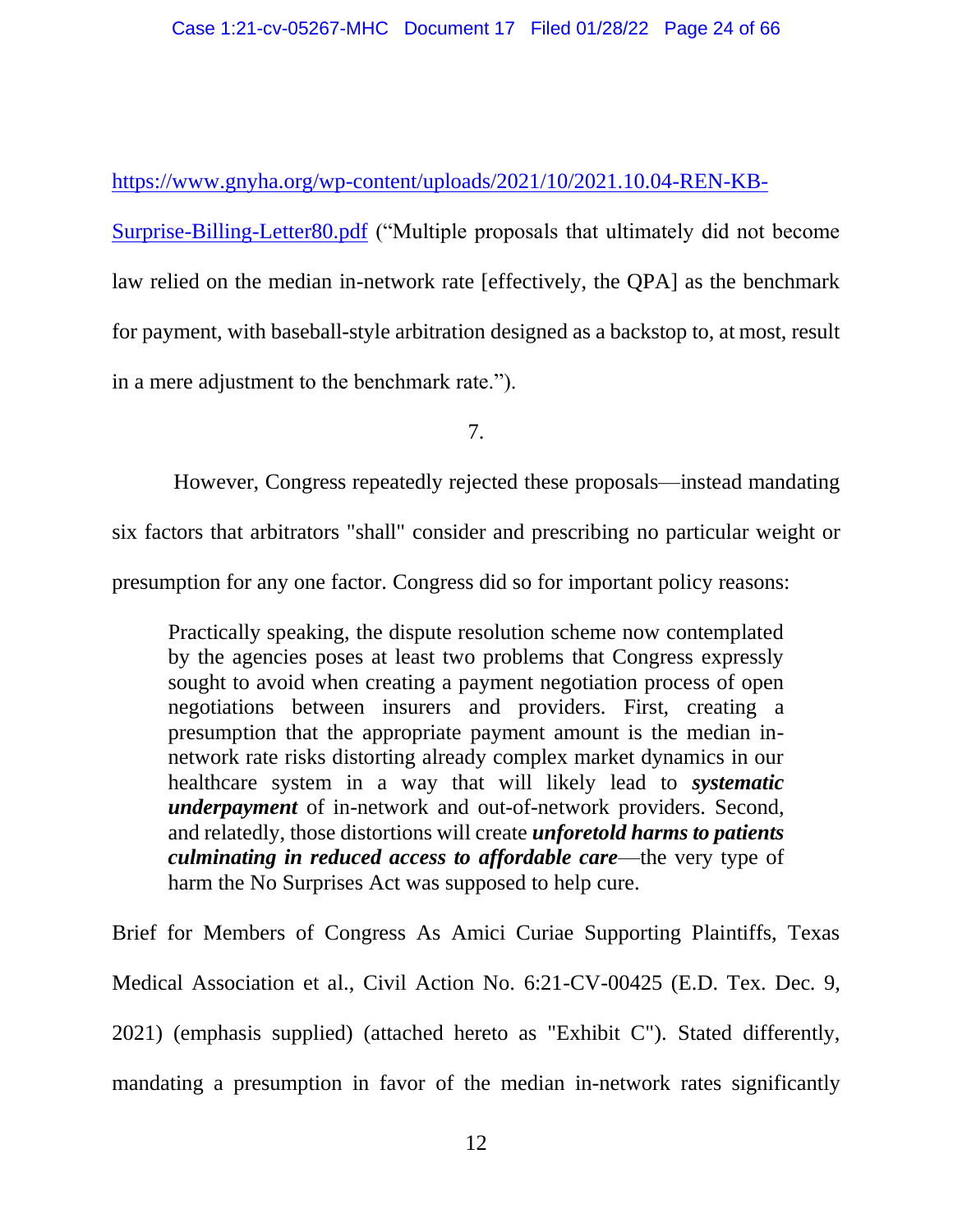undermines the only tool a provider has to negotiate a fair price, which risks distorting private market dynamics by artificially setting prices. The nation's already stressed healthcare system could become over-strained, leading to fewer providers and services—especially in rural and lower-income areas. Congress thus favored a "first, do no harm" approach that incentivizes insurers and providers to settle their own disputes through reasonable negotiations and does not incentivize insurers to lower in-network rates and narrow networks.

# **II. The Departments Published The September Rule As An Interim Final Rule**

8.

More than nine months after Congress passed the No Surprises Act, the Departments published the September Rule, an interim final rule that became effective on October 7, 2021. *See* 86 Fed. Reg. 55,980. As relevant here, the Departments purported to implement provisions related to the arbitrator's payment determination—even though the Act's provision governing payment determinations does not delegate any substantive authority to the Departments. Specifically, the Departments imposed a novel "presumption" that one of the factors—the QPA—"is [the] appropriate" payment rate, and that (with rare exception) the arbitrator "*must* select the offer closest to the QPA[.]" 86 Fed. Reg. at 55,995 (emphasis supplied). Contradictory to the Act's mandatory language that IDR arbitrators "shall" consider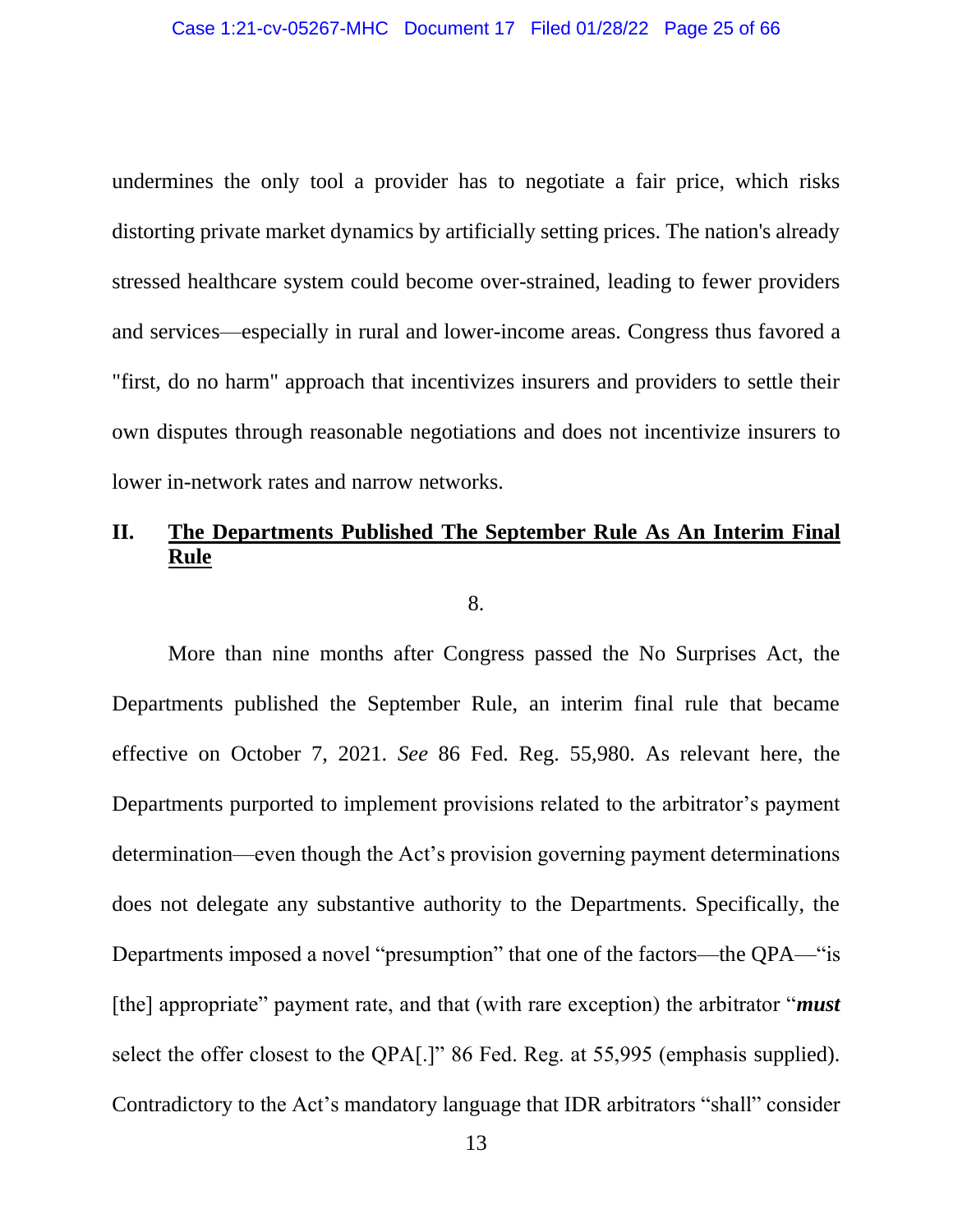all of the Subparagraph C Factors, the September Rule allows the arbitrator to consider the non-QPA factors only if a party provides "credible information" that "clearly demonstrates" that the QPA is "materially different" from the appropriate payment rate. 45 C.F.R. § 149.510(b)(4)(ii)(A); *see id.* § 149.510(a)(2)(v) (defining "credible information" as "information that upon critical analysis is worthy of belief and is trustworthy"); *id.* § 149.510(a)(2)(viii) (defining "material difference" to mean "a substantial likelihood that [an IDR arbitrator] . . . would view the information as showing that the qualifying payment amount is not the appropriate out-of-network rate").

#### 9.

The September Rule discourages consideration of the non-QPA factors in additional ways. For instance, the September Rule does not require the parties to submit, or the arbitrator to obtain, information related to any other statutorily mandated factor at all. *See* 45 C.F.R. § 149.510(b)(4)(i)(A). Indeed, the Departments warn arbitrators that certain Subparagraph C Factors that Congress chose—such as the "level of training [and] experience" of the provider and the acuity of the patient or complexity of the service, 42 U.S.C.  $\S$ § 300gg-111(c)(5)(C)(ii)(I), (III)—should rarely trump the QPA, based on the Departments' belief that specific statutory language must bow to the Act's general "goals." *See* 86 Fed. Reg. at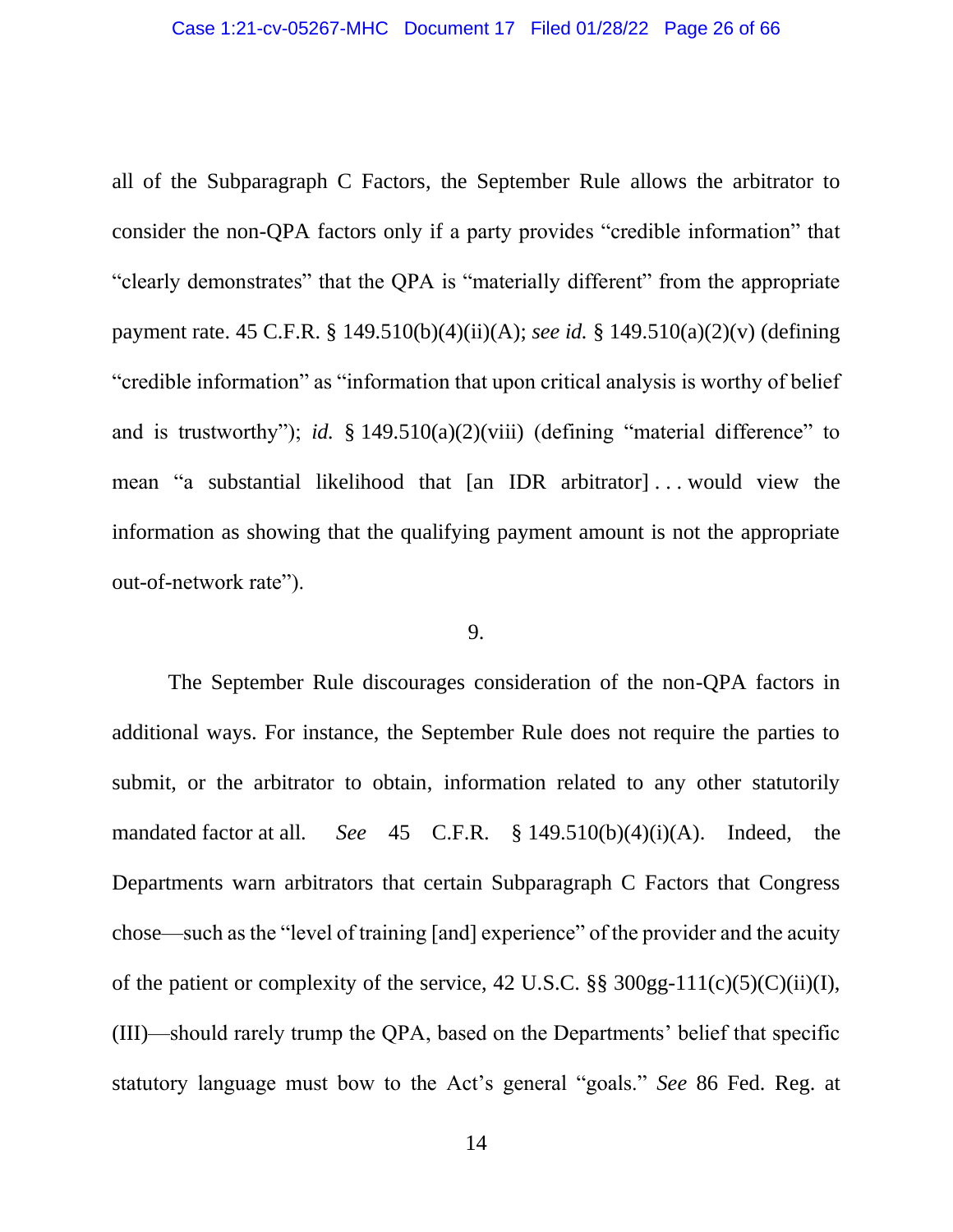55,997. In addition, the September Rule places a special burden on arbitrators who deviate from the QPA. If the arbitrator does not select the offer closest to the QPA, the arbitrator must provide a "detailed explanation" of why she found the QPA to be materially different from the appropriate rate, including a description of "the additional considerations relied upon, whether the information about those considerations submitted by the parties was credible, and the basis upon which the certified [arbitrator] determined that the credible information demonstrated that the QPA is materially different from the appropriate out-of-network rate." 86 Fed. Reg. at 56,000; *see* 45 C.F.R. § 149.510(c)(4)(vi). The Departments' September Rule requires no such explanation if the arbitrator selects the offer closest to the QPA.

## **A. Significance Of Presumption**

## 10.

This presumption in favor of the QPA is significant because the QPA typically undervalues the services that physicians and hospitals provide, in large part due to the methods Defendants chose for calculating the  $OPA<sub>5</sub>$ <sup>5</sup> This is why Secretary

<sup>5</sup> Specifically, in an interim final rule issued in July 2021, the Departments concluded that the median contracted rate—on which the QPA is based—should be calculated by (1) using each contract, rather than the number of claims actually paid at a contracted rate, as a data point; (2) excluding single case agreements; (3) ignoring certain elements of contracted rates that would increase the median contracted rate, including risk-sharing, bonus, and incentive payments; and (4) defining the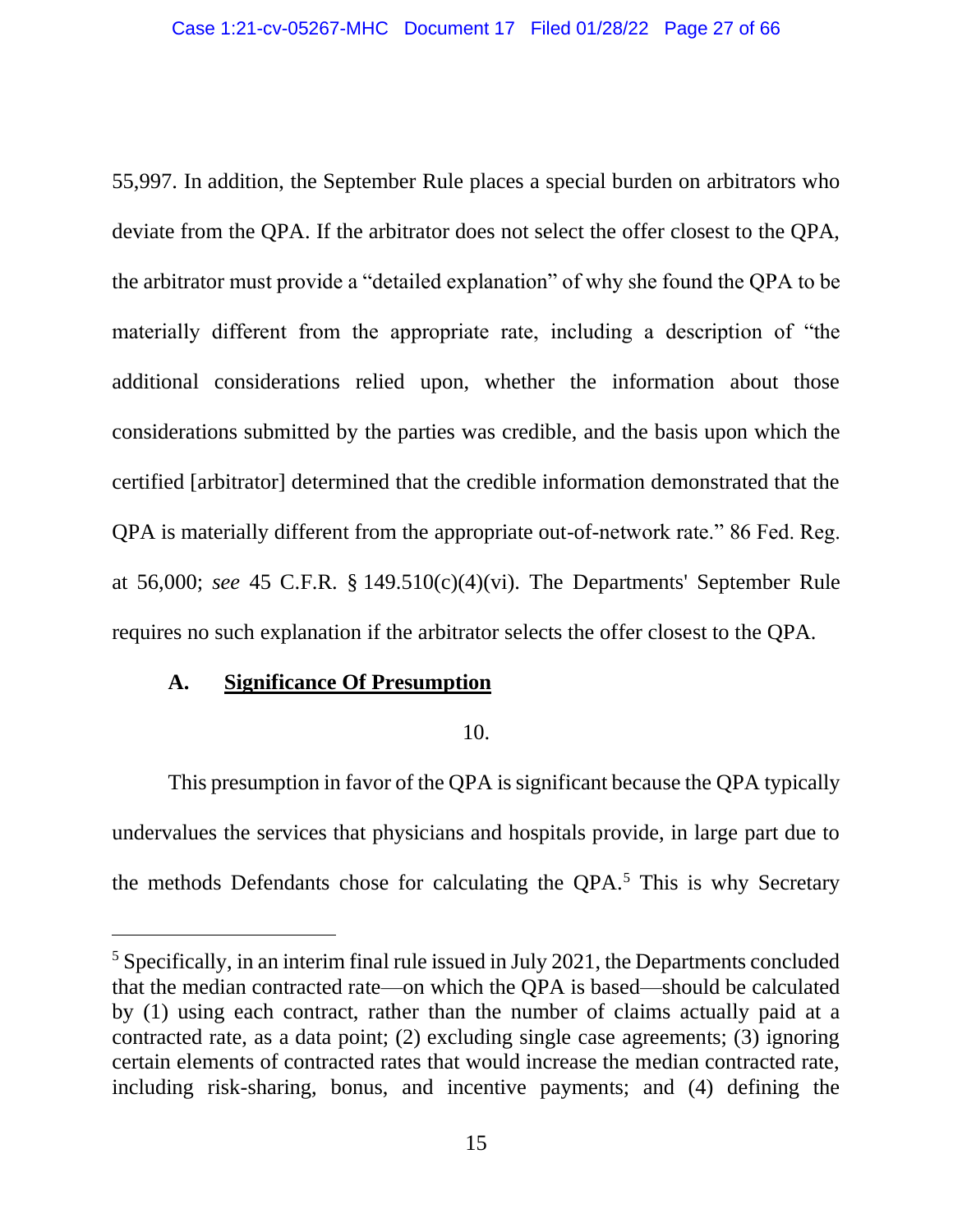Becerra recently informed healthcare providers that they—and not insurers—would "have to tighten their belt[s]" under the Departments' new rules. *See* NPR Becerra Interview. Indeed, the Departments have admitted that an intended effect of making the QPA the presumptive factor is to limit "higher out-of-network rates" paid to providers. *E.g.*, 86 Fed. Reg. at 55,996 (noting that the September Rule will limit "higher out-of-network rates"). These detrimental effects are discussed more thoroughly in Section I(B), *supra.*

## **B. Departments' Delay In Issuing The September Rule**

11.

The Departments were given a year—until December 27, 2021—to stand up the IDR process. *See* 42 U.S.C. § 300gg-111(c)(2)(A). The Departments nonetheless decided to publish the Rule as an interim final rule at the end of September 2021, without first considering public notice and comment. The Departments claimed that "it would be impracticable and contrary to the public interest to delay putting the

geographic region to include, in some instances, rates in other states. *See* 45 C.F.R. § 149.140(b)(2)(iv); "Requirements Related to Surprise Billing; Part I," 86 Fed. Reg. 36,872, 36,889 (July 13, 2021). The end result is that providers will usually receive lower payments under a regime controlled by the QPA versus one in which no single Subparagraph C Factor takes precedence. The QPA will particularly undervalue medical services where insurers have historically underpaid providers or have not made good-faith efforts to enter network agreements.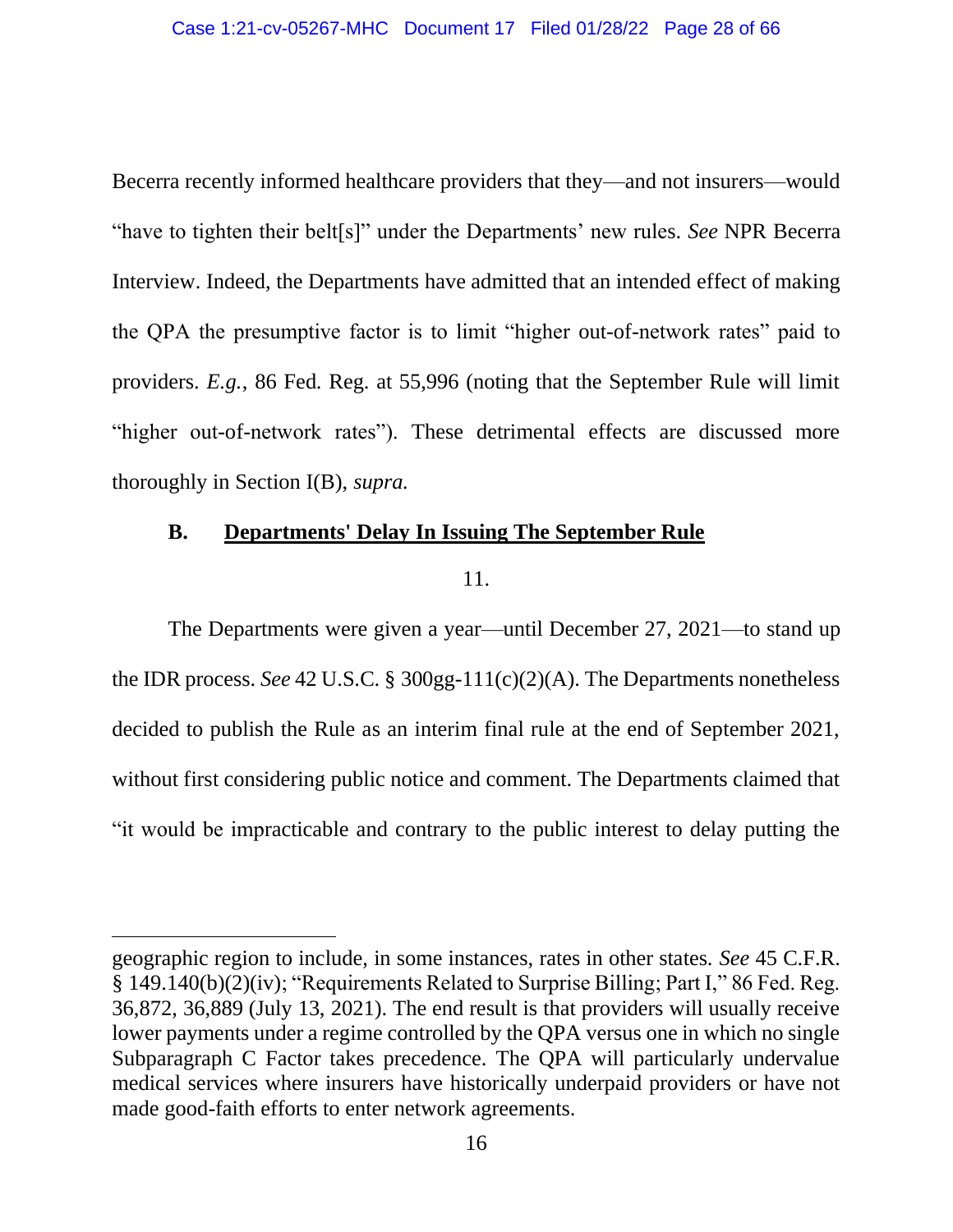provisions in these interim final rules in place until a full public notice and comment process has been completed[.]" 86 Fed. Reg. at 56,043.

12.

Although the September Rule is already in effect, the Departments invited the public to submit any comments by December 6, 2021. The Departments, however, did not commit to a date by which they would issue a final rule, and multiple recent reports have suggested that the Departments are unlikely to change the September Rule following notice and comment. *E.g.*, Sara Hansard, *Labor Official Defends Embattled Surprise Billing Rule*, Bloomberg Law (Nov. 10, 2021), [https://news.bloomberglaw.com/employee-benefits/labor-official-defends](https://news.bloomberglaw.com/employee-benefits/labor-official-defends-embattled-surprise-billing-rule)[embattled-surprise-billing-rule](https://news.bloomberglaw.com/employee-benefits/labor-official-defends-embattled-surprise-billing-rule) ("'Obviously we did take an approach in the interim

final rule that wasn't an accident. We've been thinking about this issue a lot, and it was a deliberate decision,' Ali Khawar, assistant secretary of the DOL's Employee Benefits Security Administration, said[.]"); NPR Becerra Interview (including similar quotes from Secretary Becerra and observing that "[r]ules that are this far along tend to go into effect with little or no changes").

## **III. Plaintiffs GCEP And Provider Brett Cannon, M.D.**

13.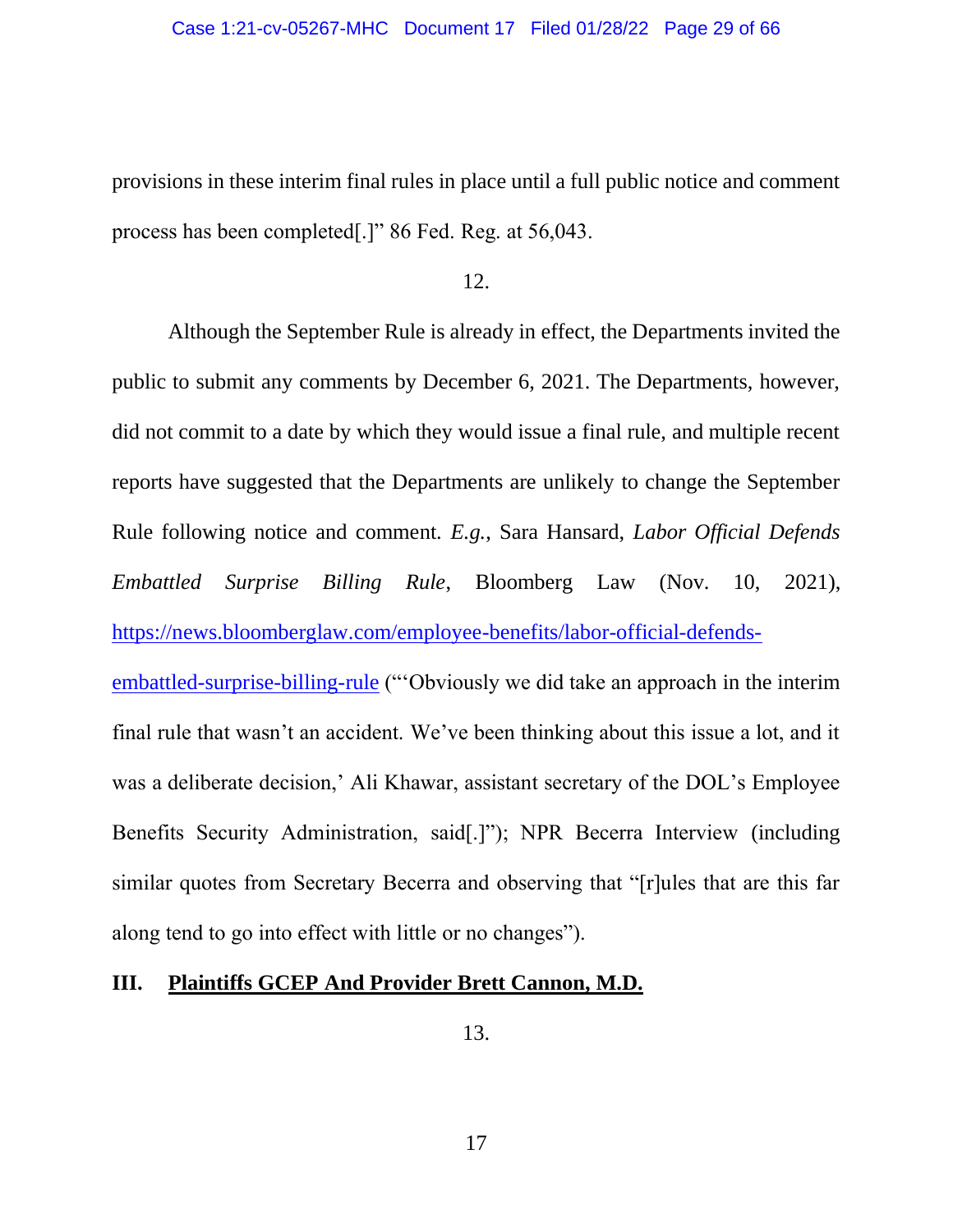The Georgia College of Emergency Physicians is a non-profit association that represents the interests of emergency physicians and their patients throughout Georgia. GCEP was founded in 1968 to provide resources and information to assist emergency physicians in managing their practices and engaging in advocacy efforts with respect to legislation and regulations that impact emergency medicine. Current GCEP membership is approximately 900 emergency physicians. GCEP is active in legislative issues and was a principal member of the physician coalition which helped bring about laws defining the "prudent layperson" standard in Georgia in 1996, tort reform in 2005, and surprise billing legislation in 2020. GCEP's mission is to improve the quality of emergency care for patients in Georgia and to help the multitude of emergency physicians in the state provide high-quality care while maintaining stable practices. GCEP strongly supports Congress's goal of protecting patients from "surprise billing" and advocates for a solution to surprise billing that would shield patients from unexpected medical bills while enabling providers and insurers to determine fair payment among themselves. GCEP brings this suit on behalf of its provider members (generally emergency room physicians) whose reimbursement for out-of-network services will be determined through the IDR process and who will be harmed by the unlawful presumption the Departments imposed in the September Rule.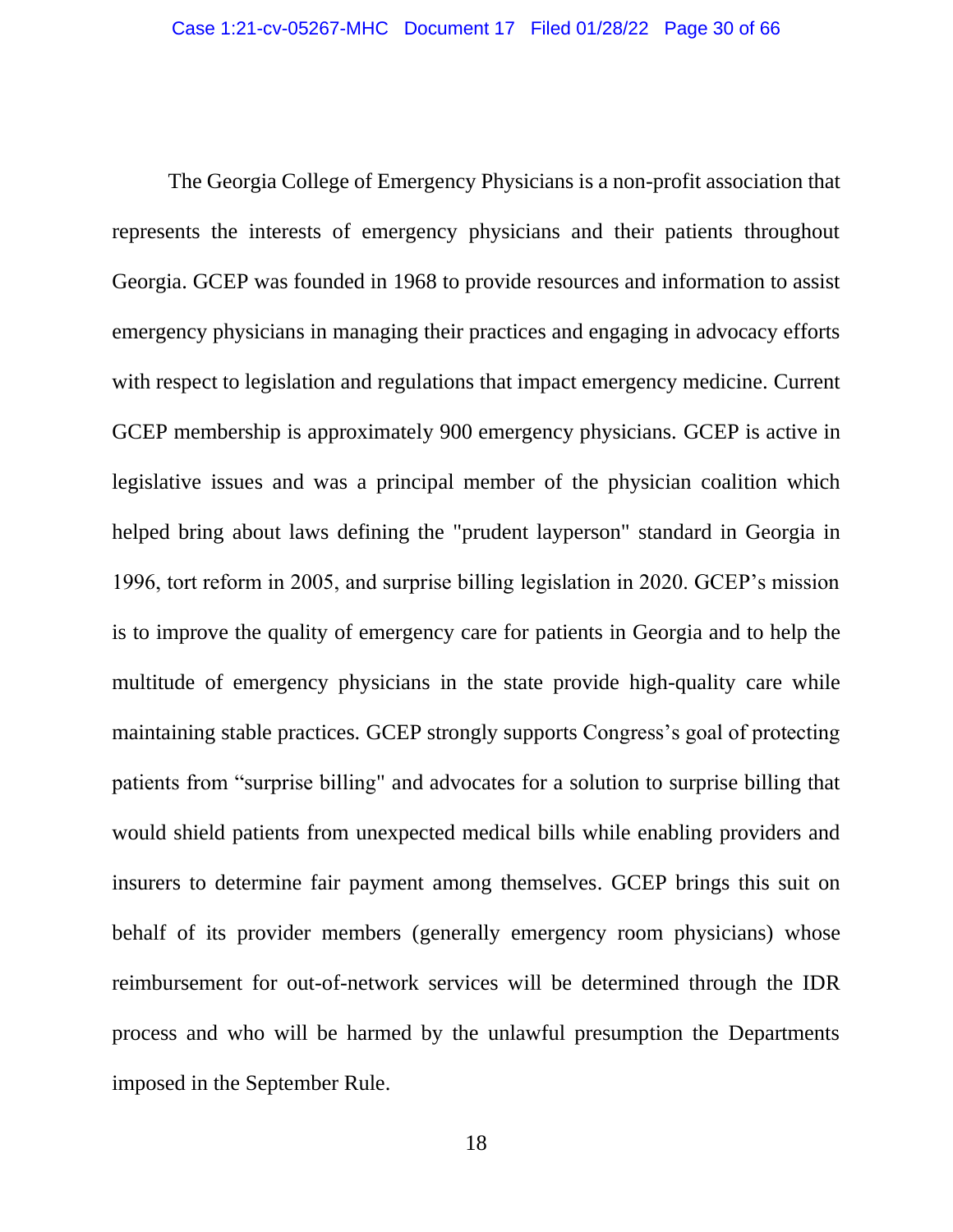#### 14.

Plaintiff Brett Cannon, M.D. is a licensed physician who practices emergency medicine in Georgia. Dr. Cannon works through and has an ownership interest in The Bortolazzo Group, LLC, a physician group that partners with hospitals and health systems to provide, among other services, emergency medicine and has done so for over ten years. Dr. Cannon is a member in good standing of GCEP. His practice treats all patients without regard to their insured status or ability to pay.

## **ARGUMENT AND CITATION TO AUTHORITY**

Because the aforementioned aspects of the September Rule are manifestly contrary to law and will irreparably harm Plaintiffs GCEP and Dr. Cannon, GCEP's members, and the patients they serve, this Court should preliminarily enjoin enforcement of those provisions of the September Rule requiring arbitrators to employ a presumption in favor of the QPA, or, in the alternative, grant summary judgment in Plaintiffs' favor.

"To support a preliminary injunction, a district court need not find that the evidence positively guarantees a final verdict in plaintiff's favor." *Levi Strauss & Co. v. Sunrise Int'l Trading Inc.*, 51 F.3d 982, 985 (11th Cir. 1995). Instead, the Court has discretion to grant a preliminary injunction where a movant demonstrates four elements: (1) a likelihood of success on the merits; (2) that irreparable injury is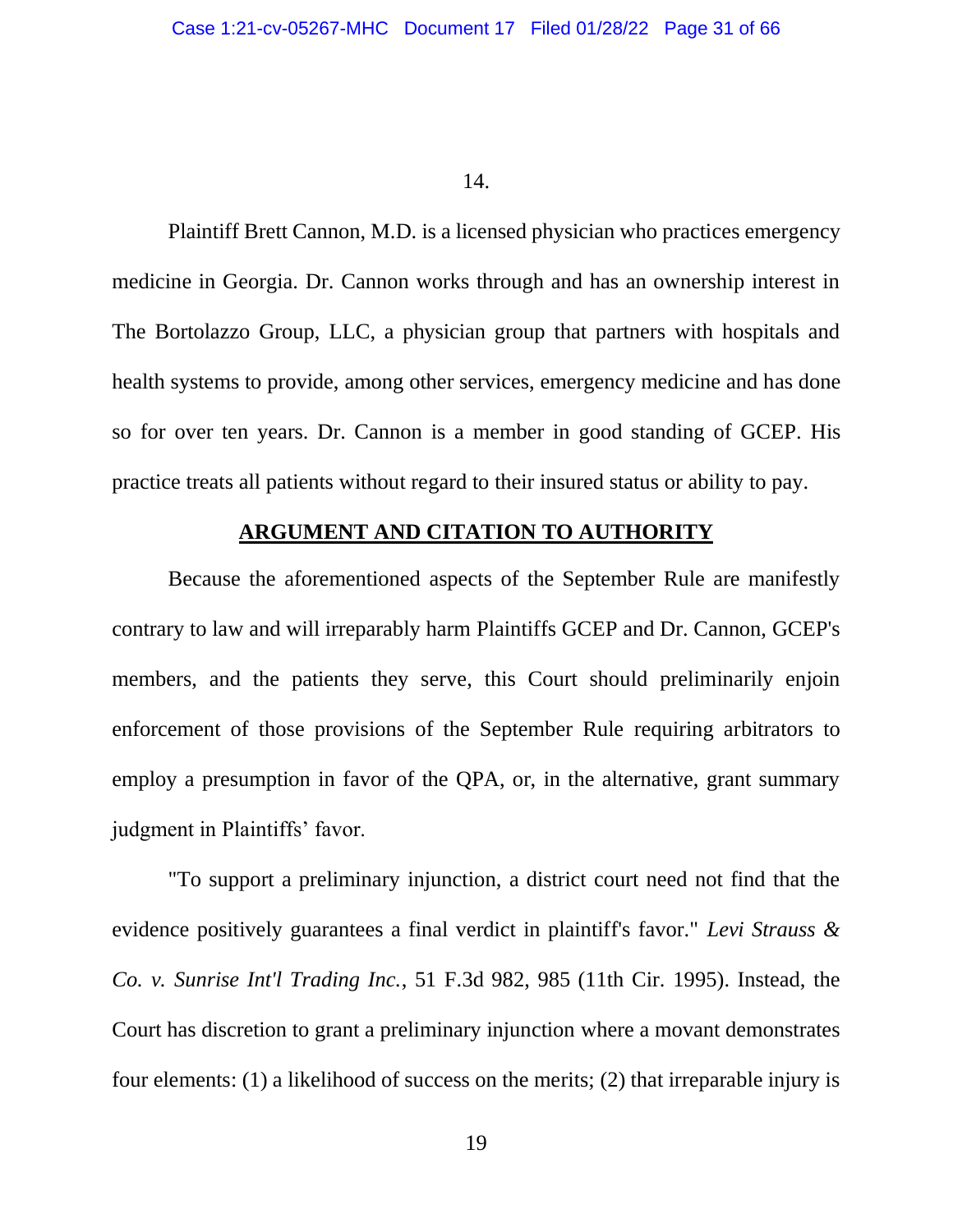likely to be suffered absent preliminary relief; (3) the balance of the equities tips on the favor of the movant; and (4) the injunction is in the public interest. *See Winter v. Nat. Res. Def. Council, Inc.*, 555 U.S. 7, 20 (2008); *see also Jysk Bed'N Linen v. Dutta-Roy*, 810 F.3d 767, 774 (11th Cir. 2015). Where the government is the party opposing a preliminary injunction, "its interest and harm merge with the public interest." *Swain v. Junior*, 958 F.3d 1081, 1091 (11th Cir. 2020). For the reasons set forth below, Plaintiffs are able to satisfy all elements—thereby requiring the issuance of a preliminary injunction in this matter.

In the alternative, this Court should grant summary judgment under Federal Rule of Civil Procedure 56 for the reasons explained below. A court may grant a motion for summary judgment if "there is no genuine dispute as to any material fact and the movant is entitled to judgment as a matter of law." Fed. R. Civ. P. 56(a). Because this case presents "purely legal issues," *Atlanta Indep. Sch. Sys.*, 740 F. Supp. 2d at 1341, and because those issues should be resolved in Plaintiffs' favor, summary judgment is appropriate here—provided Defendants consent to summary judgment proceedings on a mutually acceptable expedited schedule. *See generally* Fed. R. Civ. P. 65(a)(2) ("Before or after beginning the hearing on a motion for a preliminary injunction, the court may advance the trial on the merits and consolidate it with the hearing"); *Curtis 1000, Inc. v. Suess,* 24 F.3d 941, 945 (7th Cir. 1994)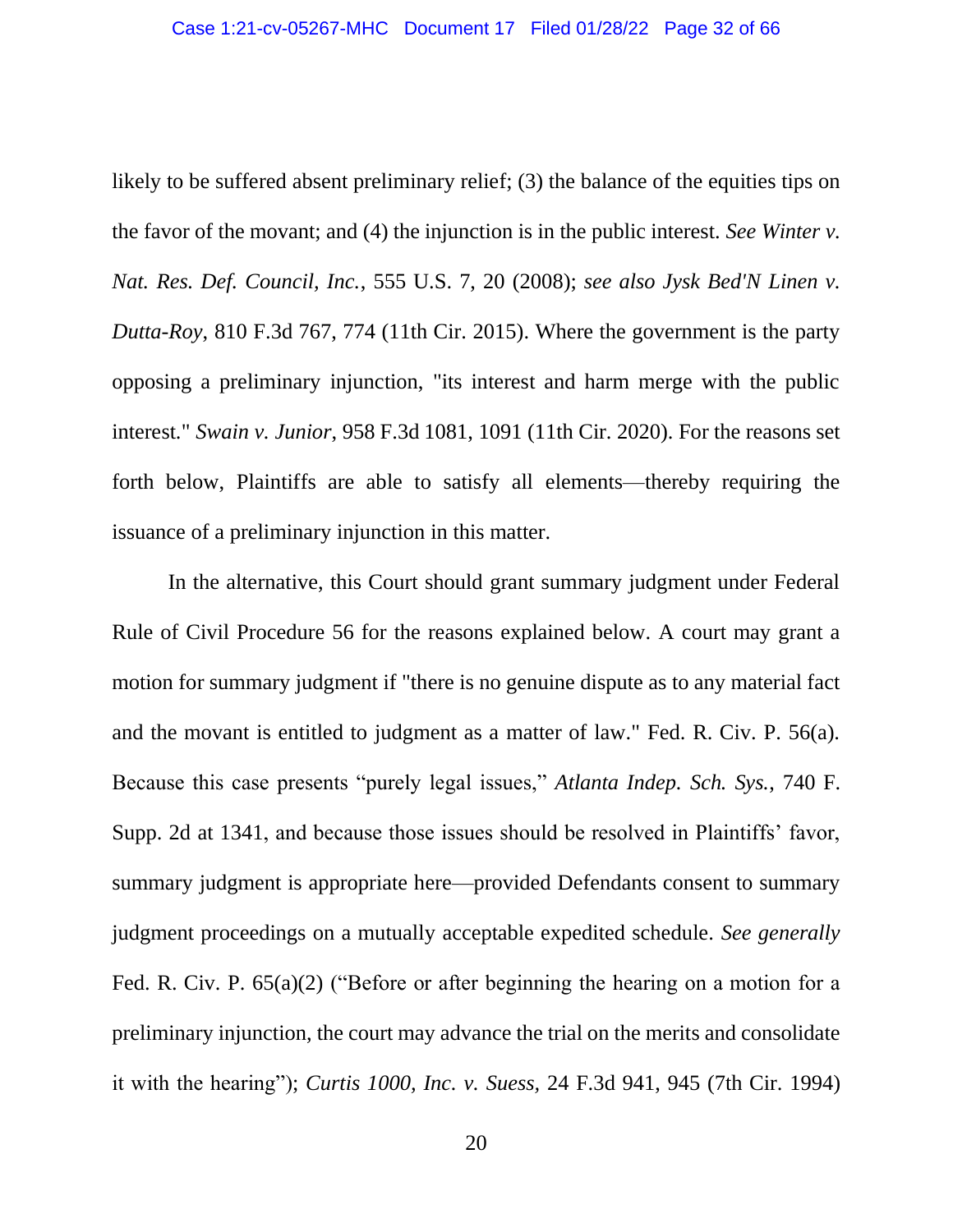("The general point is that when the eventual outcome on the merits is plain at the preliminary injunction stage, the judge should, after due notice to the parties, merge the stages and enter a final judgment.").

## **I. Plaintiffs Are Likely To Succeed On The Merits Because The Departments' Action Is Contrary To The Unambiguous Terms Of The No Surprises Act**

Under the APA, courts "may issue all necessary and appropriate process to postpone the effective date of an agency action or to preserve status or rights pending conclusion of the review proceedings." 5 U.S.C. § 705. Further, a reviewing court is required to "hold unlawful and set aside agency action . . . found to be . . . arbitrary, capricious, an abuse of discretion, or otherwise not in accordance with law." 5 U.S.C. § 706(2)(A). *See Catalyst Pharm., Inc. v. Becerra*, 14 F.4th 1299, 1306 (11th Cir. 2021). Reviewing courts may set aside an agency actions for a variety of reasons, including:

[W]here the agency has relied on factors which Congress has not intended it to consider, entirely failed to consider an important aspect of the problem, offered an explanation for its decision that runs counter to the evidence before the agency, or is so implausible that it could not be ascribed to a difference in view or the product of agency expertise.

*Alabama-Tombigbee Rivers Coal. v. Kempthorne*, 477 F.3d 1250, 1254 (11th Cir. 2007).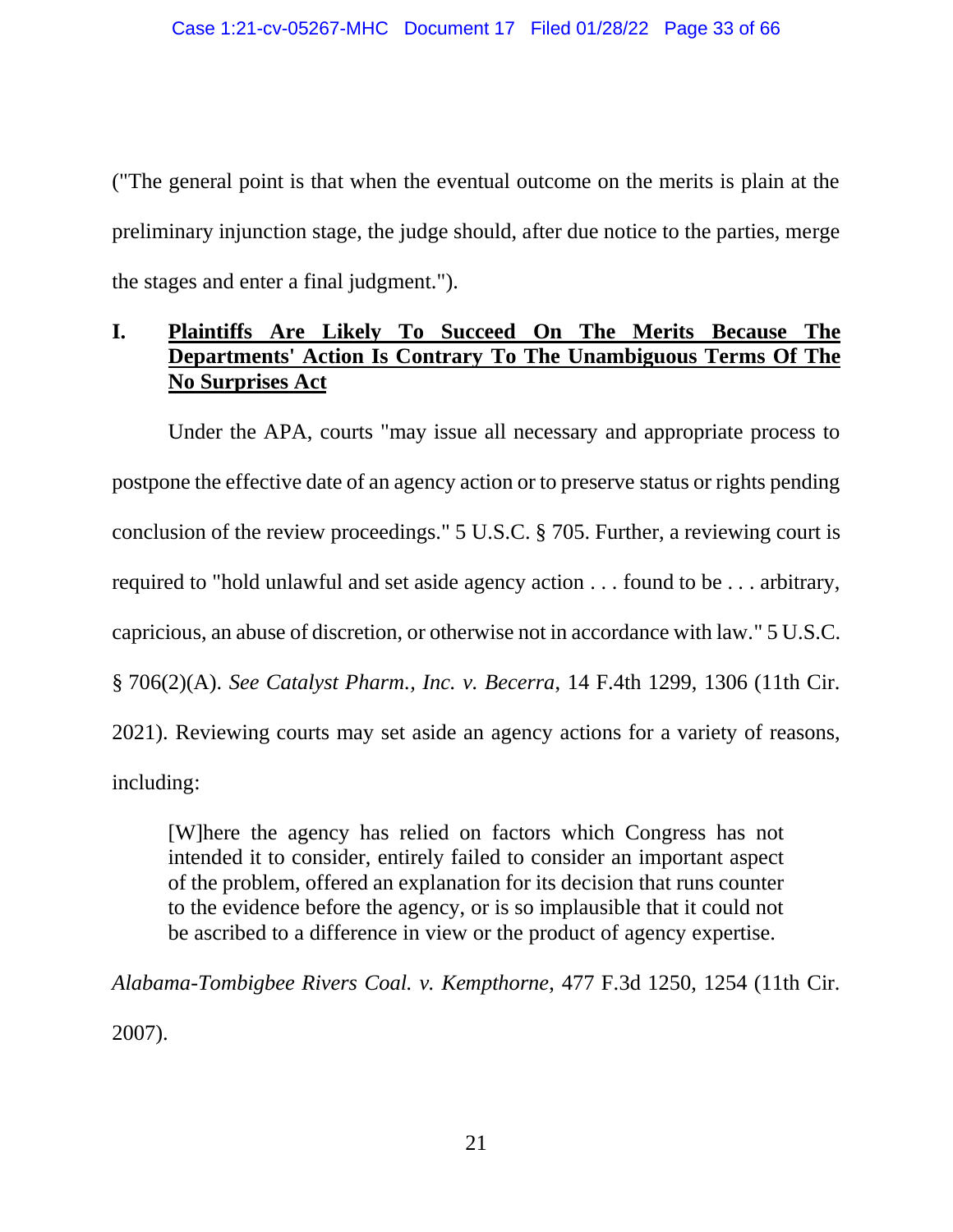In assessing an agency' statutory interpretation, courts must first determine whether Congress authorized the agency "to speak with the force of law" in regards to the issue at hand. *United States v. Mead Corp.*, 533 U.S. 218, 229 (2001). If so, then courts evaluate the agency's interpretation under *Chevron, U.S.A., Inc. v. Nat. Res. Def. Council, Inc.*, 467 U.S. 837 (1984). Where the intent of Congress is clear, "that is the end of the matter; for the court, as well as the agency, must give effect to the unambiguously expressed intent of Congress." *Autauga Cty. Emergency Mgmt. Commc'ns Dist. v. Fed. Commc'ns Comm'n*, 17 F.4th 88, 98 (11th Cir. 2021) (*quoting Chevron, U.S.A., Inc.*, 467 U.S. at 842–43). After consideration of the statutory construction, including the text, context, legislative history, and purpose of the No Surprises Act, the September Rule is contrary to the unambiguous terms of the No Surprises Act. The Departments' presumption is unlawful and must be set aside because the statute cannot reasonably be read to impose such a presumption in favor of the QPA, and the Departments unlawfully issued the challenged provisions without providing notice and comment as required by the APA.

## **A. The Departments Acted Contrary To Law And In Excess Of Their Statutory Authority By Mandating A Presumption In Favor Of The QPA**

*1. The September Rule Conflicts With The No Surprises Act's Text And Design*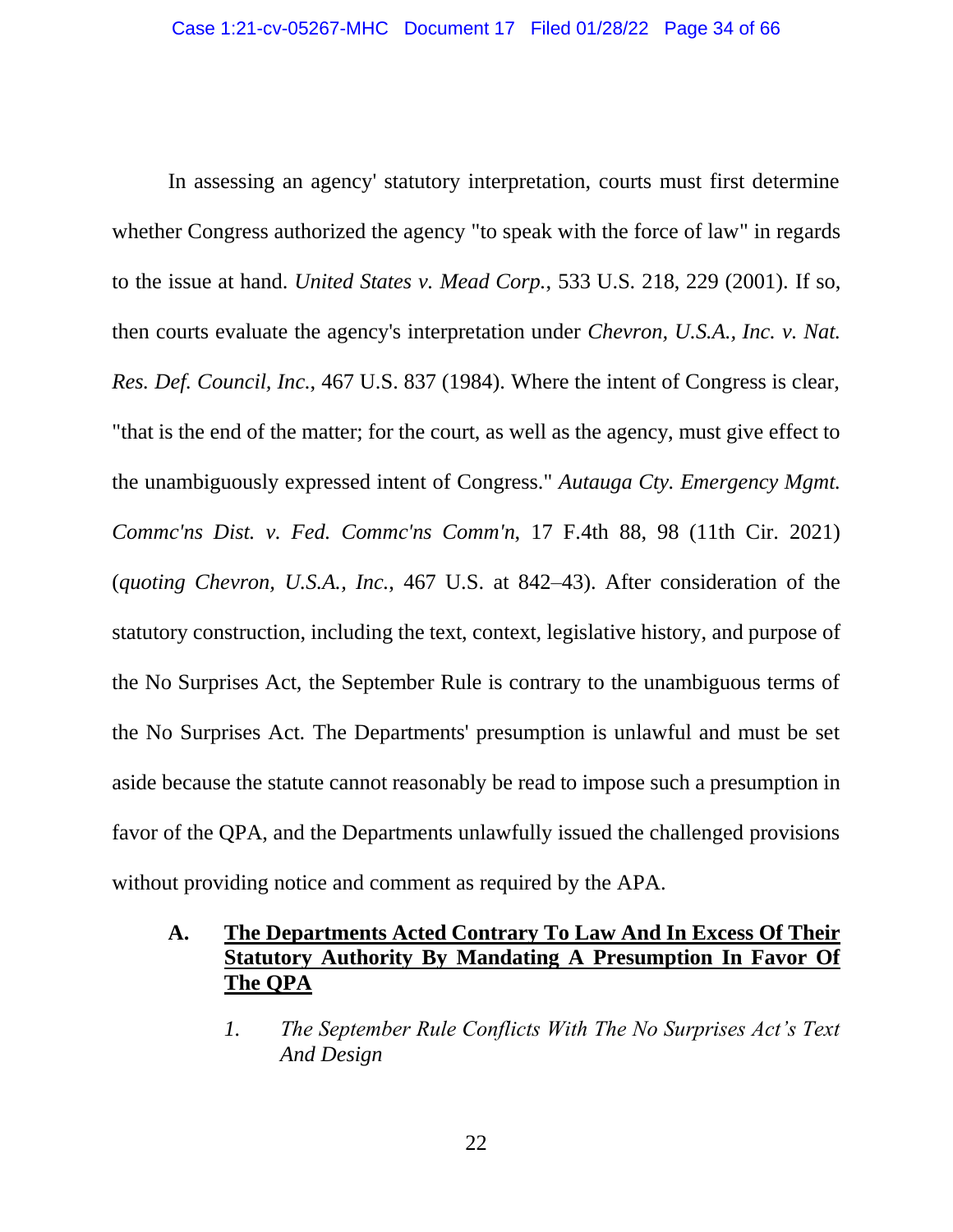The September Rule unlawfully conflicts with the No Surprises Act's unambiguous text and design in numerous ways.

*First*, the September Rule conflicts with the Act's direction that, in deciding which offer to select, the arbitrator shall consider all six statutory factors in every case. Congress *twice* instructed the arbitrator that she "shall" consider all the Subparagraph C Factors in determining which offer is the best. The Act first mandates that "the certified [arbitrator] *shall* . . . select one of the offers" after "taking into account the considerations specified in subparagraph (C)." 42 U.S.C.  $§ 300gg-111(c)(5)(A)$  (emphasis supplied). The Act then reiterates that "[i]n determining which offer is the payment to be applied pursuant to this paragraph, the certified [arbitrator] . . . *shall* consider" the Subparagraph C Factors. *Id.* § 300gg- $111(c)(5)(C)$  (emphasis supplied). Where, as here, a statute "comes in terms of the mandatory 'shall,'" it "creates an obligation impervious to judicial"—or agency— "discretion." *Lexecon Inc. v. Milberg Weiss Bershad Hynes & Lerach*, 523 U.S. 26, 35 (1998). Similarly, "[t]he statute's use of the word 'and' between the [factors] provides clear indication that *all* [six] factors are to be considered" by the arbitrator when determining the appropriate payment rate. *Wedelstedt v. Wiley*, 477 F.3d 1160, 1165–66 (10th Cir. 2007) (emphasis added); *see United States v. Palomar-Santiago*, 141 S. Ct. 1615, 1620–21 (2021) ("The requirements are connected by the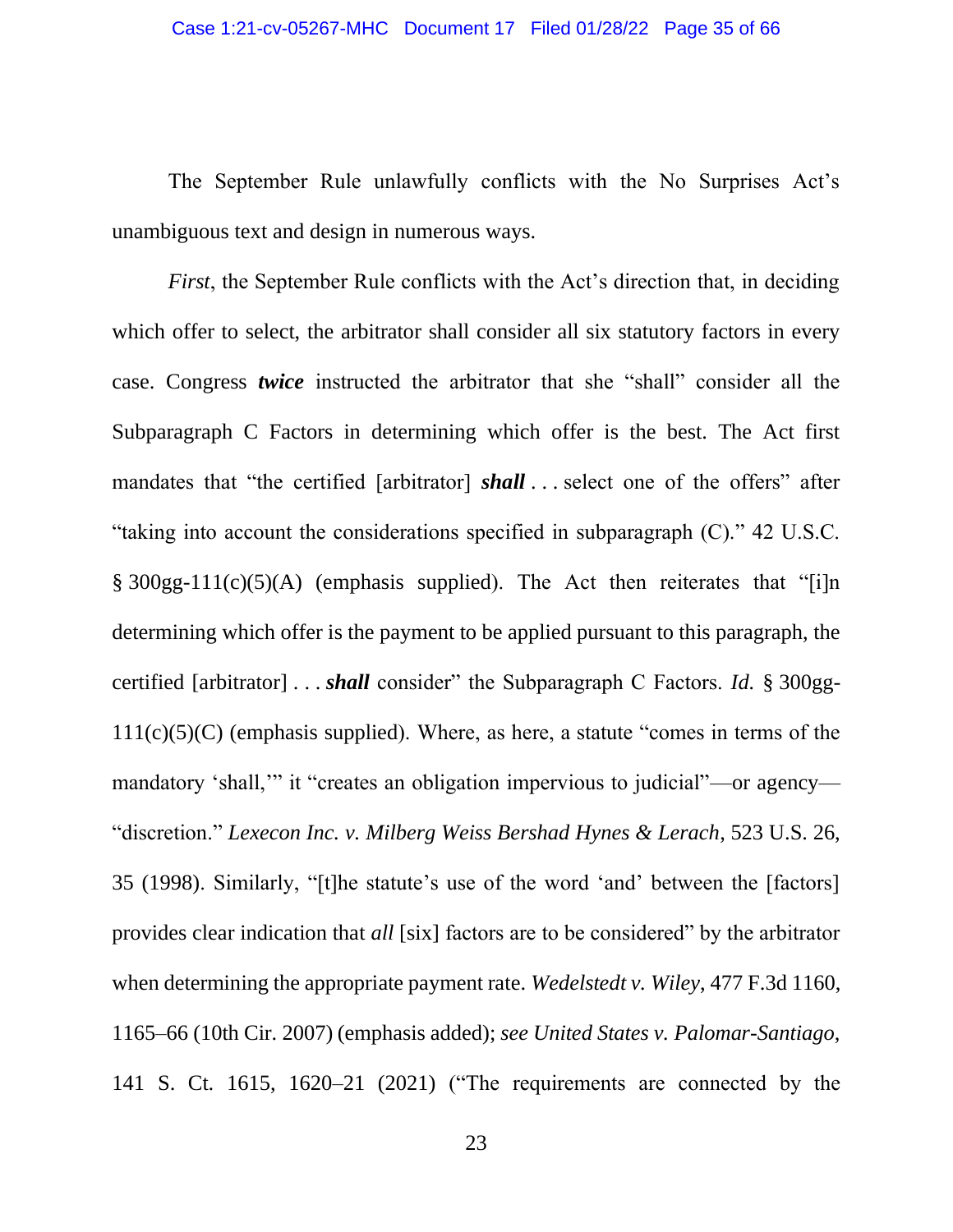conjunctive 'and,' meaning defendants must meet all three."); *Levine v. Apker*, 455 F.3d 71, 81 (2d Cir. 2006) ("Significantly, Congress used the word 'and' rather than 'or' to unify its five concerns. All of the listed factors must therefore be considered.").

What is more, the title of the relevant subsection is "Considerations in determination." 42 U.S.C. § 300gg-111(c)(5)(C). Not only does this title say nothing about a favored or presumptive consideration, but its plain text instructs that *all* of the factors listed therein are "considerations" for the arbitrator's payment determination. *See Almendarez-Torres v. United States*, 523 U.S. 224, 234 (1998) ("[T]he title of a statute and the heading of a section are tools available for the resolution of a doubt about the meaning of a statute." (internal quotation marks and citation omitted)).

In the September Rule, however, the Departments dictated that the arbitrator must ignore the non-QPA factors unless a party first meets a heightened standard i.e., the party must "**clearly** demonstrate[]" the QPA is "**materially** different" from the appropriate payment rate.  $45$  C.F.R. §  $149.510(b)(4)(ii)(A)$  (emphasis supplied). Indeed, the Rule makes clear that, despite Congress's decision to require arbitrators to consider all six factors, the Departments believe that certain non-QPA factors should rarely "necessitate an out-of-network rate higher than the offer closest to the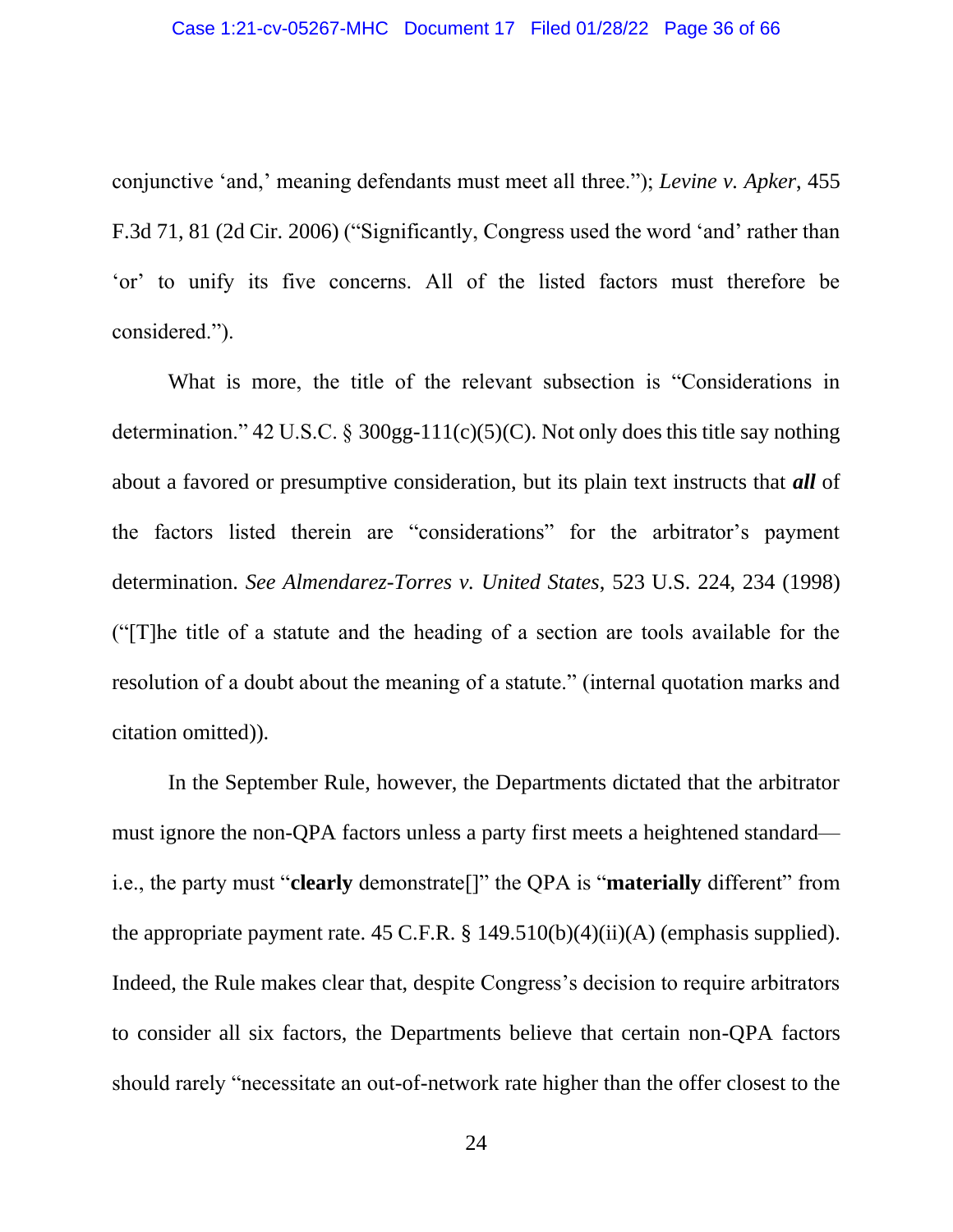QPA." 86 Fed. Reg. at 55,997. Relying on the example of "the simple repair of a superficial wound," the Departments explain that they believe the training or experience of a provider should almost never necessitate a rate higher than the QPA. *Id.* But contrary to the Departments' assertion, the "simple" repair of such wounds is often not so simple. Their position fails to take account of added complications, such as the fact that patients with "simple" wounds may often have extenuating circumstances. More fundamentally, the Departments have no authority to discard Congress's judgment that training and experience are important considerations in determining the appropriate payment rate, even if they disagree with it. *Cf.* 42 U.S.C. § 300gg-111(c)(5)(C)(ii)(I) (arbitrator "shall" consider "[t]he level of training [and] experience . . . of the provider").

Moreover, the Rule explicitly instructs the arbitrator to consider the evidence related to the non-QPA factors with skepticism. *See* 45 C.F.R. § 149.510(a)(2)(v) (defining "credible information" as "information that upon *critical analysis* is worthy of belief and is trustworthy" (emphasis supplied)). That is true even though the September Rule affirmatively *forbids* the arbitrator from scrutinizing the QPA, commanding her to take the insurer's proffered QPA as given. *See* 86 Fed. Reg. at 55,996 ("[I]t is not the role of the certified IDR entity to determine whether the QPA has been calculated by the [insurer] correctly."). As such, some statutory factors may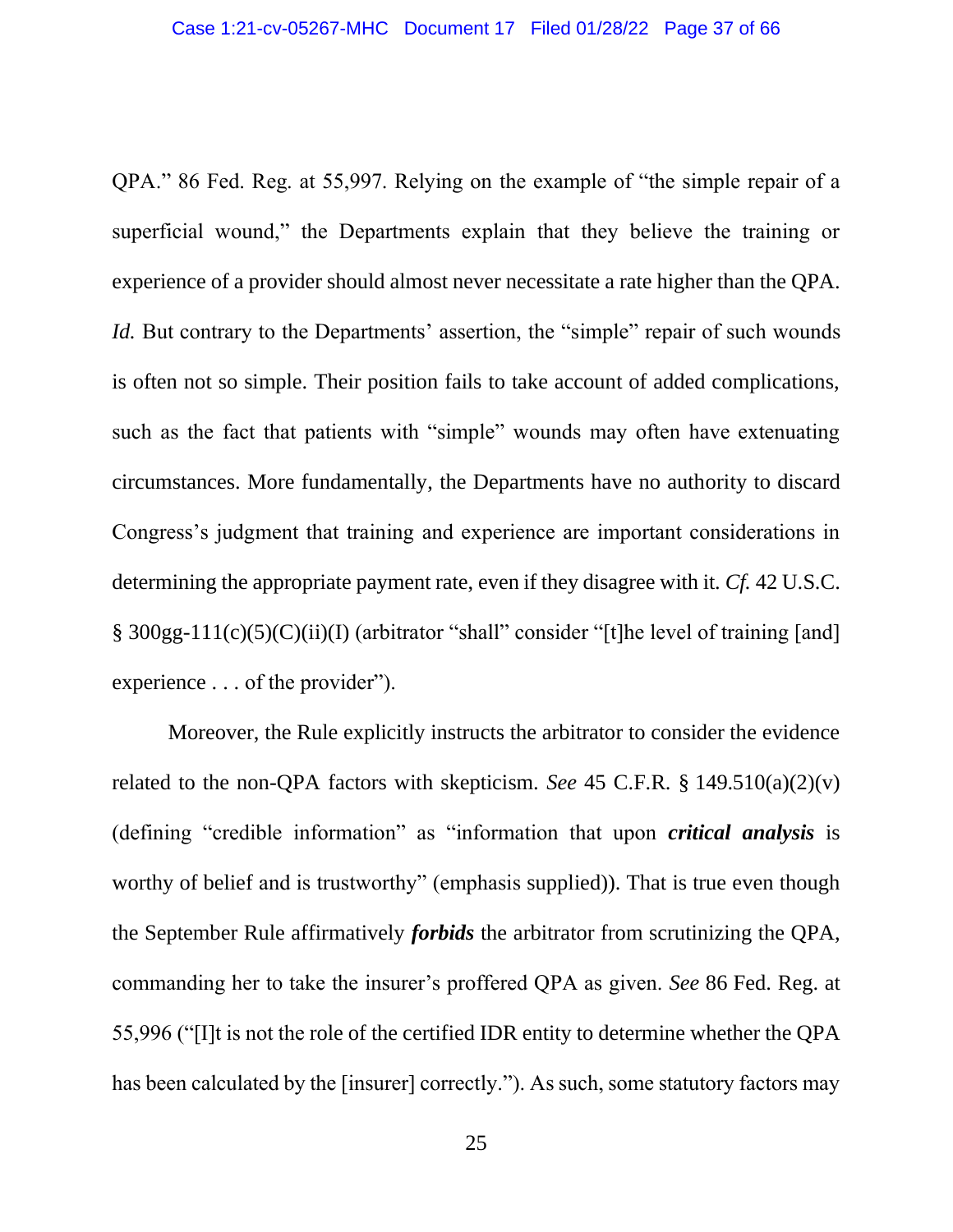be cast aside before they are even considered if they do not meet the Rule's high "critical analysis" standard. The QPA, on the other hand, must always be considered, even if an arbitrator is dubious about its accuracy. Thus, the September Rule sets up a skeptical, one-sided evidentiary burden that is found nowhere in the statute and makes it more difficult for the arbitrator to fairly consider all six statutory factors as Congress intended. Accordingly, the September Rule violates Congress's unambiguous command for the arbitrator to independently consider all of the statutory factors, in every case, in deciding which offer to select.

*Second*, the September Rule conflicts with the No Surprises Act by treating "the QPA [as] the *presumptive* factor" in selecting a payment offer. 86 Fed. Reg. at 55,996 (emphasis supplied). By inventing a "presumption that the QPA is the appropriate payment amount"—a requirement found nowhere in the Act—the Departments have violated Congress's decision to prescribe factors for the arbitrator's consideration without giving any one factor controlling weight. Where, as here, Congress has carefully avoided attaching any particular weights to the various concerns that must be taken into account, an agency cannot select one statutorily mandated factor as controlling. Defendants have distorted Congress's design by bifurcating the arbitrator's determination of the appropriate payment rate, when it is clear the Subparagraph C factors were meant to be considered together.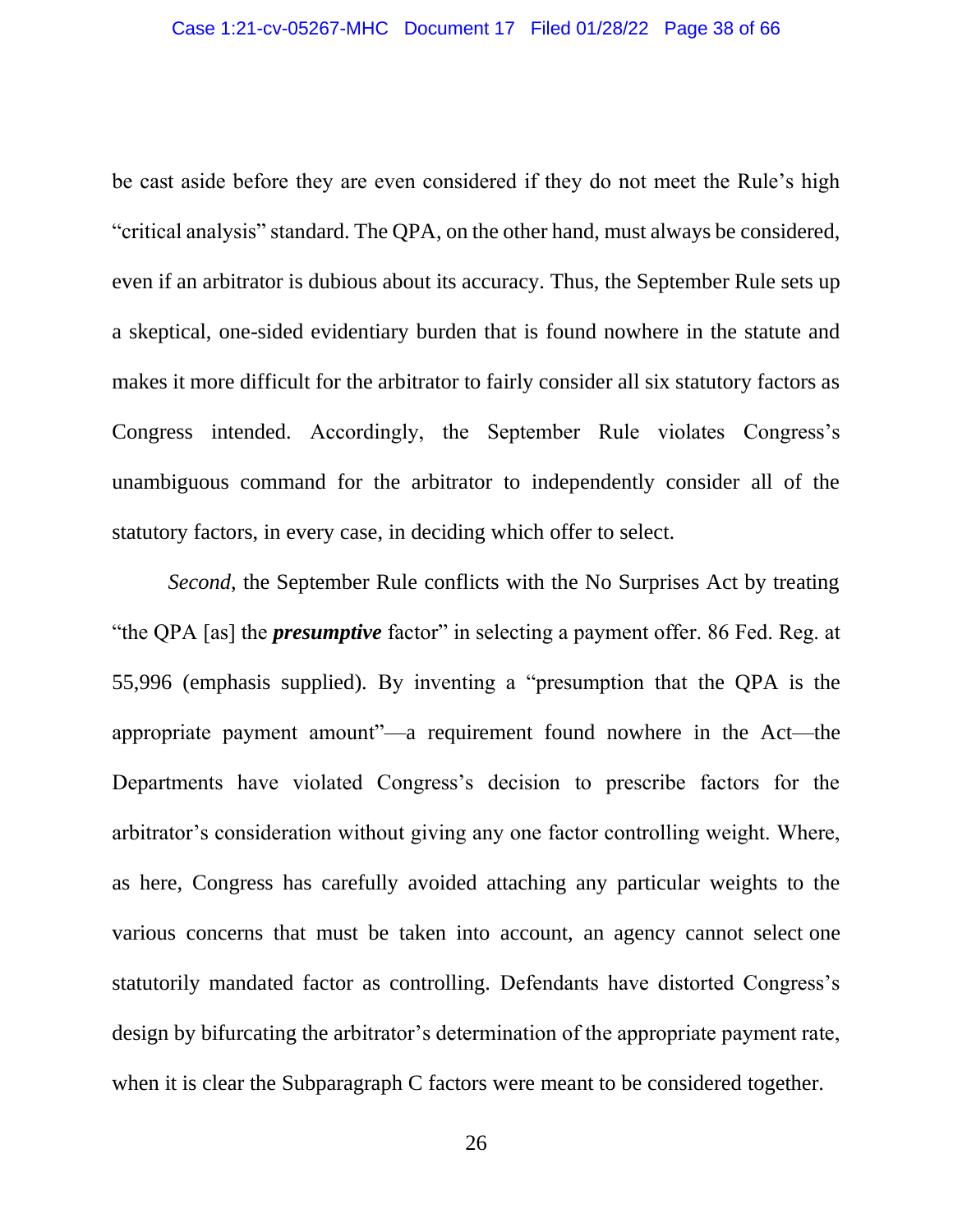A review of the full statute cinches the conclusion that the Departments' presumption is contrary to law. Congress passed the No Surprises Act as part of the Consolidated Appropriations Act, 2021. Elsewhere in that Act, Congress expressly created a "presumption." *See, e.g.*, Consolidated Appropriations Act, 2021, Section 226 (15 U.S.C. § 1116), "Rebuttable Presumption of Irreparable Harm" ("A plaintiff seeking any such injunction shall be entitled to a rebuttable presumption of irreparable harm upon a finding of a violation identified in this subsection[.]"). When Congress creates a presumption in one part of an Act but "omits it in another section of the same Act, it is generally presumed that Congress acts intentionally and purposely in the disparate inclusion or exclusion." *Collins v. Yellen*, 141 S. Ct. 1761, 1782 (2021) (internal quotation marks and citation omitted)). Had Congress wished to make any one of the Subparagraph C Factors presumptively correct, it knew how to do so.

## *2. The September Rule Conflicts With The Statute's History And Purpose*

Even when the statute's plain meaning is clear from its terms, legislative history can help confirm a court's reading of the text. *See generally Harris v. Garner*, 216 F.3d 970, 977, fn. 4 (11th Cir. 2000) ("So long as legislative history is not used to contradict the plain meaning of the statutory language, we see no inconsistency in pointing out that both the statutory language and legislative history lead to the same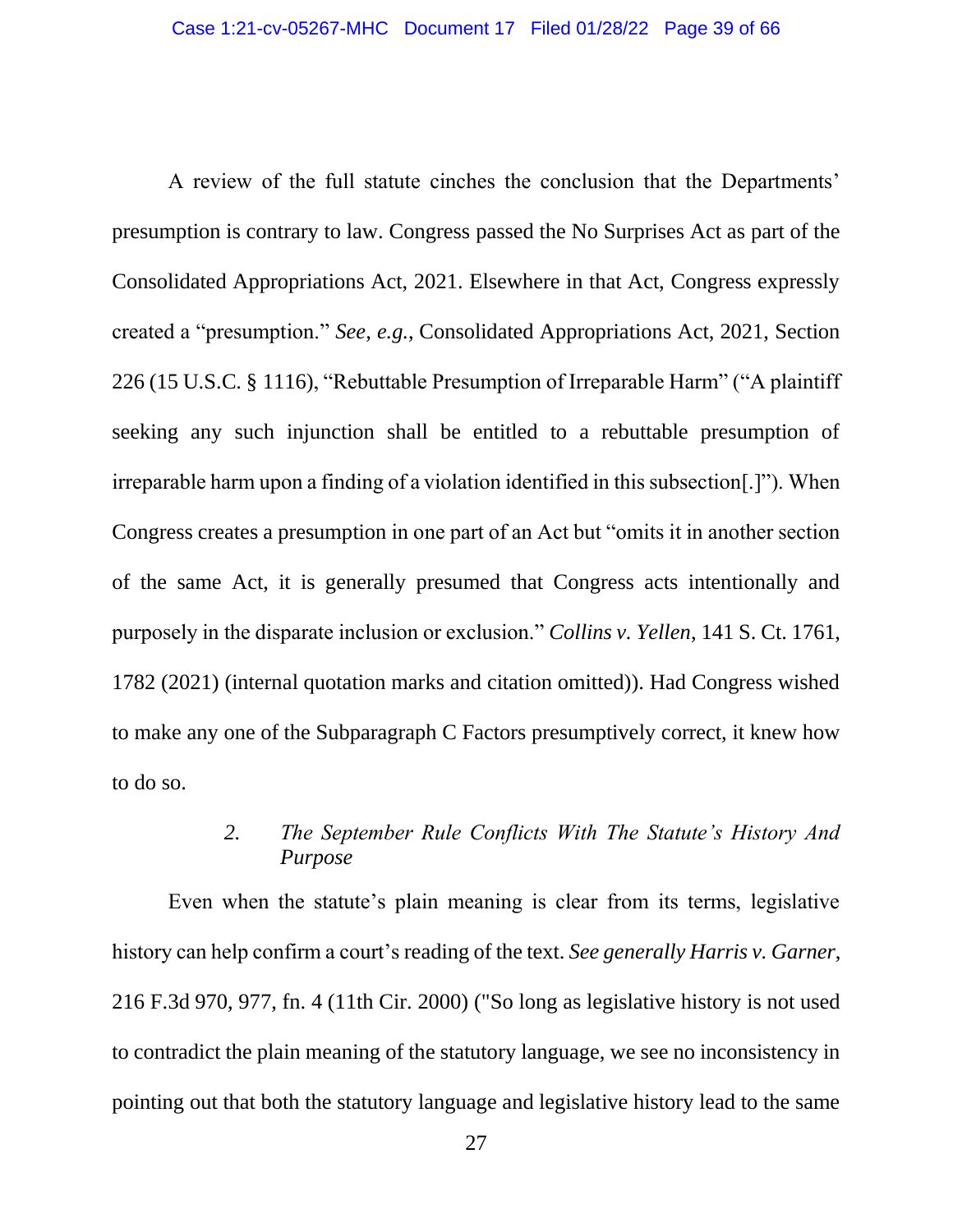interpretative result."). Here, the No Surprises Act's legislative history further demonstrates that Congress meant what it said when it required an independent arbitrator—not the Departments—to consider all of the statutory factors, without a presumption in favor of any single one.

The No Surprises Act was the result of "a long-fought and negotiated bipartisan and bicameral compromise to protect patients by ending surprise billing." 166 Cong. Rec. H7290, H7291 (Dec. 21, 2020). Specifically, "[t]he IDR process was subject to extensive Congressional consideration for nearly two years prior to the enactment of the No Surprises Act." Neal and Brady Letter. At the end of that process, all of the House and Senate Committee Chairmen and Ranking Members who considered different legislation on "surprise billing" issued a joint press release announcing their compromise. In it, these legislators stated:

When choosing between the two offers the arbiter is required to consider the median in-network rate, information related to the training and experience of the provider, the market share of the parties, previous contracting history between the parties, complexity of the services provided, and any other information submitted by the parties.

Press Release, House Ways & Means Comm., *Congressional Committee Leaders Announce Surprise Billing Agreement* (Dec. 11, 2020), [https://waysandmeans.house.gov/media-center/press-releases/congressional](https://waysandmeans.house.gov/media-center/press-releases/congressional-committee-leaders-announce-surprise-billing-agreement)[committee-leaders-announce-surprise-billing-agreement;](https://waysandmeans.house.gov/media-center/press-releases/congressional-committee-leaders-announce-surprise-billing-agreement) *see* Press Release, *Senator*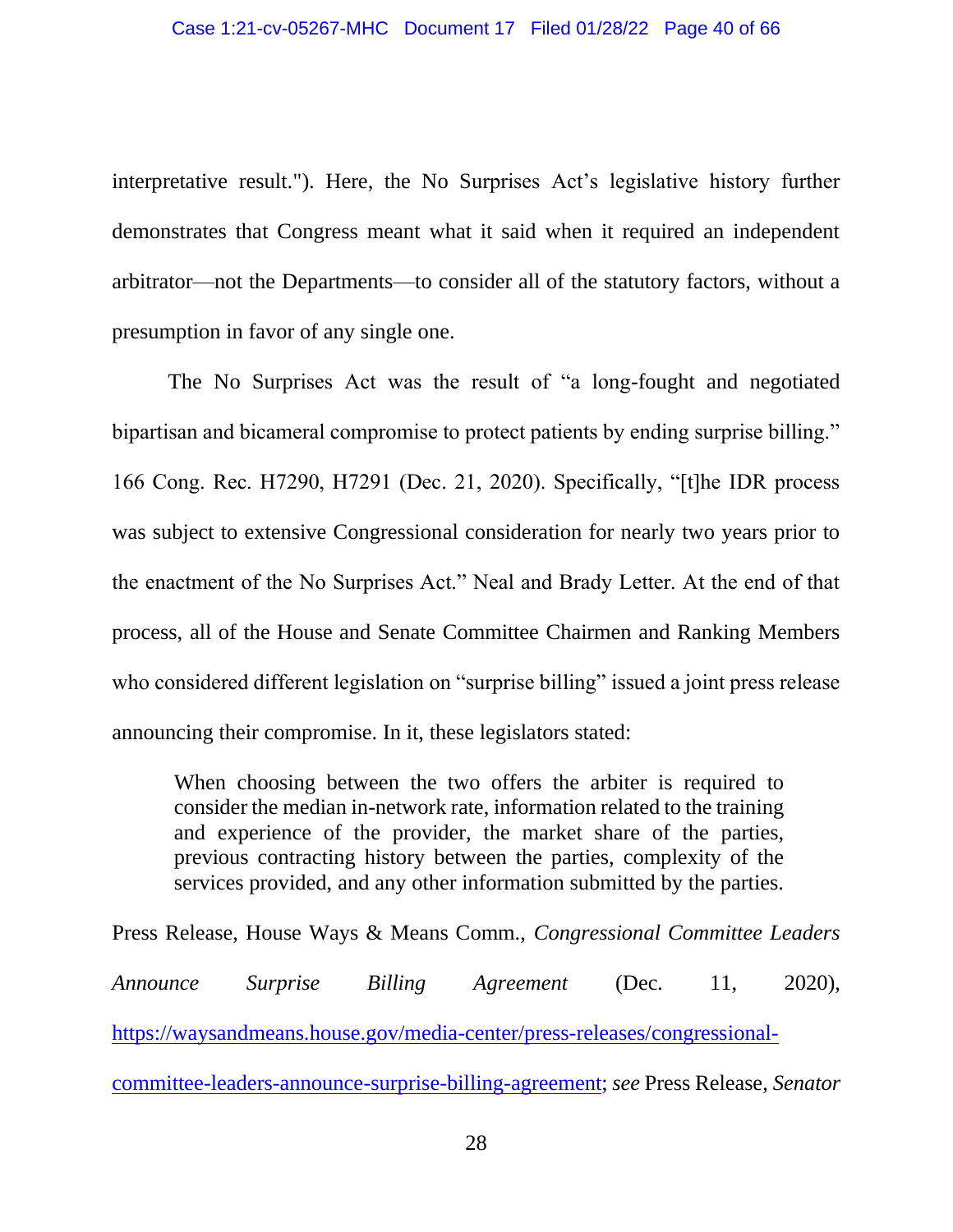*Murray Announces Bipartisan Deal to Protect Patients, End Surprise Medical Bills*  (Dec. 11, 2020), [https://www.murray.senate.gov/senator-murray-announces](https://www.murray.senate.gov/senator-murray-announces-bipartisan-deal-to-protect-patients-end-surprise-medical-bills/)[bipartisan-deal-to-protect-patients-end-surprise-medical-bills/](https://www.murray.senate.gov/senator-murray-announces-bipartisan-deal-to-protect-patients-end-surprise-medical-bills/) (same).

Notably, some of these legislators originally favored legislation that looked much more like the presumption-based approach the Departments imposed in the September Rule. Many "proposals that ultimately did not become law relied on the median in-network rate as the benchmark for payment, with baseball-style arbitration designed as a backstop to, at most, result in a mere adjustment to the benchmark rate." Neal and Brady Letter. For example, the Lower Health Care Costs Act provided that, with certain exceptions, "[a] group health plan or health insurance issuer offering group or individual health insurance coverage *shall pay providers*, including facilities and practitioners, furnishing [certain] services[,] . . . *the median in-network rate for such services*." Lower Health Care Costs Act, S. 1895, 116th Cong. § 103(a) (2019) (emphases added); *see also, e.g.,* Ban Surprise Billing Act, H.R. 5800, 116th Cong. § 2(a) (2020); No Surprises Act, H.R. 3630, 116th Cong. § 2(a) (2019). But that was *not* the compromise that Congress reached. Instead, by "provid[ing] for an IDR process overseen by an independent and neutral arbiter who must consider a number of factors equally in deciding whether to select the provider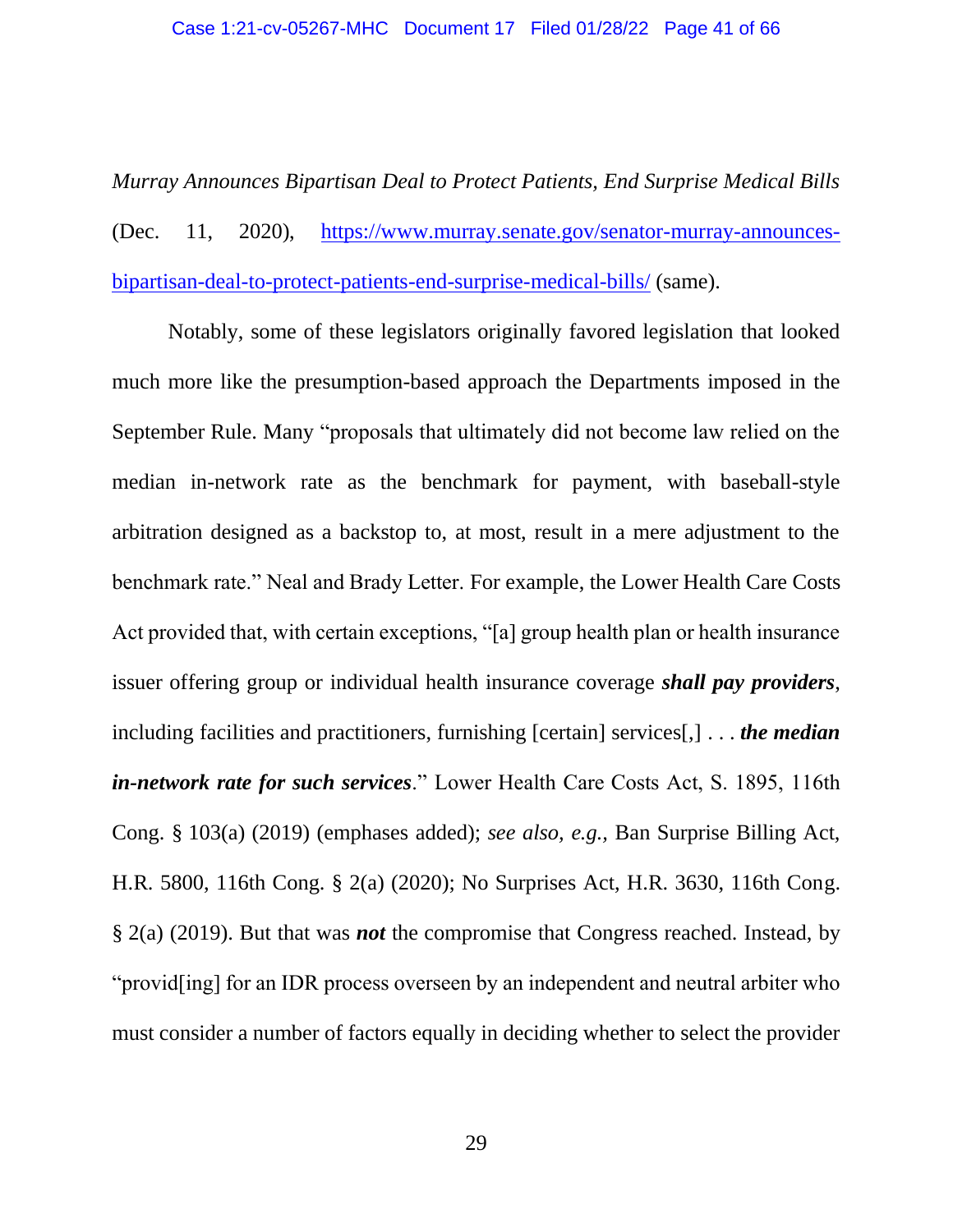or payer's offer," Congress "deliberately crafted the law to avoid any one factor tipping the scales during the IDR process." Neal and Brady Letter.

The September Rule also conflicts with Congress's purpose. "Despite the careful balance Congress designed for the IDR process," the September Rule "strays from the No Surprises Act in favor of an approach that Congress did not enact in the final law," and which "essentially tips the scale for the median contracted rate being the default appropriate payment amount." Neal and Brady Letter. It thus "affronts the provisions enacted into law" by "bias[ing] the IDR entity toward one factor (a median rate) as opposed to evaluating all factors equally as Congress intended." *Id.*  A recent letter from 150 bipartisan Members of Congress made the same point: the September Rule's presumption-based approach for determining payment rates "do[es] not reflect the way the law was written, do[es] not reflect a policy that could have passed Congress, and do[es] not create a balanced process to settle payment disputes." Letter from Members of Congress to Departments Secretaries (Nov.

5, 2021),

[https://wenstrup.house.gov/uploadedfiles/2021.11.05\\_no\\_surprises\\_act\\_letter.pdf.](https://wenstrup.house.gov/uploadedfiles/2021.11.05_no_surprises_act_letter.pdf)<sup>6</sup>

<sup>6</sup> *See* "Exhibit C," Brief for Members of Congress As Amici Curiae Supporting Plaintiffs, Texas Medical Association et al. ("Before Congress passed the No Surprises Act, lawmakers proposed various bills that mandated payment of the median in-network rate in price disputes between insurers and out-of-network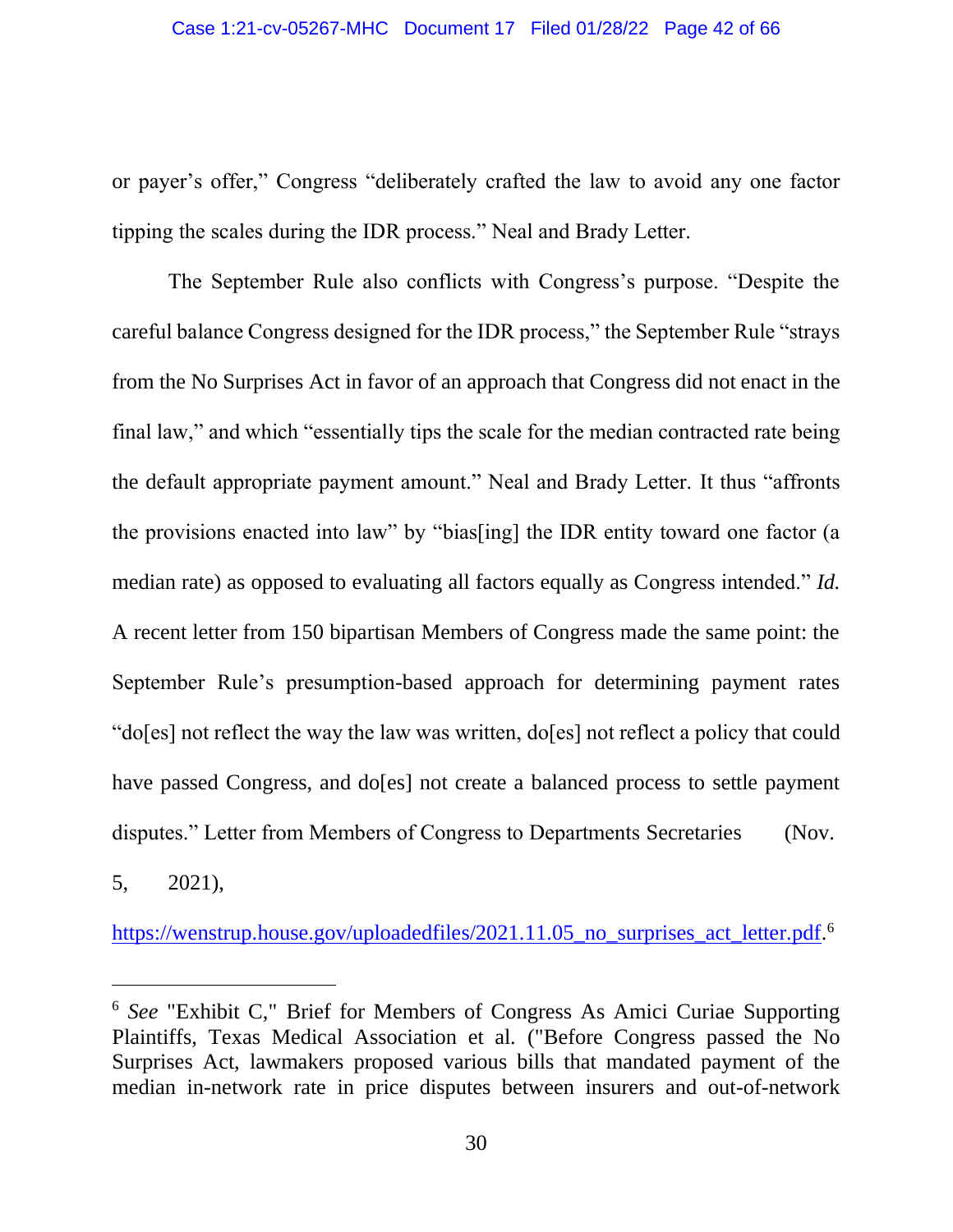Stated simply, the Departments exceeded their statutory authority by imposing a presumption that Congress explicitly rejected.

## *3. The Departments' Asserted Justifications Cannot Salvage Their Unlawful Presumption*

In the September Rule, the Departments defended their decision to treat the QPA in a dramatically different fashion from the other factors by raising the following heretofore unknown canons of construction: (1) "[t]he statutory text lists the QPA as the first factor," (2) the other factors "are described in a separate paragraph" and are "subject to a prohibition on considering certain factors," and (3) the statute "sets out detailed rules for calculating the QPA" and requires the QPA to be used in determining patient cost-sharing. 86 Fed. Reg. at 55,996. The agencies claimed that these three features rendered their reading "the best interpretation" of the statute. *Id.* It is not. Because it is a "foundational principle of administrative law" that judicial review of agency action is limited to "the grounds that the agency invoked when it took the action," *Michigan v. EPA*, 576 U.S. 743, 758 (2015), and

providers. Each of these proposals failed to become law . . . . This history confirms what the No Surprises Act's text makes plain: 'Congress has directly spoken to the precise question at issue.' *City of Arlington v. FCC*, 569 U.S. 290, 296 (2013). Congress had before it a binary decision. It could pick the benchmark-rate approach, or the independent dispute resolution approach. *See* H.R. Rep. No. 116-615 Pt. 1, at 56 ('Two payment rate options have emerged as the predominant contenders . . .'). Congress plainly chose the latter. *See* 42 U.S.C. § 300gg-111(a)(1), (a)(3)(K), (c)(1),  $(c)(5)$ .").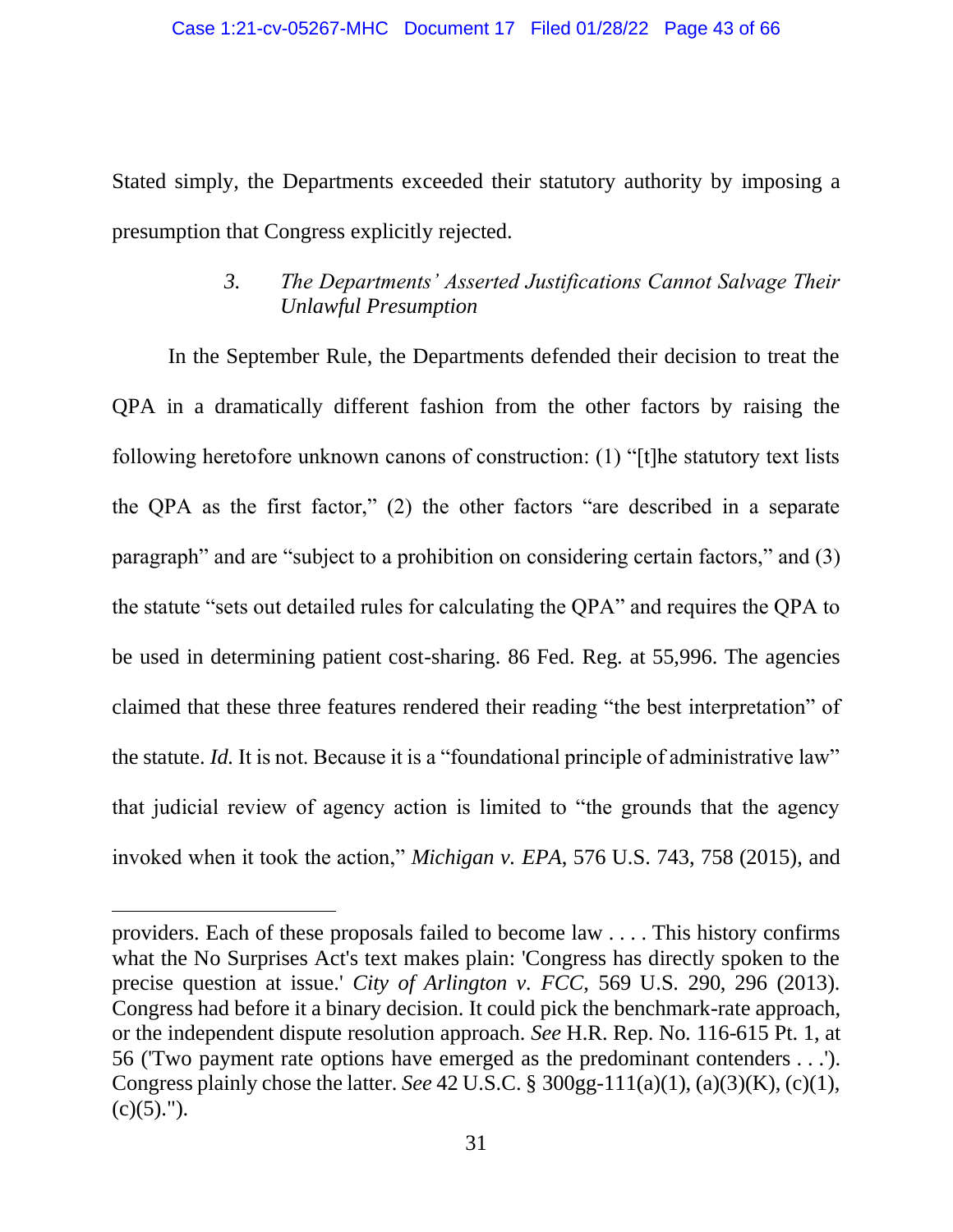because these arguments are unpersuasive in light of the plain text of the statute, the Departments' interpretation of the No Surprises Act fails on its own terms.

As an initial matter, it is important to emphasize that Defendants' interpretation is in no way based on the text of the relevant statutory provisions. Rather, their so-called "best interpretation" is based entirely on contextual and structural features, such as the order in which the factors were listed, where those factors were located in the statute, and *other* provisions of the Act. But as Chief Justice Roberts has cautioned, "[r]eliance on context and structure in statutory interpretation is 'a subtle business, calling for great wariness lest what professes to be mere rendering becomes creation and attempted interpretation of legislation becomes legislation itself.'" *King v. Burwell*, 576 U.S. 473, 497–98 (2015) (*quoting Palmer v. Massachusetts*, 308 U.S. 79, 83 (1939)). Just as the Chief Justice predicted, the Departments' reliance on these contextual and structural features replaces the text of the No Surprises Act with an entirely new piece of legislation.

*First*, in every list of factors, one factor must be first. But that unremarkable fact has never implied that the first factor should enjoy privileged status or, on the other hand, that the last should receive inferior status. The Departments offered no authority for the proposition that the mere arrangement of statutory factors reflects congressional prioritization. On the contrary, "[n]o accepted canon of statutory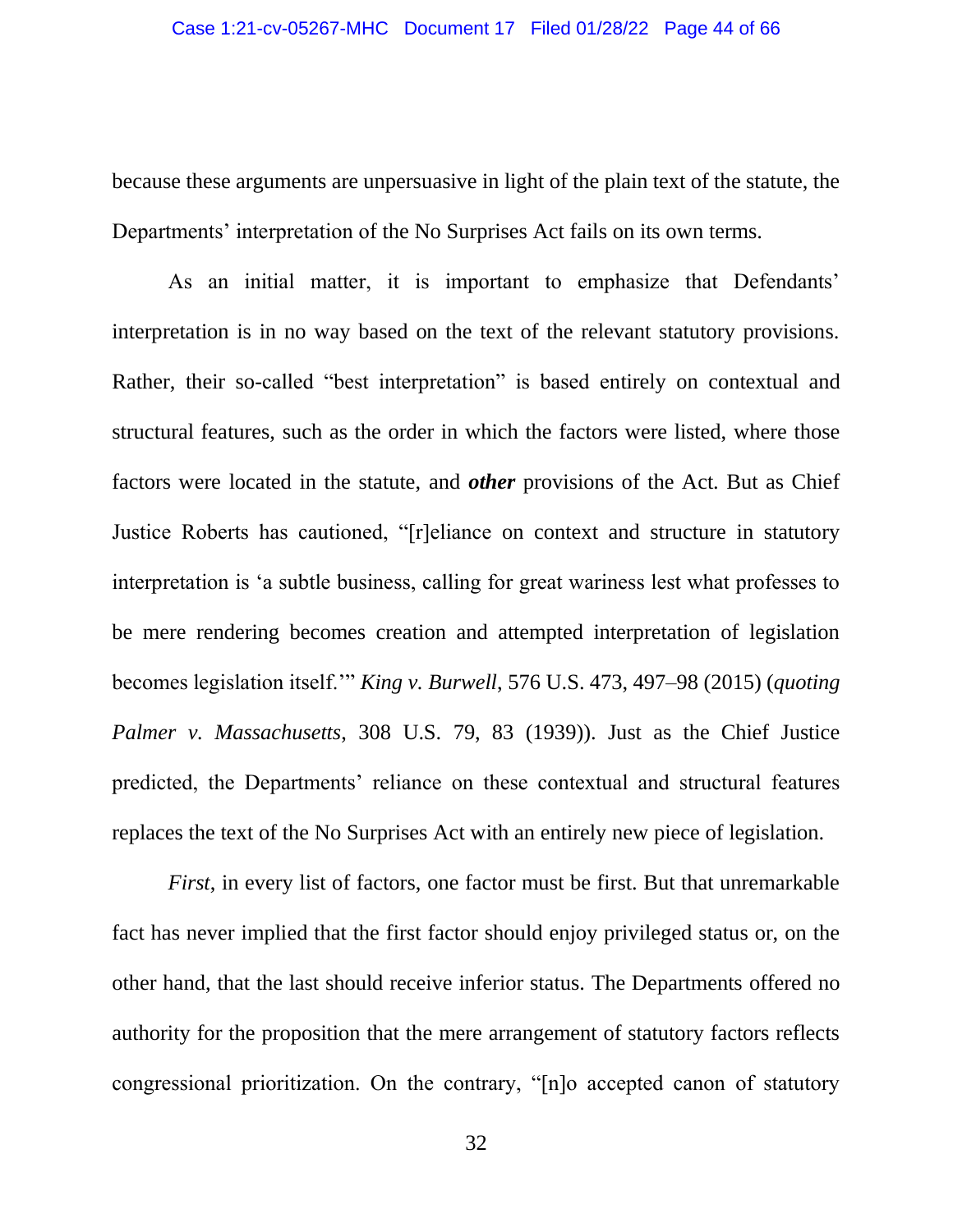interpretation permits 'placement' to trump text, especially where, as here, the text is clear and our reading of it is fully supported by the legislative history." *Padilla v. Rumsfeld*, 352 F.3d 695, 721 (2d Cir. 2003), *rev'd on other grounds by Rumsfeld v. Padilla*, 542 U.S. 426 (2004).

*Second*, although the non-QPA factors are listed in a separate paragraph from the QPA, that does not change the fact that all of the factors are textually set forth as separate "considerations for determination." 42 U.S.C.  $\delta$  300gg-111(c)(5)(C). This would be true regardless of the Act's paragraph placement, but it is particularly true because the non-QPA factors are expressly *incorporated in the same paragraph* as the QPA factor. *See id.* § 300gg-111(c)(5)(C)(i) (listing all the factors the arbitrator shall consider "[i]n determining which offer is the payment to be applied pursuant to *this paragraph*" (emphases added)). The Departments' attempt to minimize the non-QPA statutory factors because they were incorporated by reference, rather than listed directly, is precisely the kind of form-over-substance reasoning that courts have rejected.

*Third*, the Departments make far too much of the fact that the non-QPA factors may be subject to certain statutory prohibitions. Because the QPA is a set number submitted by the insurer to the arbitrator, the prohibited factors will be largely irrelevant to the QPA. There is thus little to divine from the Departments' claim that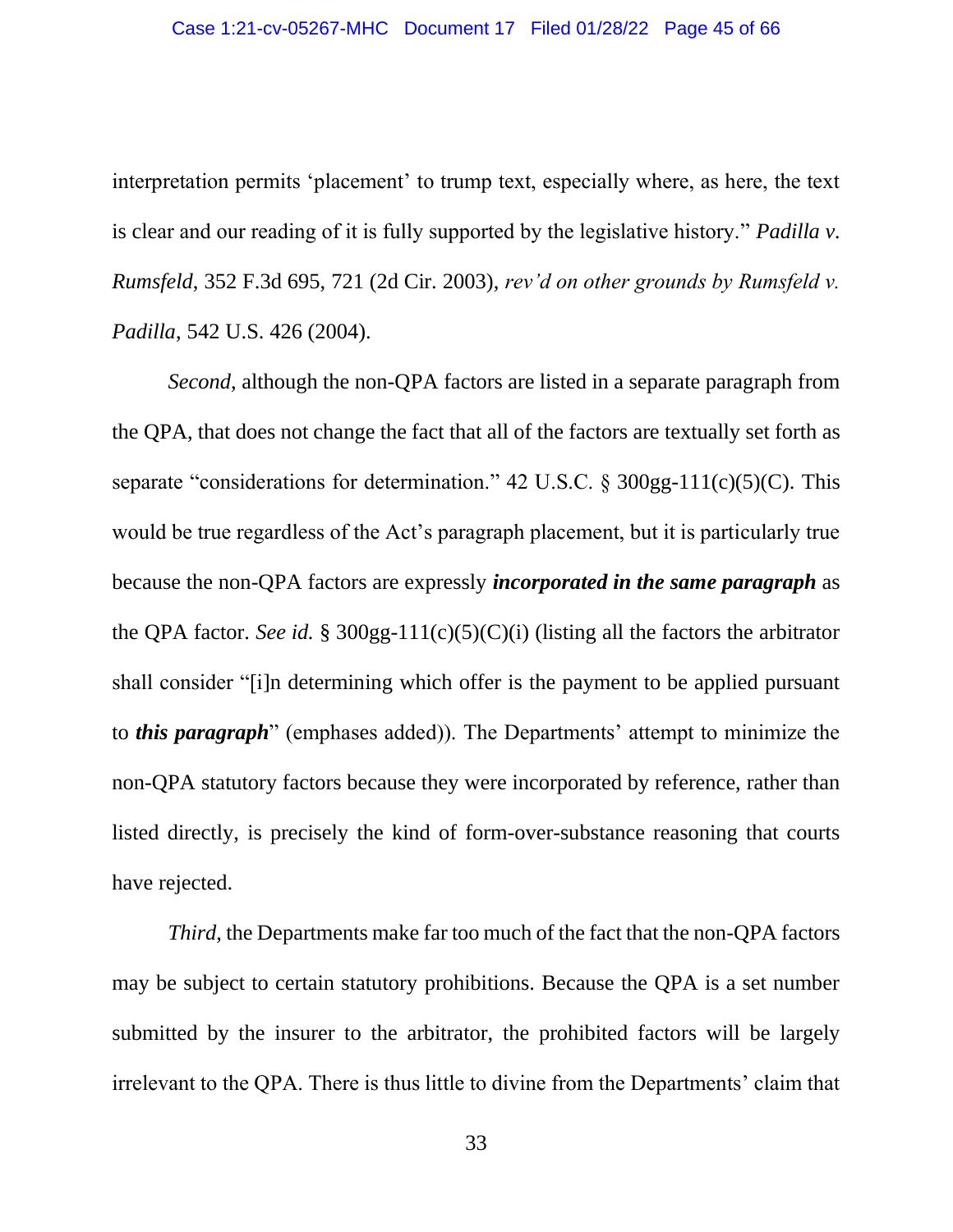the prohibited factors do not apply to the QPA. In fact, despite the Departments' claim to the contrary, the prohibited factors are likewise irrelevant to the *non*-QPA factors. It is nonsensical to say that an arbitrator "shall not consider" certain *quantitative* factors (such as "usual and customary charges" or Medicare rates) when evaluating the *qualitative* Subparagraph C factors (such as a patient's "acuity" or a doctor's "experience" or an insurer's "good faith efforts" to enter a network agreement with a provider). 42 U.S.C. §  $300gg-111(c)(5)(C)(i)$ -(ii). In reality, the prohibited factors are far more likely to come into play in connection with an arbitrator's consideration of "information . . . submitted by either party" or requested by the arbitrator. *Id.* § 300gg-111(c)(5)(B), (C)(ii). And if anything, the Act's explication of certain prohibited factors demonstrates that Congress purposely specified exactly what it wanted (and did not want) the arbitrator to consider. That the Department now uses those prohibited factors to prop up its atextual presumption reveals the frailty of its interpretation.

*Fourth*, it is no surprise that the Act goes into detail about how to calculate the QPA, but not other factors like a provider's experience or a patient's acuity. The QPA is a new concept, created entirely by the Act itself. The other factors exist independent of the Act. That Congress wanted "an accurate and clear calculation of the QPA" is not a sign that the QPA is more "integral to . . . the certified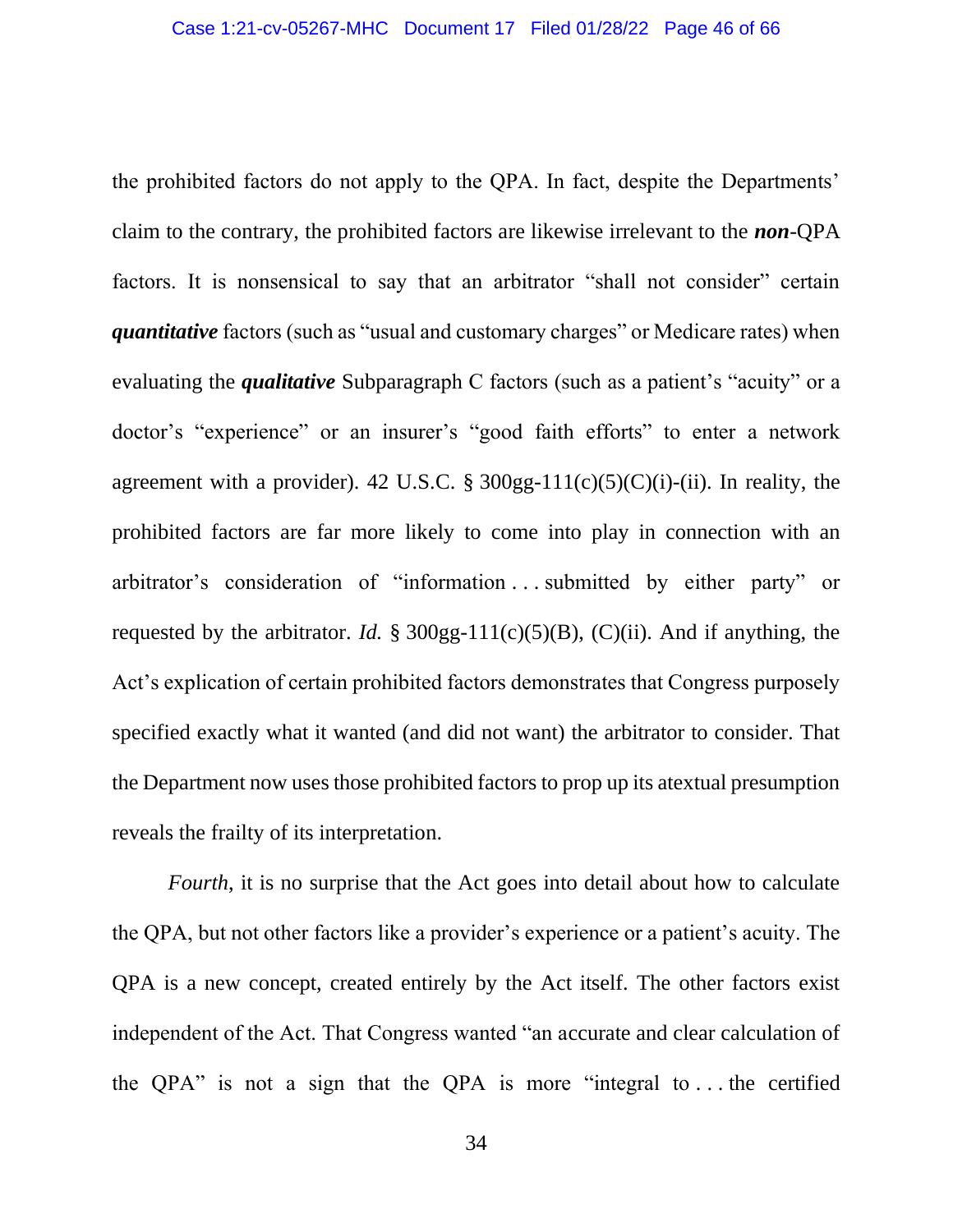[arbitrator]'s determination of the out-of-network rate." 86 Fed. Reg. at 55,996. All it shows is that Congress needed a few more words to explain a new statutory concept than to list straightforward, pre-existing concepts like a provider's level of training or market share.

*Finally*, the Departments rely on a range of "policy considerations," such as "increas[ing] the predictability of IDR outcomes," "encourag[ing] parties to reach an agreement outside of the Federal IDR process to avoid the administrative costs," and "aid[ing] in reducing prices that *may* have been inflated due to the practice of surprise billing prior to the No Surprises Act." 86 Fed. Reg. at 55,996 (emphasis added). But these are "policy choice[s] on which courts should defer to Congress in the first instance, and to the administrative agency in the absence of a clear congressional mandate. Here, Congress has made the policy choice." *Chem. Mfrs. Ass'n v. Nat. Res. Def. Council, Inc.*, 470 U.S. 116, 138 (1985). The Departments may not like the considered compromise Congress reached, but when Congress speaks clearly, "'the court, as well as the agency, must give effect to the unambiguously expressed intent of Congress.'" *Chevron, U.S.A., Inc.*, 467 U.S. at 842–43; *see also Util. Air Regulatory Grp. v. EPA*, 573 U.S. 302, 325 (2014) (an "agency has no power to 'tailor' legislation to bureaucratic policy goals by rewriting unambiguous statutory terms.").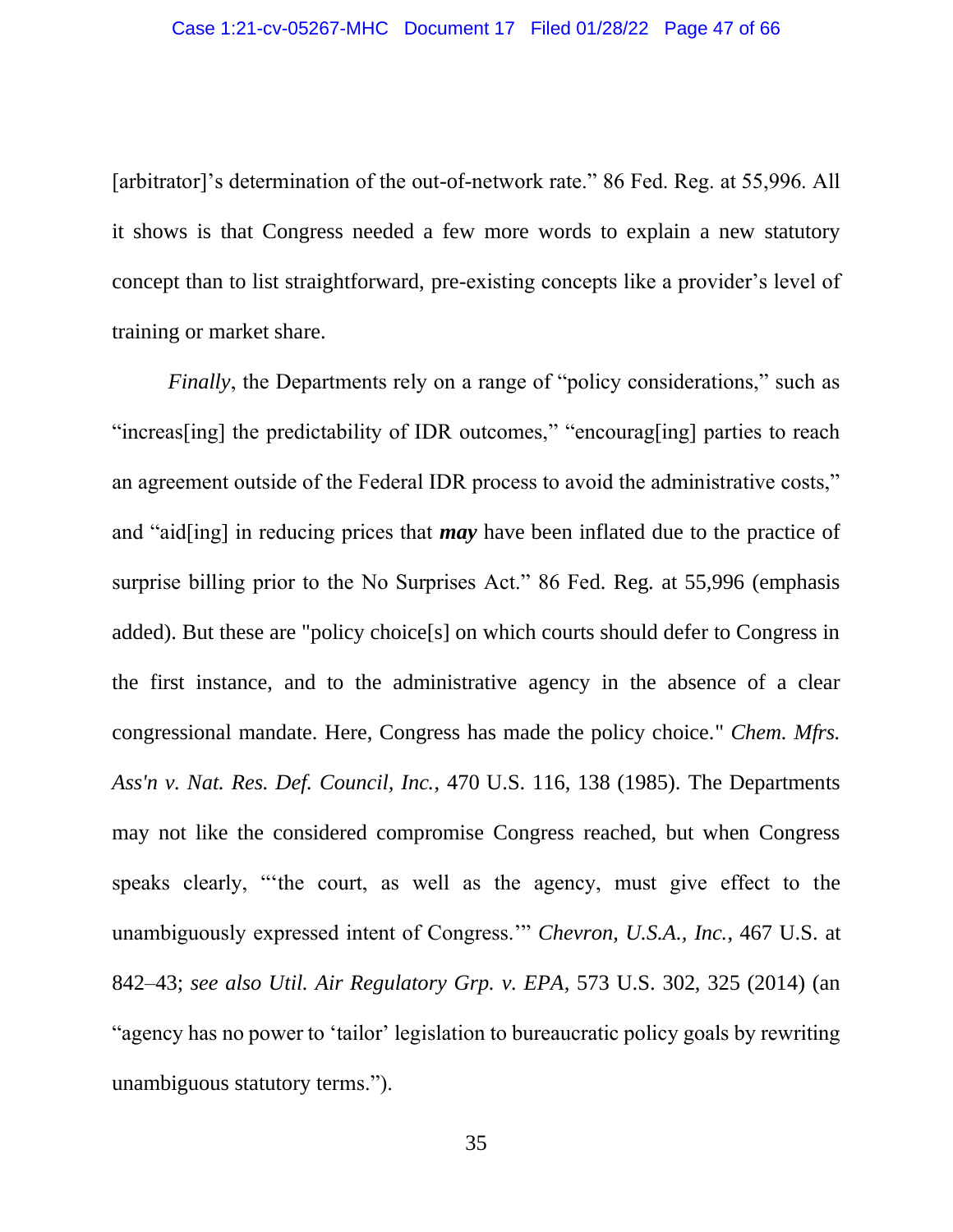## **B. The Departments' Interpretation Of The Act's Payment Determination Provision Is Owed No Deference Because It Is Contrary To The Act's Plain Meaning And Is Procedurally Defective**

The Departments may argue that their interpretation of the Act's "Payment determination" provision is owed deference under *Chevron*, 467 U.S. at 837 (1984). It is not.

## *1. The Departments' Interpretation Is Contrary To The Act's Plain Meaning*

*First*, the Departments' interpretation is contrary to the Act's plain and unambiguous meaning. A court will not defer to an agency's interpretation when, after employing the "traditional tools of statutory construction," it determines that "Congress has directly spoken to the precise question at issue." *Chevron*, 467 U.S. at 843 n.9 (1984). Here, the Departments do not claim that the Act is ambiguous; they instead claim that theirs is the "best interpretation" of the Act. 86 Fed. Reg. at 55,996. But the Act includes a detailed listing of the factors an arbitrator "shall" and "shall not" consider in making a payment determination, and it delegates to the arbitrator the authority to weigh those factors and make that determination. The Act therefore unambiguously speaks to the direct question at issue: what factors the arbitrator should consider when determining which offer to select.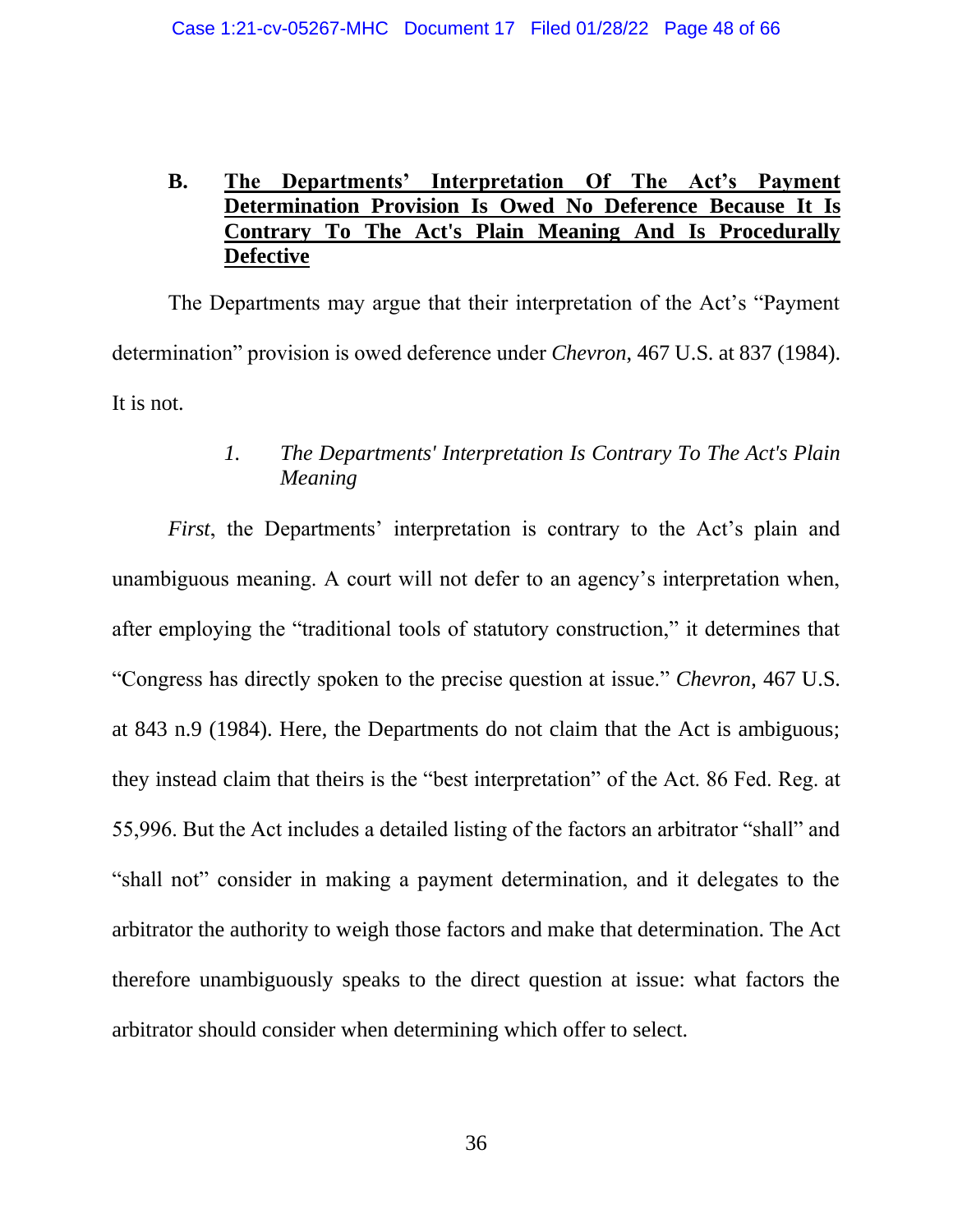In the September Rule, Defendants also did not claim that their invented presumption was based on either a "gap" Congress left them to fill or an express delegation regarding arbitrator payment considerations—and thus cannot do so now.<sup>7</sup> *See Michigan*, 576 U.S. at 758. In any event, Congress does not create a "gap" to fill whenever it omits "thou shalt not" terms—that is, terms that expressly bar Defendants from imposing their invented presumption on the arbitrator. Further*,* any suggestion that *Chevron* step two is implicated any time a statute does not expressly negate the existence of a claimed administrative power is perverse to the fundamentals of administrative law and contradicted by precedent. *See Bayou Lawn & Landscape Servs. v. Sec'y of Labor*, 713 F.3d 1080, 1085 (11th Cir. 2013) ("[I]f congressional silence is a sufficient basis upon which an agency may build a rulemaking authority, the relationship between the executive and legislative branches would undergo a fundamental change and 'agencies would enjoy virtually limitless hegemony, a result plainly out of keeping with Chevron . . . and quite likely the Constitution as well'" (*quoting Ethyl Corp. v. EPA*, 51 F.3d 1053, 1060 (D.C.

 $<sup>7</sup>$  In fact, the interim final rule does not conduct the type of interpretative exercise in</sup> which *Chevron* generally applies. As noted, the Departments merely assert that their interpretation is the "best" one based on contextual and structural features. They do not: (1) invoke *Chevron* by name or echo its language; (2) contend that the Act is ambiguous; or (3) consider the statutory purpose, applicable prior decisions, and the relevant legislative history.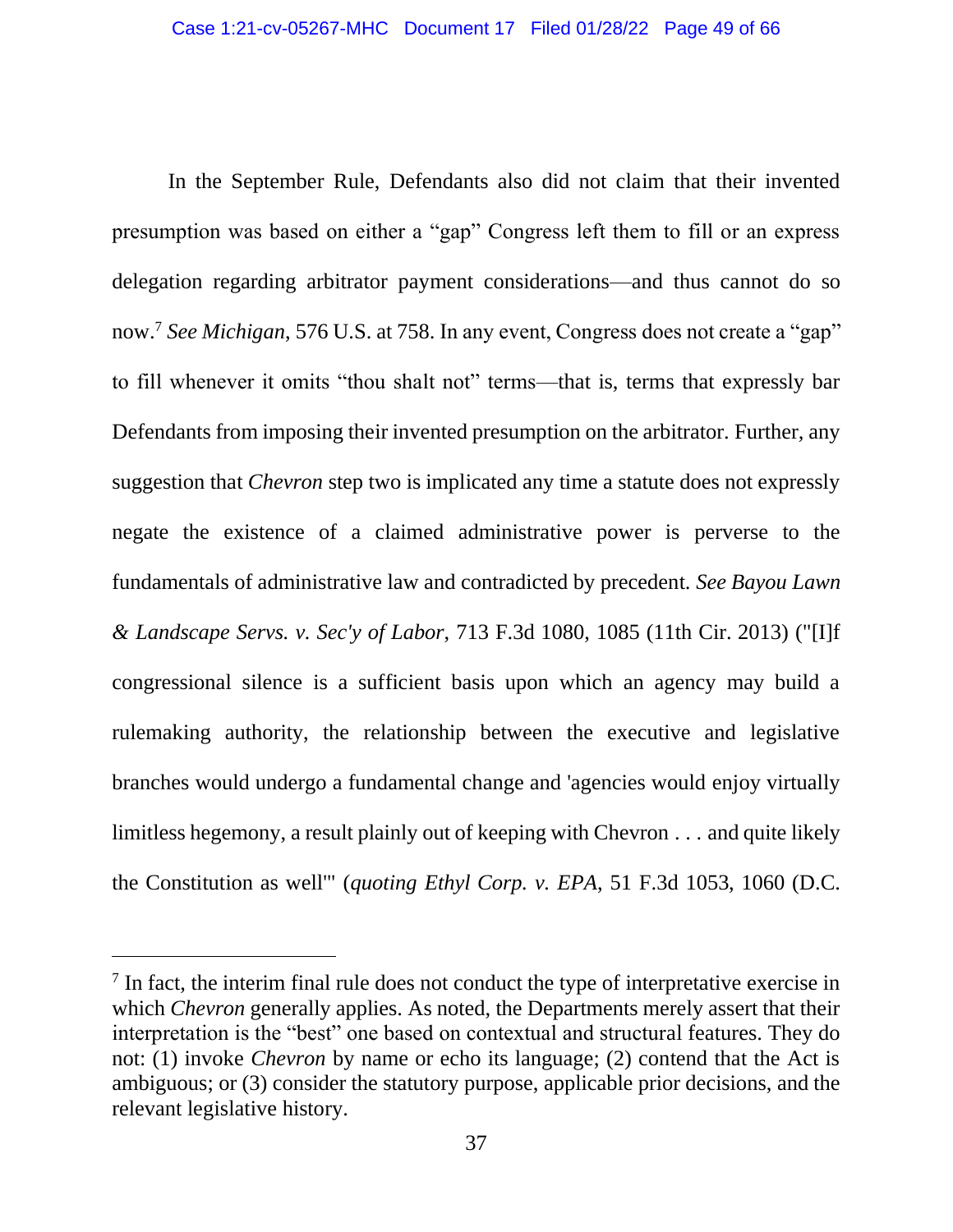Cir. 1995))); s*ee also Ry. Labor Execs.' Ass'n v. Nat'l Mediation Bd.*, 29 F.3d 655, 671 (D.C. Cir. 1994) (*en banc*); *Coffelt v. Fawkes*, 765 F.3d 197, 202 (3d Cir. 2014) ("[e]ven where a statute is silent on the question at issue, such silence does not confer gap-filling power on an agency unless the question is in fact a gap—an ambiguity tied up with the provisions of the statute" (internal quotation marks and citations omitted)).

Nor does the Act expressly delegate any authority to the Departments to direct the arbitrator how to determine appropriate payment rates. Congress deliberately assigned the Departments implementation roles elsewhere in the Act. For instance, the Act directs that the "Secretary [of Health and Human Services,] in consultation with the Secretary of Labor and Secretary of the Treasury, shall establish a process to certify . . . [IDR] entities under this paragraph."  $42 \text{ U.S.C.}$  §  $300 \text{gg-}111 \text{(c)}(4)(\text{A})$ . Likewise, the Act provides that, in addition to four statutorily mandated criteria, the Departments "shall specify criteria under which multiple qualified IDR dispute items and services are permitted to be considered jointly as part of a single determination by an entity." *Id.* § 300gg-111(c)(3)(A). Congress thus specifically delegated authority to the Departments to supplement statutorily mandated criteria found elsewhere in the Act. Yet Congress did not do the same in prescribing the Subparagraph C Factors. *See id.* § 300gg-111(c)(5)(A) ("Not later than 30 days after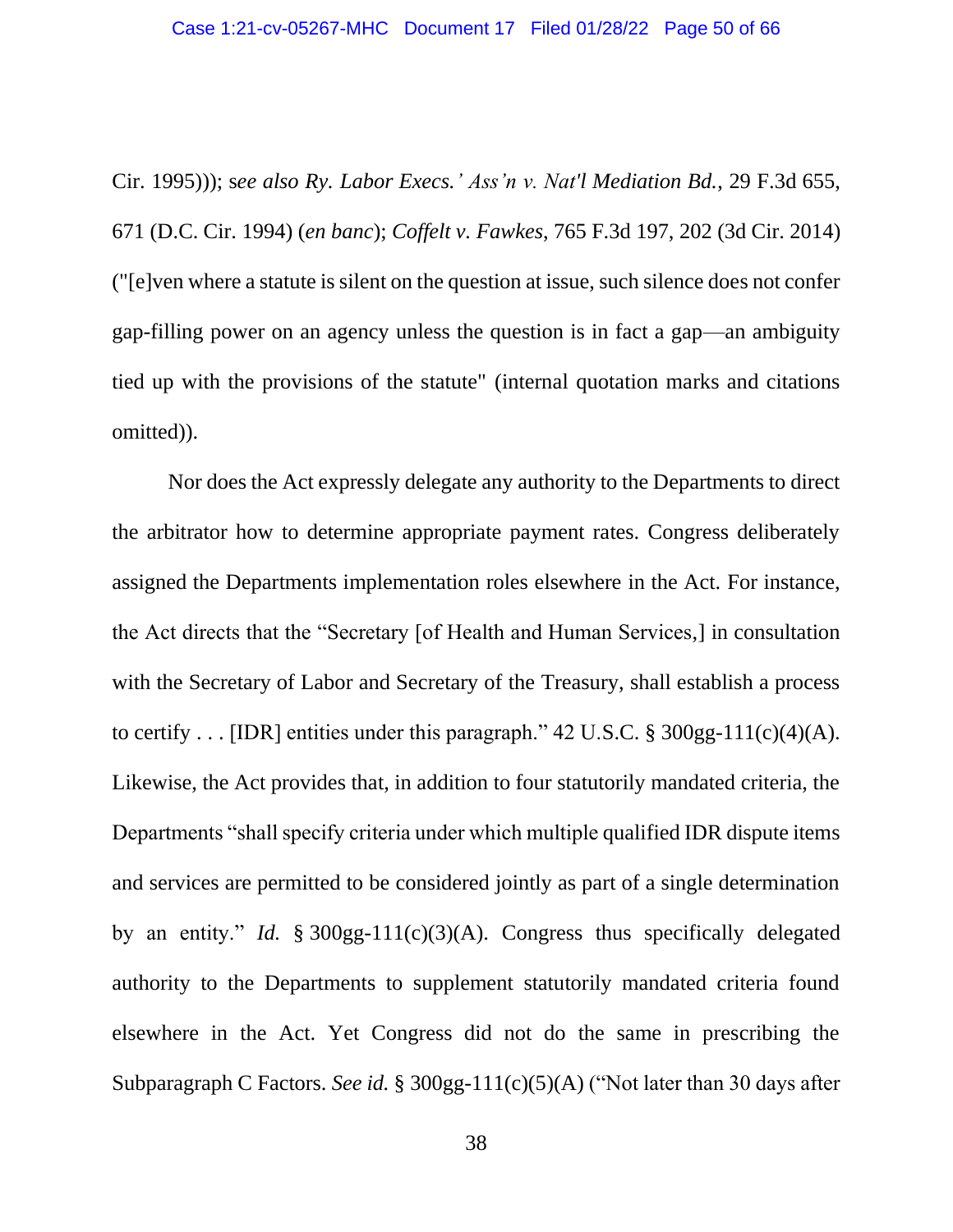the date of selection of the certified IDR entity . . . the certified IDR entity shall" "taking into account the [Subparagraph C Factors]" select one of the offers.). That choice was "intentional[]." *See Russello v. United States*, 464 U.S. 16, 23 (1983) ("Where Congress includes particular language in one section of a statute but omits it in another section of the same Act, it is generally presumed that Congress acts intentionally and purposely in the disparate inclusion or exclusion." (citation omitted)).<sup>8</sup>

#### *2. The September Rule Is Procedurally Defective*

*Second*, *Chevron* deference is not due when "[a] regulation is 'procedurally defective'—that is[,] where the agency errs by failing to follow the correct procedures in issuing the regulation." *Encino Motorcars, LLC v. Navarro*, 579 U.S. 211, 220 (2016) (*quoting Mead Corp.*, 533 U.S. at 227). Under the APA, federal agencies are required to provide notice and comment, unless they "for good cause"

<sup>8</sup> The Departments cannot rely on the Act's delegation—located in paragraph (2), not under paragraph (5)'s "Payment determination"—to "establish by regulation one independent dispute resolution process." *See* 42 U.S.C. § 300gg-111(c)(2). By using the word "establish," the paragraph (2) delegation gives the Departments the task of "set[ting] up" the IDR process in the first instance, not of giving the arbitrator substantive instructions with respect to her payment determination. *See* Oxford English Dictionary (defining "establish" as "To set up on a secure or permanent basis; to found (a government, an institution; in modern use often, a house of business)").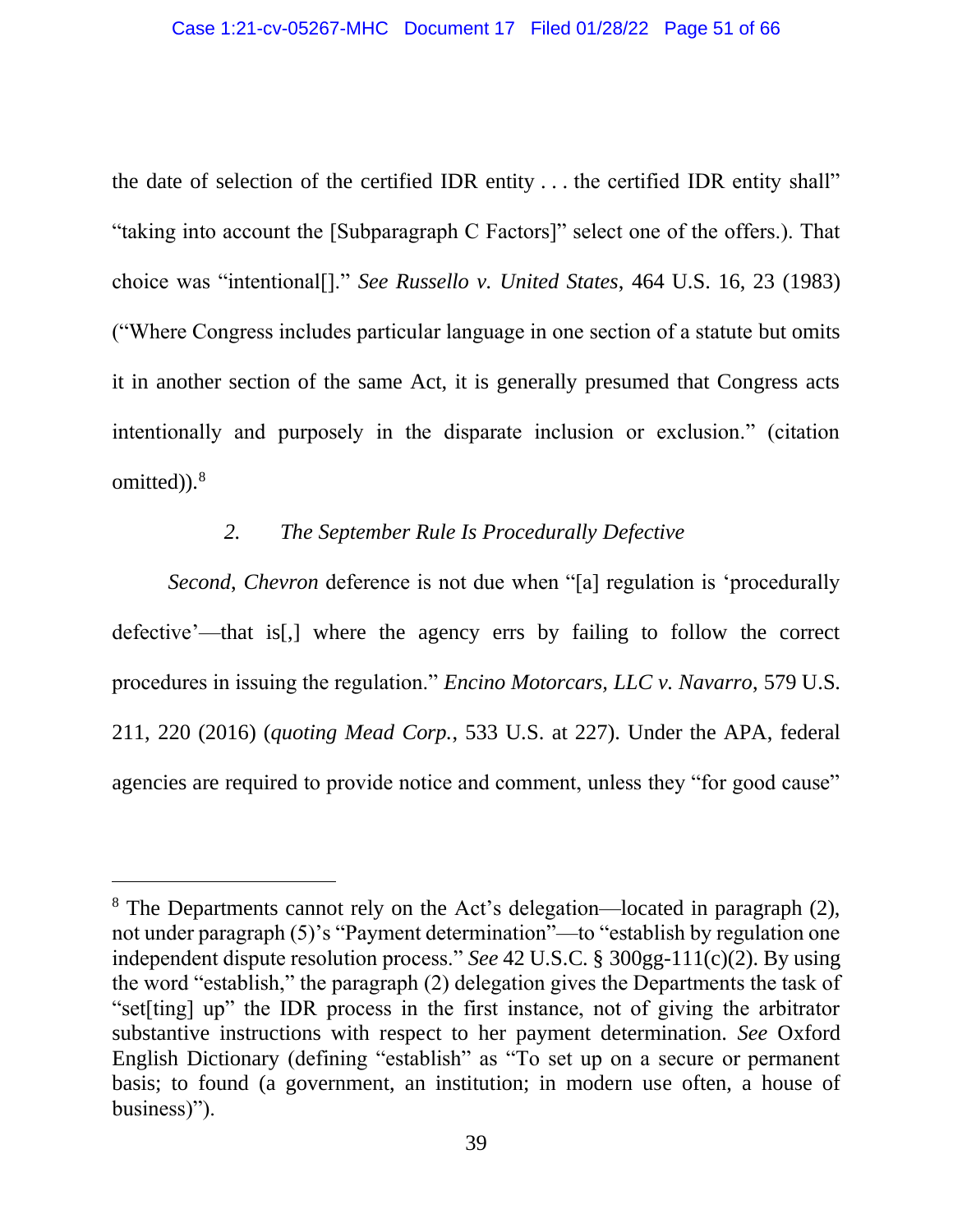find that such procedures "are impracticable, unnecessary, or contrary to the public interest." 5 U.S.C. § 553(b)(B). The Departments cannot satisfy the high bar necessary to establish "good cause" here. *See State of Fla. v. Dept. of Health and Human Servs.*, 19 F.4th 1271, 1304 (11th Cir. 2021) ("The good cause exception should be read narrowly and applied reluctantly") (Lagoa, Barbara, *dissenting*); *United States v. Dean*, 604 F.3d 1275, 1279 (11th Cir. 2010). Accordingly, "*Chevron* deference is not warranted" because Defendants failed "to follow the correct procedures in issuing the regulation," and had no "good cause" for doing so. *Encino Motorcars*, 579 U.S. at 220–21. This argument is discussed in more detail in Section I(C), *infra*.

#### *3. The Departments' Interpretation Is Unreasonable*

*Third*, even if the No Surprises Act left some ambiguity or a gap to fill, the Departments' interpretation would be "unreasonable" in light of Congress's detailed list of factors for the arbitrator to consider (and not to consider). That list leaves no room for supplementation by the Departments. When the Departments "replaced those [multiple factors] with [a presumption] of [their] own choosing, [they] went well beyond the 'bounds of [their] statutory authority.'" *Util. Air Regulatory Grp.*, 573 U.S. at 325. Indeed, "the need to rewrite clear provisions of the statute" by inventing an extra-statutory presumption "should have alerted [the Departments]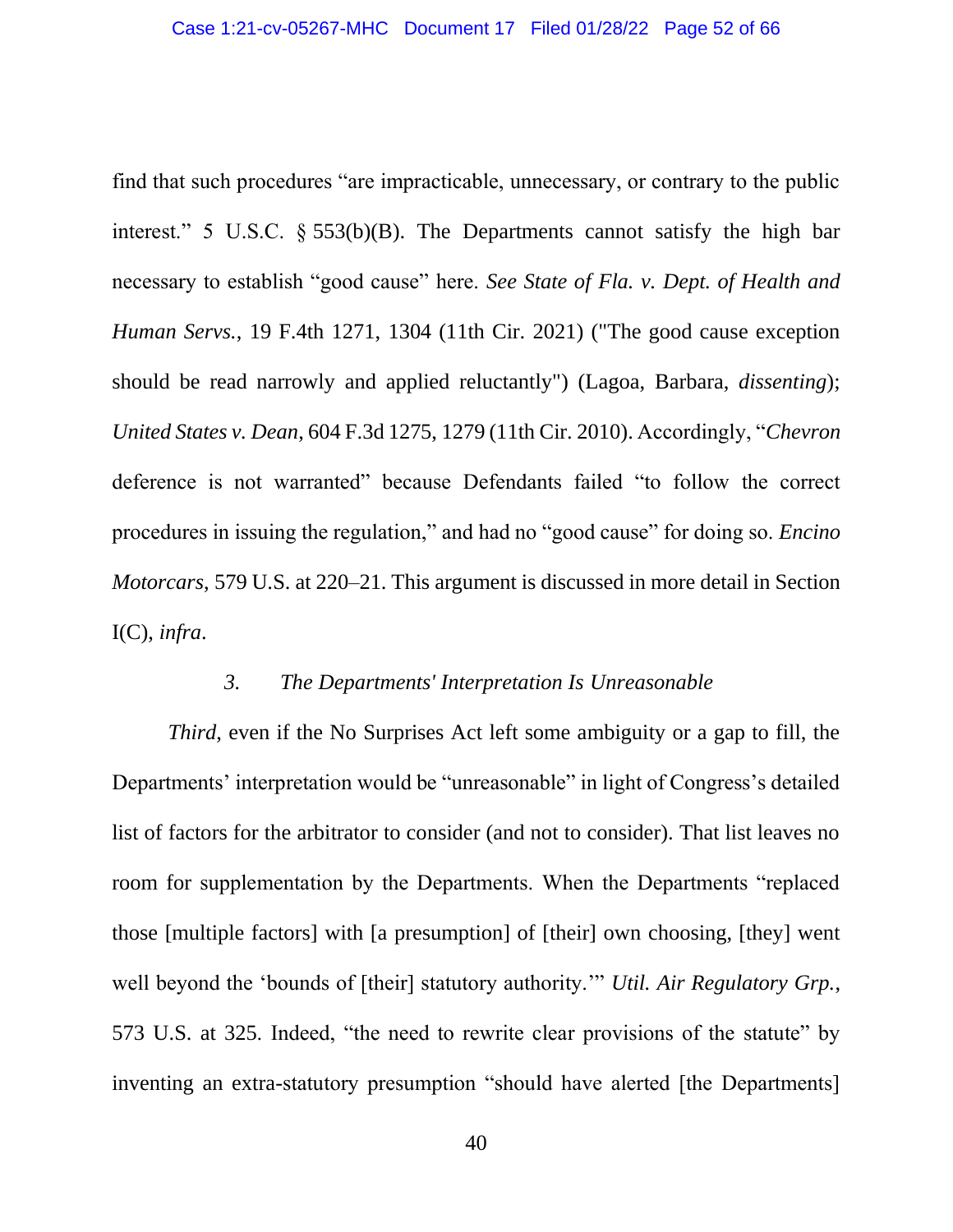that [they] had taken a wrong interpretive turn." *Id.* at 328. The September Rule could not survive *Chevron* Step Two, if it could ever get that far.

## **C. The Departments Lacked Good Cause For Bypassing Notice And Comment**

As briefly mentioned in Section I(B)(2), *supra*, *Chevron* deference is not due when "[a] regulation is 'procedurally defective'—that is[,] where the agency errs by failing to follow the correct procedures in issuing the regulation." *Encino Motorcars, LLC*, 579 U.S. at 220 (*quoting Mead Corp.*, 533 U.S. at 227); *see New Hampshire Hosp. Ass'n v. Azar*, 887 F.3d 62, 76 (1st Cir. 2018) (refusing to apply *Chevron* deference under *Encino Motorcars* because "the adoption of a substantive policy in a preamble added to a regulation after notice and comment is procedurally improper"). As noted in Count II of Plaintiffs' Complaint, the September Rule is "procedurally defective" because the Departments failed to provide notice and opportunity for public comment before publishing the September Rule.

The APA requires federal agencies to provide such notice and comment, unless they "for good cause" find that such procedures "are impracticable, unnecessary, or contrary to the public interest."  $5 \text{ U.S.C. }$   $\S 553(b)(B)$ . HHS Secretary Becerra in fact "guarantee<sup>[d]"</sup> that before HHS took any action on the Act, it would "take the comments necessary, hear from all the stakeholders to make sure what we're doing is based on the facts, the science, *and the law*." Health and Human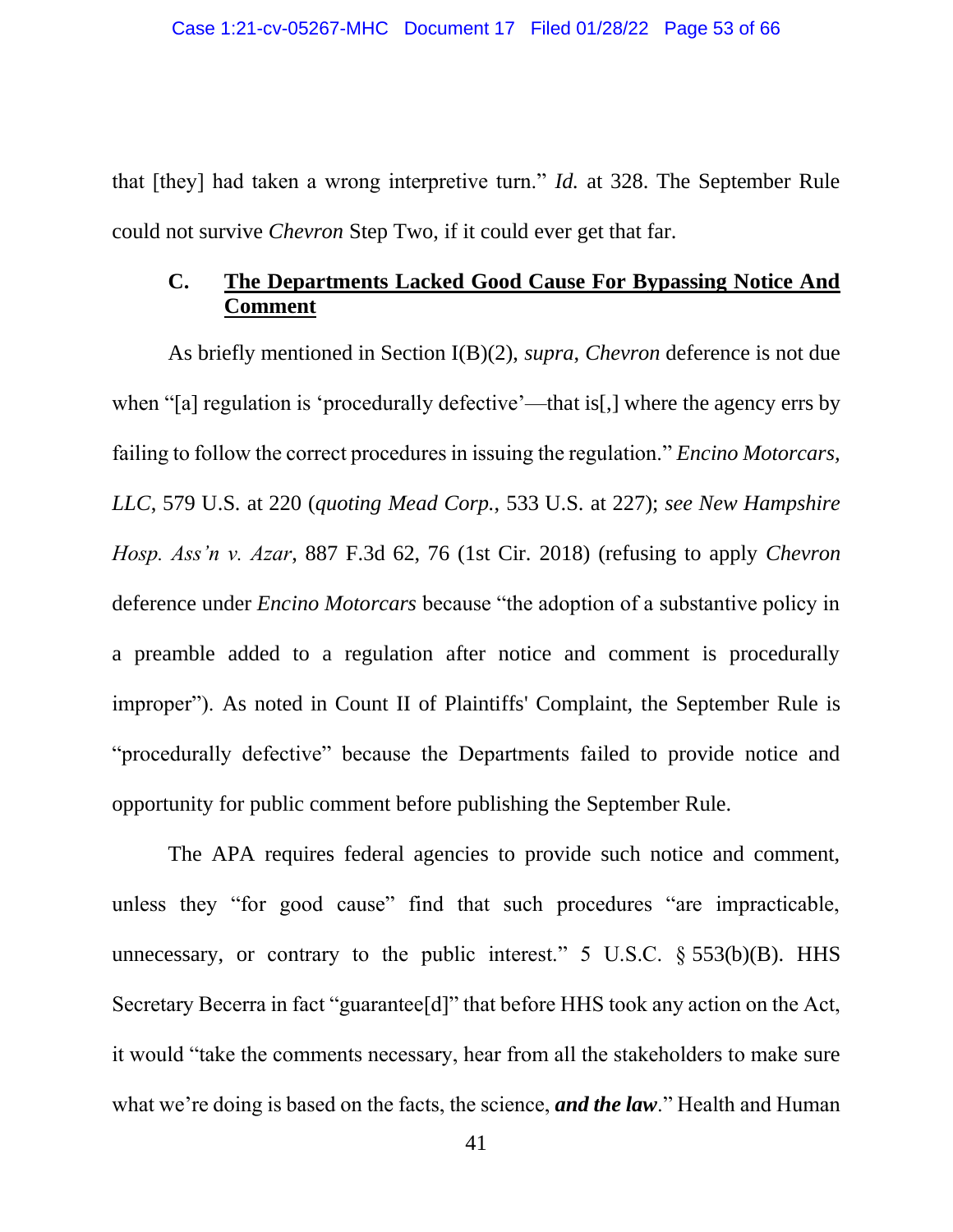Services Department Fiscal Year 2022 Budget Request before the House Appropriations Sub-Committee (Apr. 15, 2021), [https://www.c](https://www.c-span.org/video/?c4980111/userclip-becerra-statements-health-human-services-budget-request)[span.org/video/?c4980111/userclip-becerra-statements-health-human-services](https://www.c-span.org/video/?c4980111/userclip-becerra-statements-health-human-services-budget-request)[budget-request](https://www.c-span.org/video/?c4980111/userclip-becerra-statements-health-human-services-budget-request) (at minute 49:06) (emphasis added). The Departments did not keep this promise. As a result, the Departments "undermine[d] the purpose of notice and comment—to allow an agency to reconsider, and sometimes change, its proposal based on the comments of affected persons." *Miami-Dade Cty. v. EPA*, 529 F.3d 1049, 1059 (11th Cir. 2008) (internal quotation marks and citations omitted).

Here, the Departments cannot satisfy the high bar necessary to establish "good cause". With respect to the IDR process, Congress gave the Departments a full year to act. 42 U.S.C. § 300gg-111(c)(2). The Departments cannot claim exigency simply because they waited nine months to actually do so. In any event, when the Departments issued the September Rule, Congress's deadline for establishing IDR regulations—December 27, 2021—was still three months away, and the first arbitrations were not set to begin until two months thereafter. Had the Departments promulgated the September Rule as a proposed rule and sought comment, they easily could have finalized that rule with sufficient time for the IDR process to begin in approximately March 2022.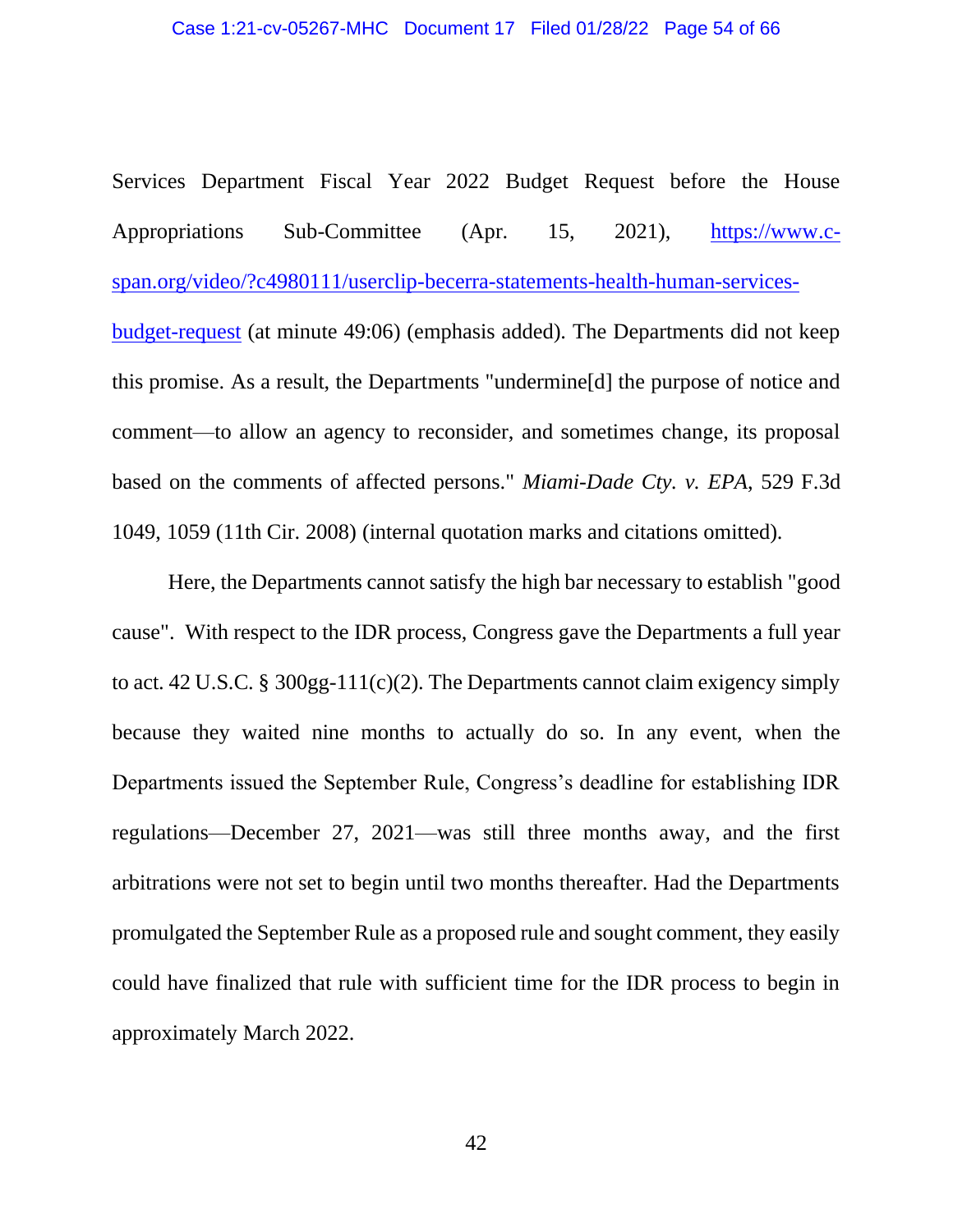In setting a deadline for final IDR regulations of December 27, 2021, Congress indicated that there would be sufficient time to establish the IDR process if final rules were not issued until then. In the September Rule, the Departments acknowledged this statutory deadline but countered that "this timeframe would not provide sufficient time for the regulated entities to implement the requirements." 86 Fed. Reg. at 56,044. Here again, the Departments have blatantly overridden Congress's judgments, citing nothing more than a perceived need to provide guidance to insurers and providers in advance of January 1, 2022. But "an agency cannot create urgency by its own delay; indeed, such delay demonstrates a lack of urgency." *State of Fla. v. Dep't of Health & Hum. Servs.*, 19 F.4th 1271, 1304–05 (11th Cir. 2021) (Lagoa, Barbara, dissenting) (*citing Nat. Res. Def. Council v. Nat'l Highway Traffic Safety Admin*., 894 F.3d 95, 114–15 (2d Cir. 2018)). Accordingly, "*Chevron* deference is not warranted" because Defendants failed "to follow the correct procedures in issuing the regulation," and had no "good cause" for doing so. *Encino Motorcars*, 579 U.S. at 220–21.

## **II. Plaintiffs And Patients They Serve Will Suffer Irreparable Harm Absent A Preliminary Injunction**

The September Rule's presumption in favor of the QPA will irreparably harm Plaintiffs Brett Cannon, M.D. and GCEP, along with its other members. *First*, the September Rule will irreparably harm Dr. Cannon and GCEP's other members when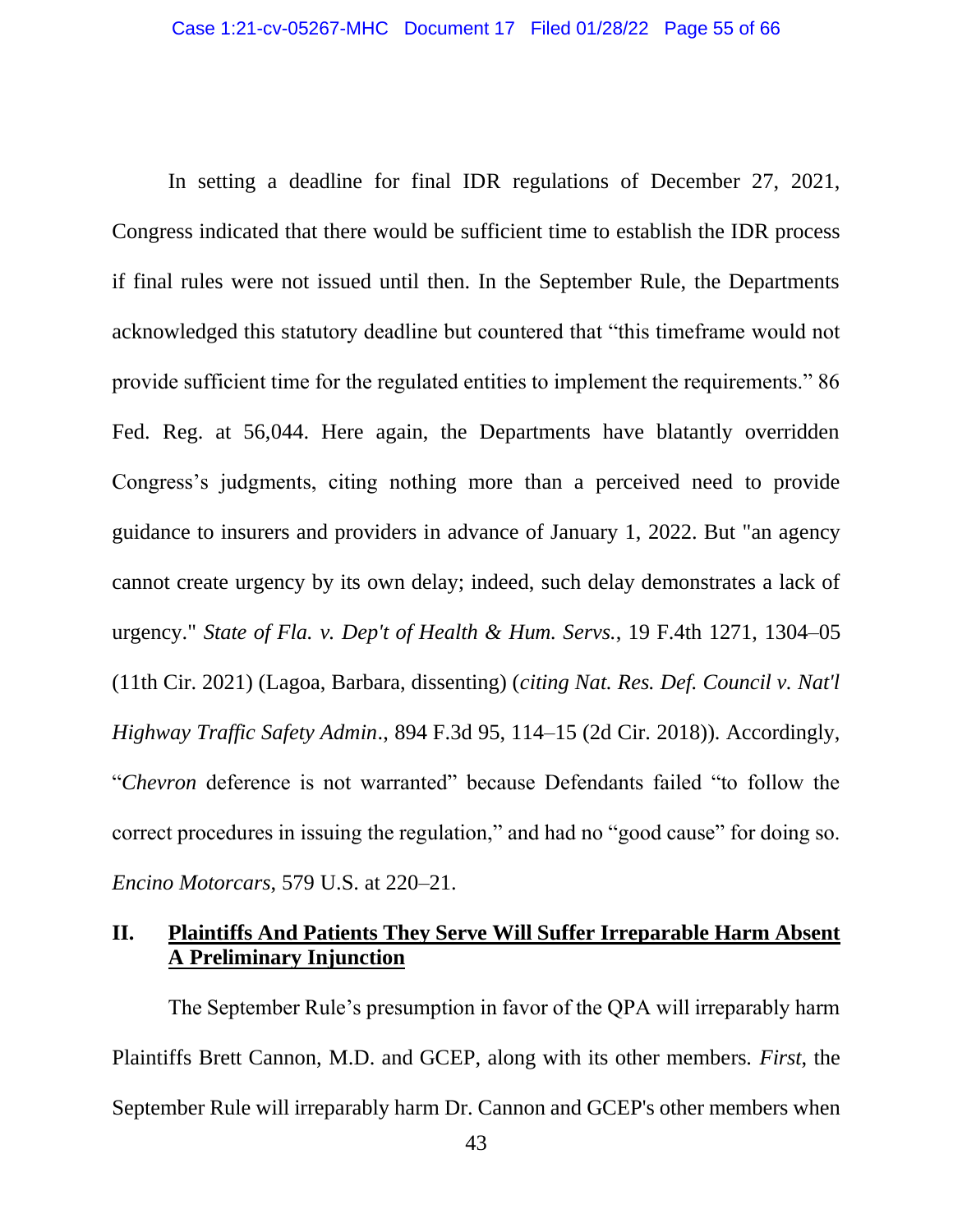they are forced to accept unfairly low reimbursement rates as a result of the Departments' unlawful presumption. The Departments' creation of a presumption that the appropriate payment amount is the median in-network rates risk market distortions because such rates do not necessarily account for the costs of providing care in the unique circumstances of each billing dispute. *See* Letter of Am. Med. Ass'n to Departments at 5 (Dec. 6, 2021), [https://www.regulations.gov/comment/CMS-2021-0156-5178.](https://www.regulations.gov/comment/CMS-2021-0156-5178) Under a benchmark systems where insurers only pay in network rates to out-of-network providers, providers, such as Plaintiffs, lose leverage to negotiate in-network rates, leaving insurers incentivized to lower those rates or drop higher costs providers from their network. In turn, this would lead to inadequate payment to in-network and out-ofnetwork providers. In crafting the Act and opting to eschew a benchmark system, Congress recognized this risk of systematic underpayment. *See* Cong. Budget Office Cost Est., S. 1895 Lower Health Care Costs Act at 7 (July 16, 2019) (estimating average payment rates dropping by 15 to 20 percent below current average), [https://www.cbo.gov/system/files/2019-07/s1895\\_0.pdf.](https://www.cbo.gov/system/files/2019-07/s1895_0.pdf)

Further, Plaintiffs' economic losses from an unfair and unlawful arbitration system will be unrecoverable from insurers because the statute expressly precludes judicial review of final and binding IDR decisions. *See* 42 U.S.C. § 300gg-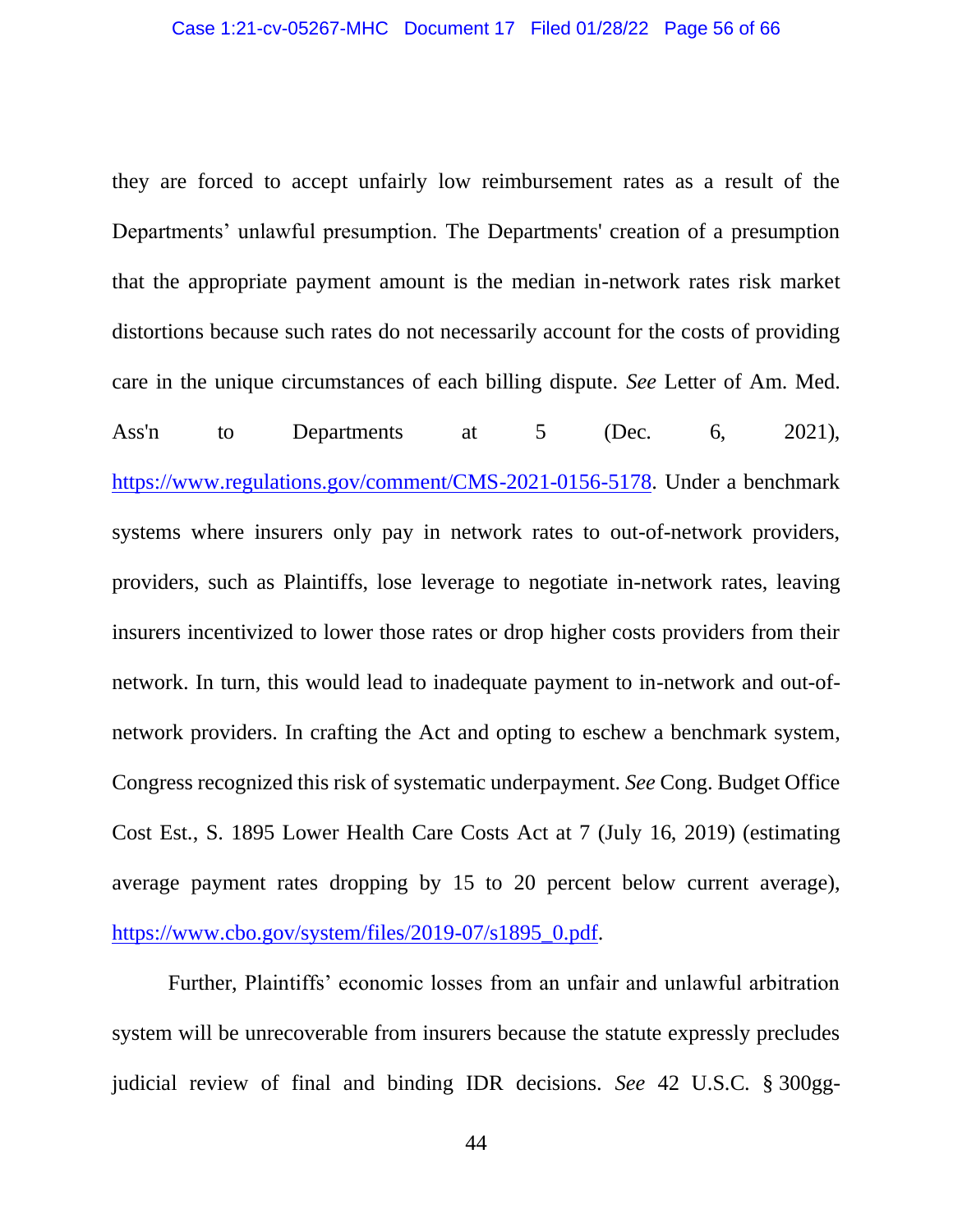$111(c)(5)(E)(i)(II)$ . Plaintiffs will also be unable to recover damages from Defendants, who enjoy sovereign immunity. 5 U.S.C. § 702 (providing for relief "other than money damages"). This renders Plaintiffs' harms "per se" irreparable. *See Odebrecht Const., Inc. v. Sec'y, Fla. Dep't of Transp.*, 715 F.3d 1268, 1289 (11th Cir. 2013) ("In the context of preliminary injunctions, numerous courts have held that the inability to recover monetary damages because of sovereign immunity renders the harm suffered irreparable."); *see also Cunningham v. Adams*, 808 F.2d 815, 821 (11th Cir. 1987) ("An injury is 'irreparable' only if it cannot be undone through monetary remedies.").

*Second*, the September Rule is *already* irreparably harming, and threatens to further harm, Dr. Cannon and GCEP's other members because it is already incentivizing insurers to reduce payment rates under their contracts. Because the Rule's presumption in favor of the QPA allows insurers to pay out-of-network providers at unfairly low rates, insurers can leverage the Rule to demand that innetwork providers accept commensurately low rates, threatening to cancel innetwork agreements if providers do not capitulate.

In fact, little more than a month after the September Rule's publication, an insurer sought to exploit the Departments' misinterpretation of the Act, to the detriment of its in-network providers and their patients. *See* BCBS Letter.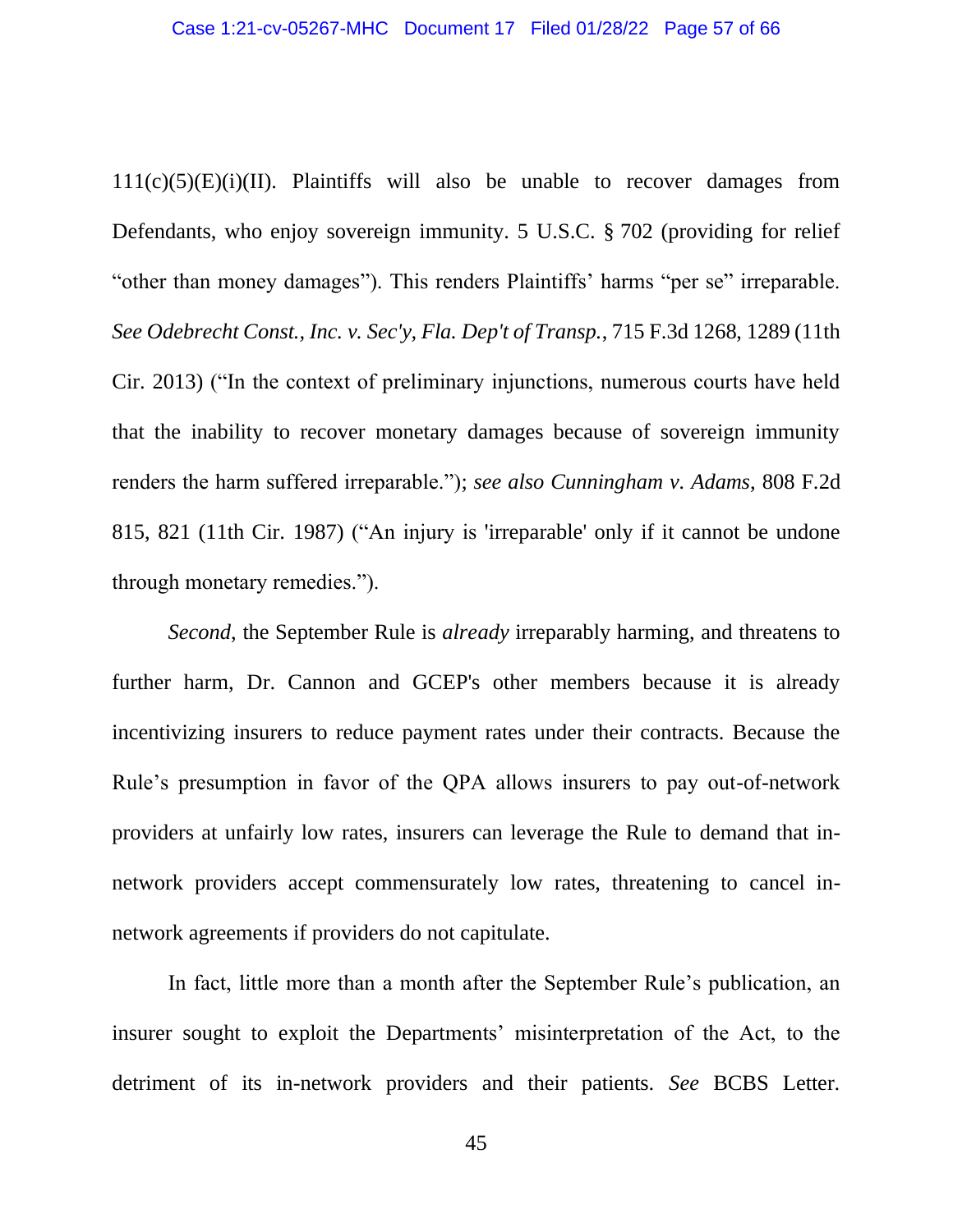Specifically, Blue Cross Blue Shield of North Carolina recently sent a letter to certain in-network providers demanding that they agree to reduce in-network rates in light of the September Rule's presumption in favor of the QPA as the appropriate payment rate. The letter states that "[w]hile the exact, final QPAs are not yet available . . . the Interim Final Rules provide enough clarity to warrant a significant reduction in your contracted rate with Blue Cross NC." *Id.* It goes on to demand "an immediate reduction in rates" to be followed by negotiation of final rates "in light of the QPA amounts established in accordance with the upcoming Rules." *Id.* If the provider does not agree to reduce its rates, Blue Cross Blue Shield of North Carolina will terminate its contract, thereby leaving patients with more limited coverage options than they had prior to the September Rule. *Id.* ("If we are unable to establish in-network rates more in line with a reasonable, market rate, our plan is to terminate agreements where the resulting out-of-network QPA would reduce medical expenses to the benefit of our customers' overall premiums.").

The attached declarations demonstrate that the September Rule's harms are "'neither remote nor speculative, but actual and imminent.'" *Ne. Florida Chapter Ass'n of Gen. Contractors of Am.*, 896 F.2d at 1285. The declaration submitted by Dee William Pettigrew, III, M.D. makes clear that, based on his experience, the September Rule's presumption in favor of the QPA will strain providers' resources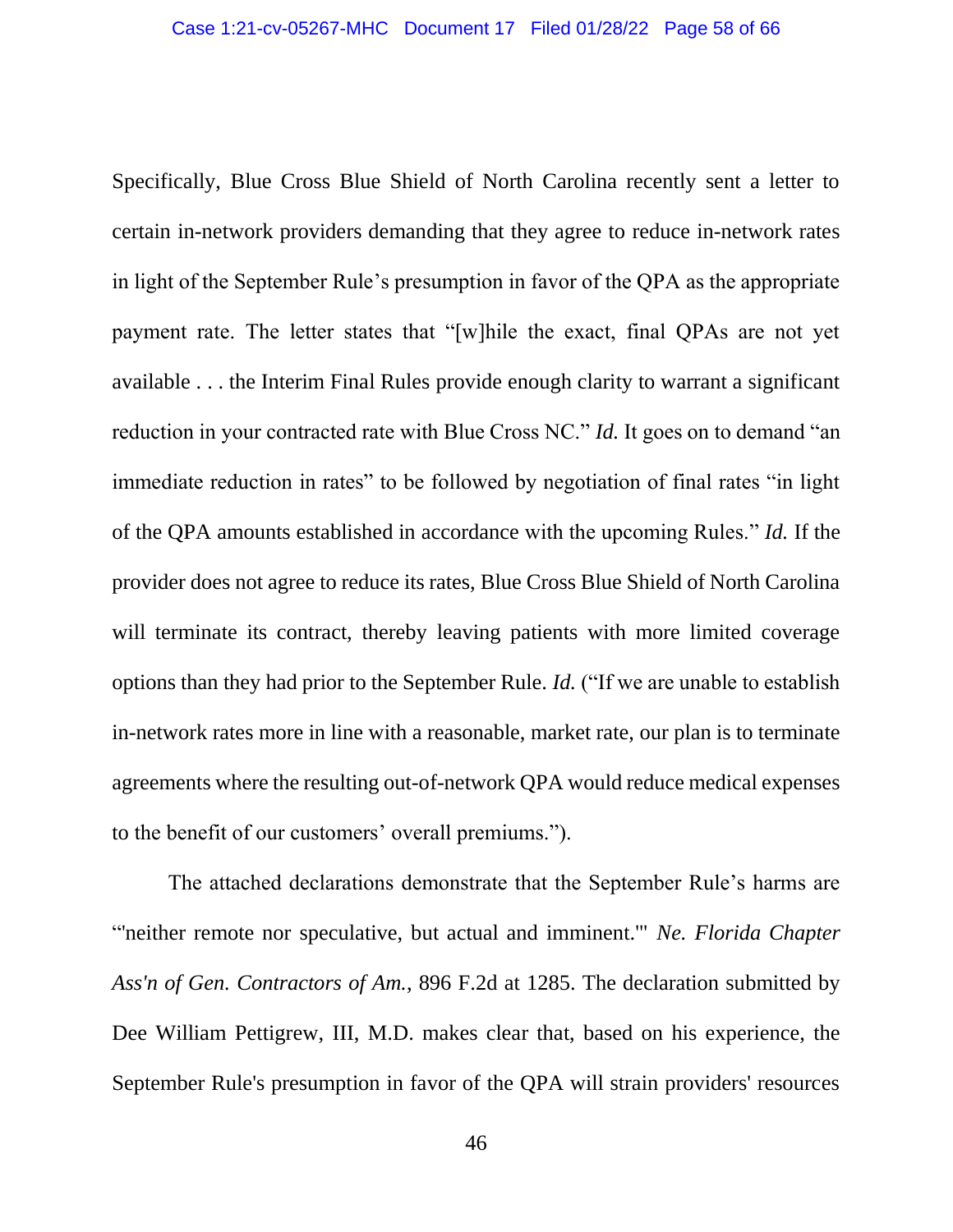and "make it more difficult for them to treat patients." Pettigrew Decl. ¶ 12. Because of the presumption, the declarations submitted by Dr. Pettigrew and Dr. Cannon explain that "some insurance providers are already leveraging the September IFR as a means of lower rates as they believe they can pay reduced amounts as out-ofnetwork providers under the [September Rule's] presumption in favor of the QPA." Pettigrew Decl. ¶ 13; Cannon Decl. ¶ 14. As a result, the presumption will have "significant and devastating" effects on providers and their abilities to serve the public's healthcare needs—including those in the most vulnerable populations. Pettigrew Decl.  $\P$  16; Cannon Decl.  $\P$  17. To prevent this litany of irreparable harms, the Rule should be stayed.

## **III. The Balance Of Equities And The Public Interest Strongly Favor A Preliminary Injunction Pending Judicial Review**

When a stay of agency action is sought against the government, harm to the opposing party and the public interest merge into a single inquiry. *Nken v. Holder*, 556 U.S. 418, 435 (2009)("The third and fourth factors, harm to the opposing party and the public interest, merge when the Government is the opposing party."). The Court thus weighs the harm to the movants absent a stay against the impact of a stay on the government and the public interest. *Id.*

Here, the harms to movants and their patients far outweigh any potential harm to the government. Because the purpose of a preliminary injunction is merely to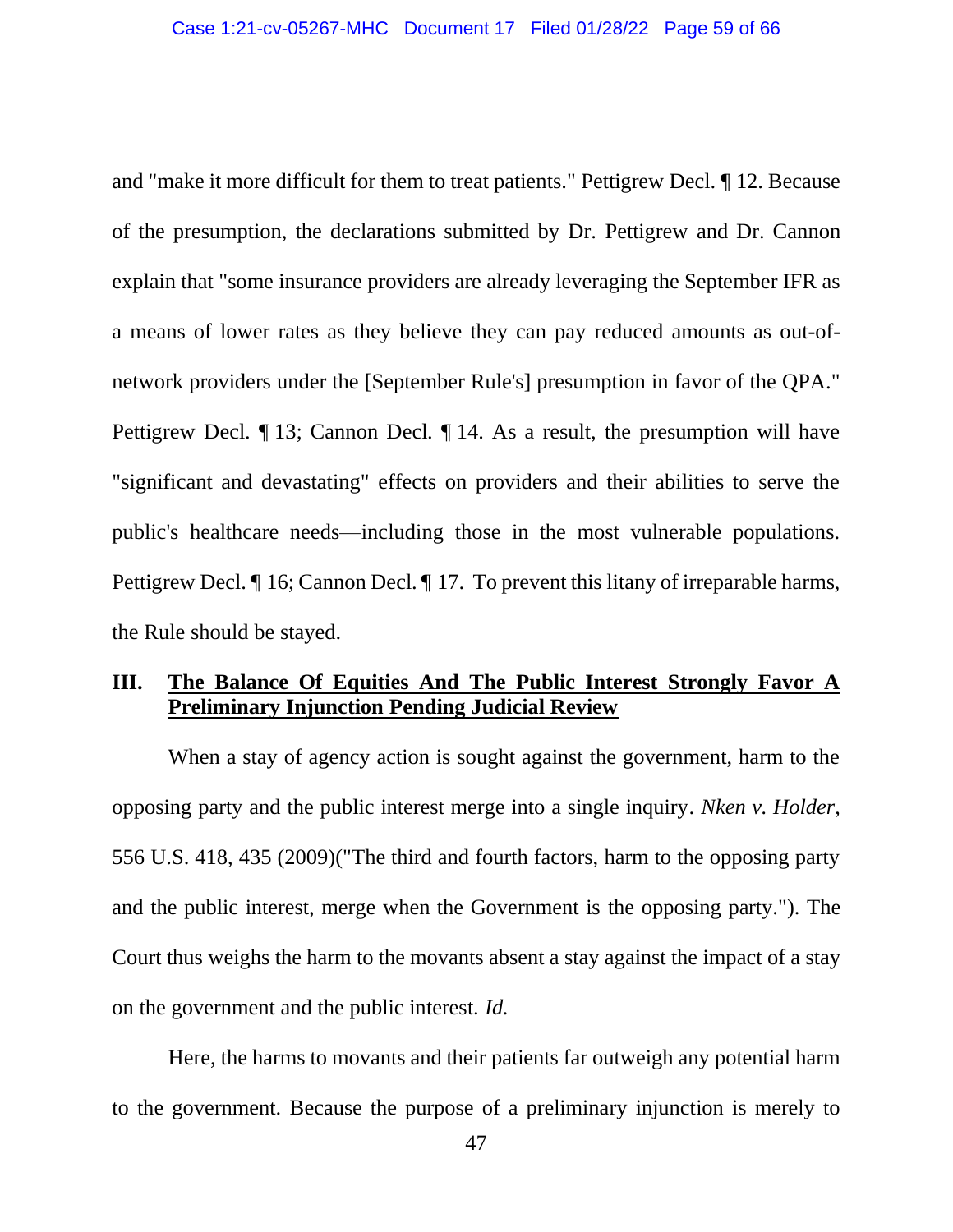preserve the status quo, the government will not suffer any harm. *See Univ. of Texas v. Camenisch*, 451 U.S. 390, 395, 101 S. Ct. 1830, 1834 (1981). An injunction will not remove or delay any of the patient protection provisions of the NSA, because insurers will still have to calculate their cost-sharing as if the providers were innetwork, and providers will still be forbidden from balance-billing the patient. The only party that will suffer harm from the issuance of an injunction is insurers, as they will not be able to take advantage of the windfall the September Rule gives them. Moreover, a limited stay of the unlawful portions of the September Rule will not interfere with the IDR process because the government's "interpretation" is not necessary for successful arbitrations under the Act. The Act already describes in detail the considerations the arbitrator should take into account in determining which offer to accept. There is thus no need for Defendants to promulgate *any* rule with respect to the arbitrator's payment selection; Congress already gave the arbitrator all the direction she needs to select an offer. Even if there were a need for Defendants to promulgate a rule with respect to the arbitrator's payment selection, staying the specific and limited portions of the interim final rule is not likely to delay arbitration decisions. While the Departments dawdled in issuing their Rule, the ensuing comment period closed on December 6, 2021. *See* 86 Fed. Reg. 55,980. Thus, if they deem it necessary, the Departments would have more than enough time to publish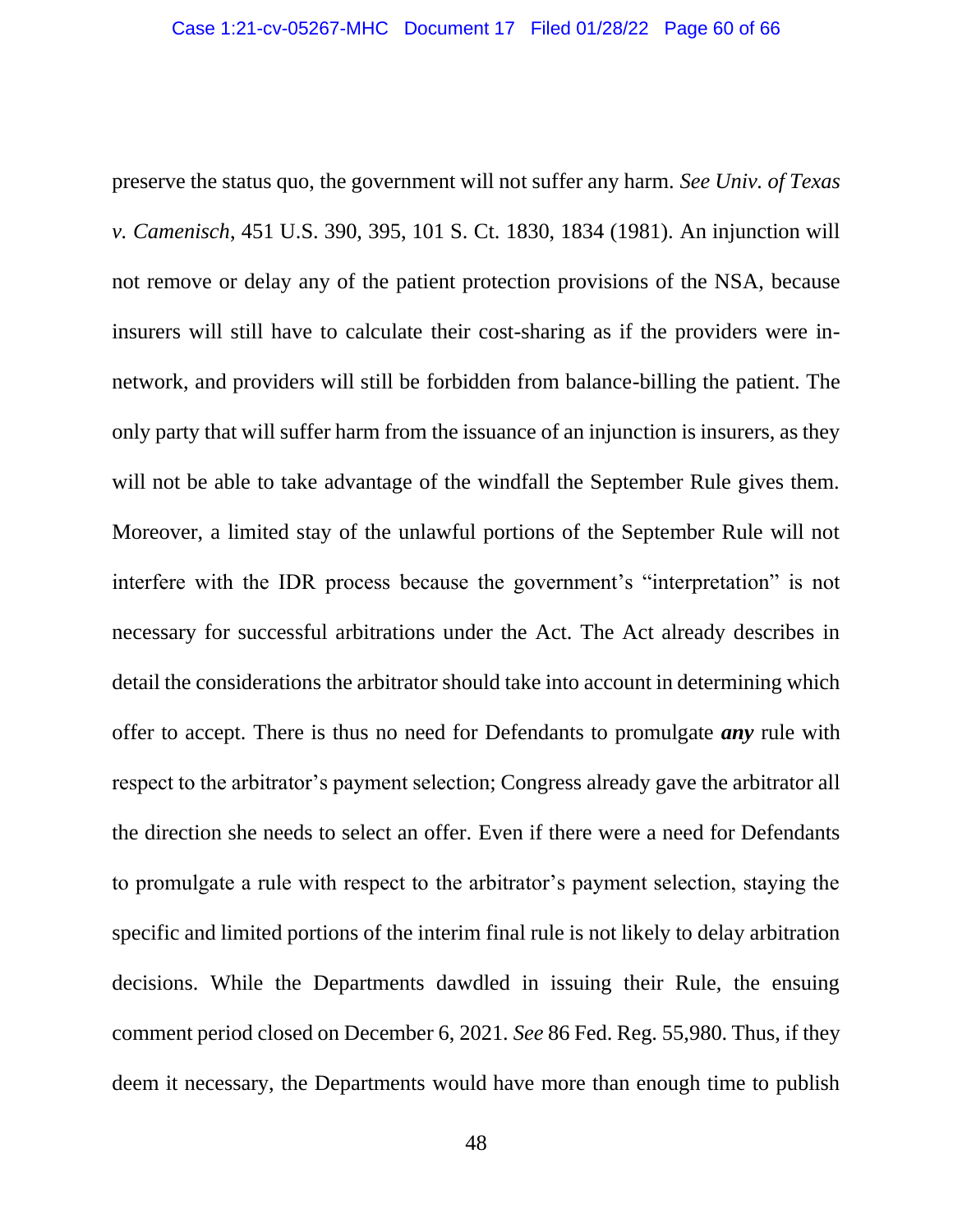updated final rules that conform to the Act before the first expected arbitration decisions are due in March 2022.

The public interest, meanwhile, weighs heavily in favor of a stay. Critically, the September Rule will irreparably harm the patients served by Dr. Cannon and other members of GCEP. As the letter from Blue Cross of North Carolina makes clear, the Rule emboldens insurers to narrow their networks and threaten to "terminate" those providers who refuse to accept unfairly low compensation rates. Other insurers are likely to take similar action. The insurers' actions will reduce the number of doctors and hospitals that are "in-network," and thereby reduce choices and access to in-network care for patients.<sup>9</sup> Consistent underpayments to providers will prompt them to take measures to reduce their expected losses, such as by limiting medical services.

Finally, there is clearly a robust public interest in safeguarding prompt access to health care. As even the Departments themselves recognize, undercompensating providers "could lead to participants, beneficiaries and enrollees not receiving needed medical care[.]" 86 Fed. Reg. at 56,044. Accordingly, the public interest will

<sup>9</sup> *See Influence of Out-of-Network Payment Standards on Insurer-Provider Bargaining: California's Experience*, Am. J. of Managed Care (Aug. 5 2019), [https://www.ajmc.com/view/influence-of-outofnetwork-payment-standards-on](https://www.ajmc.com/view/influence-of-outofnetwork-payment-standards-on-insurer-provider-bargaining-californias-experience?p=1)[insurer-provider-bargaining-californias-experience?p=1.](https://www.ajmc.com/view/influence-of-outofnetwork-payment-standards-on-insurer-provider-bargaining-californias-experience?p=1)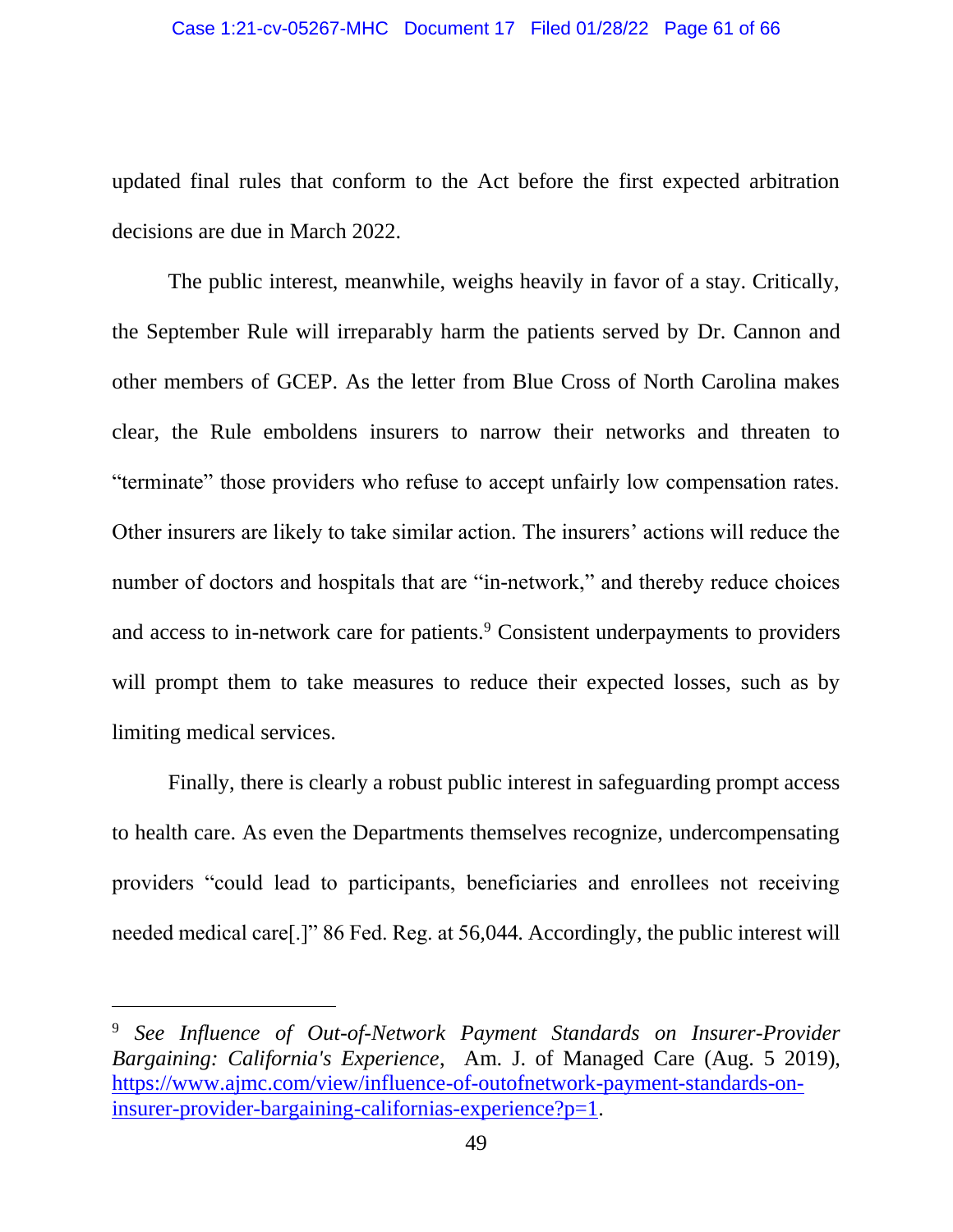be served by staying the September Rule, leaving the arbitrators to abide by Congress's clear and detailed instructions rather than the Departments' atextual presumption.

### **CONCLUSION**

For the foregoing reasons, this Court should issue as soon as possible, and before March 1, 2022, a preliminary injunction pending judicial review of the provisions of the September Rule that require IDR entities to employ a presumption in favor of the offer closest to the QPA, or in the alternative, grant summary judgment in Plaintiffs' favor.

Respectfully submitted this 28th day of January, 2022.

#### HALL BOOTH SMITH, P.C.

191 Peachtree Street, N.E. Suite 2900 Atlanta, GA 30303-1775 Tel: 404-954-5000 Fax: 404-954-5020 Email: [bcone@hallboothsmith.com](mailto:bcone@hallboothsmith.com) Email: [dmclean@hallboothsmith.com](mailto:dmclean@hallboothsmith.com) Email: [jjohnson@hallboothsmith.com](mailto:jjohnson@hallboothsmith.com) Email[:bculverhouse@hallboothsmith.com](mailto:bculverhouse@hallboothsmith.com)

*/s/ Brittany H. Cone* BRITTANY H. CONE Georgia Bar No. 488550 S. DAVID MCLEAN, JR. Georgia Bar No. 496890 JORDAN S. JOHNSON Georgia Bar No. 649655 BAYLEE A. CULVERHOUSE Georgia Bar No. 407463

*Counsel for Plaintiffs*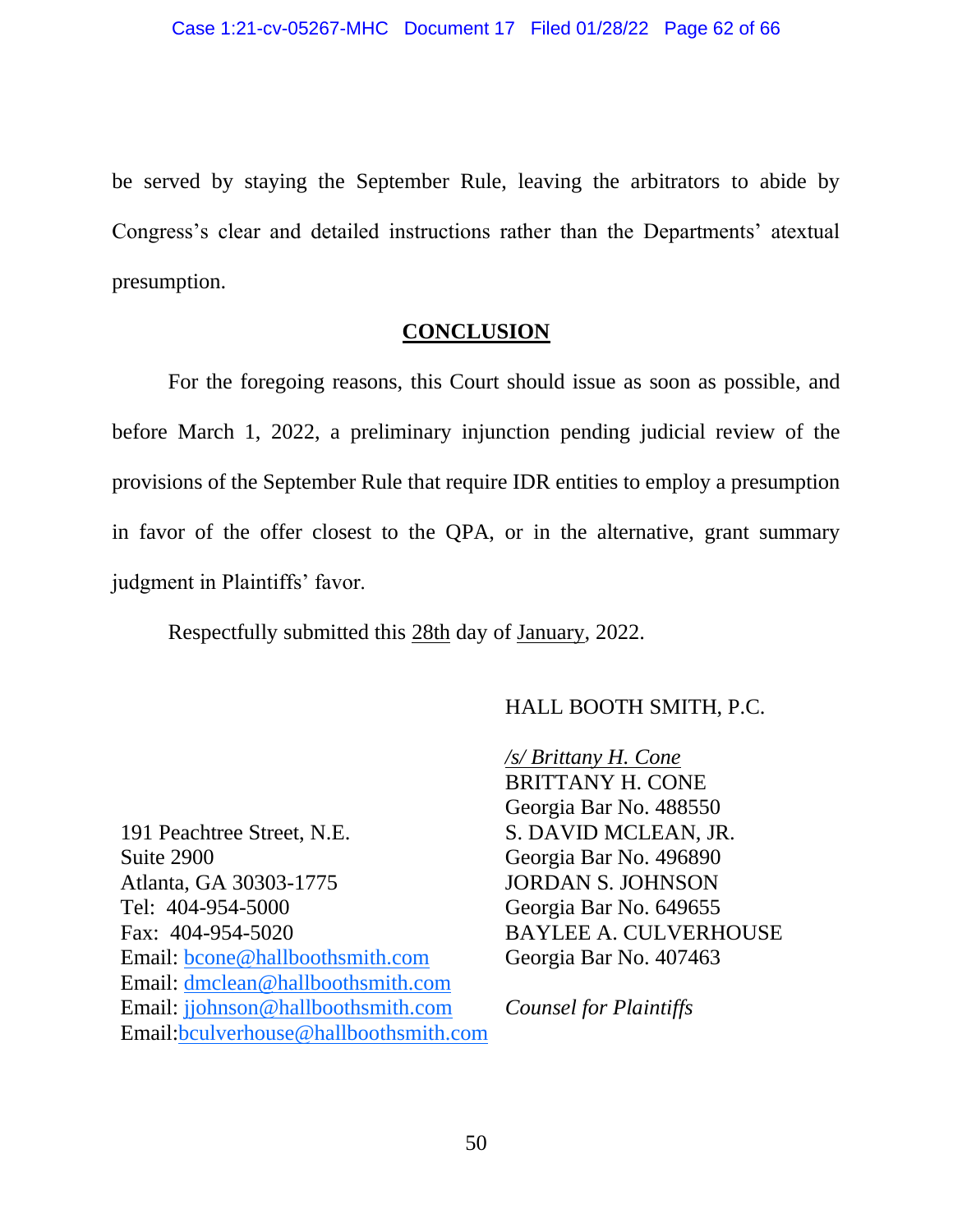| UNITED STATES DISTRICT COURT        |
|-------------------------------------|
| <b>NORTHERN DISTRICT OF GEORGIA</b> |
| <b>ATLANTA DIVISION</b>             |

| <b>GEORGIA COLLEGE OF</b><br><b>EMERGENCY PHYSICIANS and</b><br>BRETT CANNON, M.D.,<br>Plaintiffs,                                                                                                                                                         |                                        |
|------------------------------------------------------------------------------------------------------------------------------------------------------------------------------------------------------------------------------------------------------------|----------------------------------------|
| VS.<br>UNITED STATES DEPARTMENT<br>OF HEALTH AND HUMAN<br><b>SERVICES, DEPARTMENT OF</b><br>LABOR, DEPARTMENT OF THE<br><b>TREASURY, OFFICE OF</b><br>PERSONNEL MANAGEMENT,<br>and the CURRENT HEADS OF<br>THOSE AGENCIES IN THEIR<br>OFFICIAL CAPACITIES, | CIVIL ACTION NO. 1:21-cv-<br>05267-MHC |
| Defendants.                                                                                                                                                                                                                                                |                                        |

## **CERTIFICATE OF COMPLIANCE**

The foregoing **PLAINTIFFS' MOTION FOR PRELIMINARY INJUNCTION, OR IN THE ALTERNATIVE, FOR SUMMARY JUDGMENT AND BRIEF IN SUPPORT THEREOF** is double-spaced in 14 point Times New Roman font and Plaintiffs have obtained Leave from the Court to exceed the page limitations of Local Rule 7.1(D).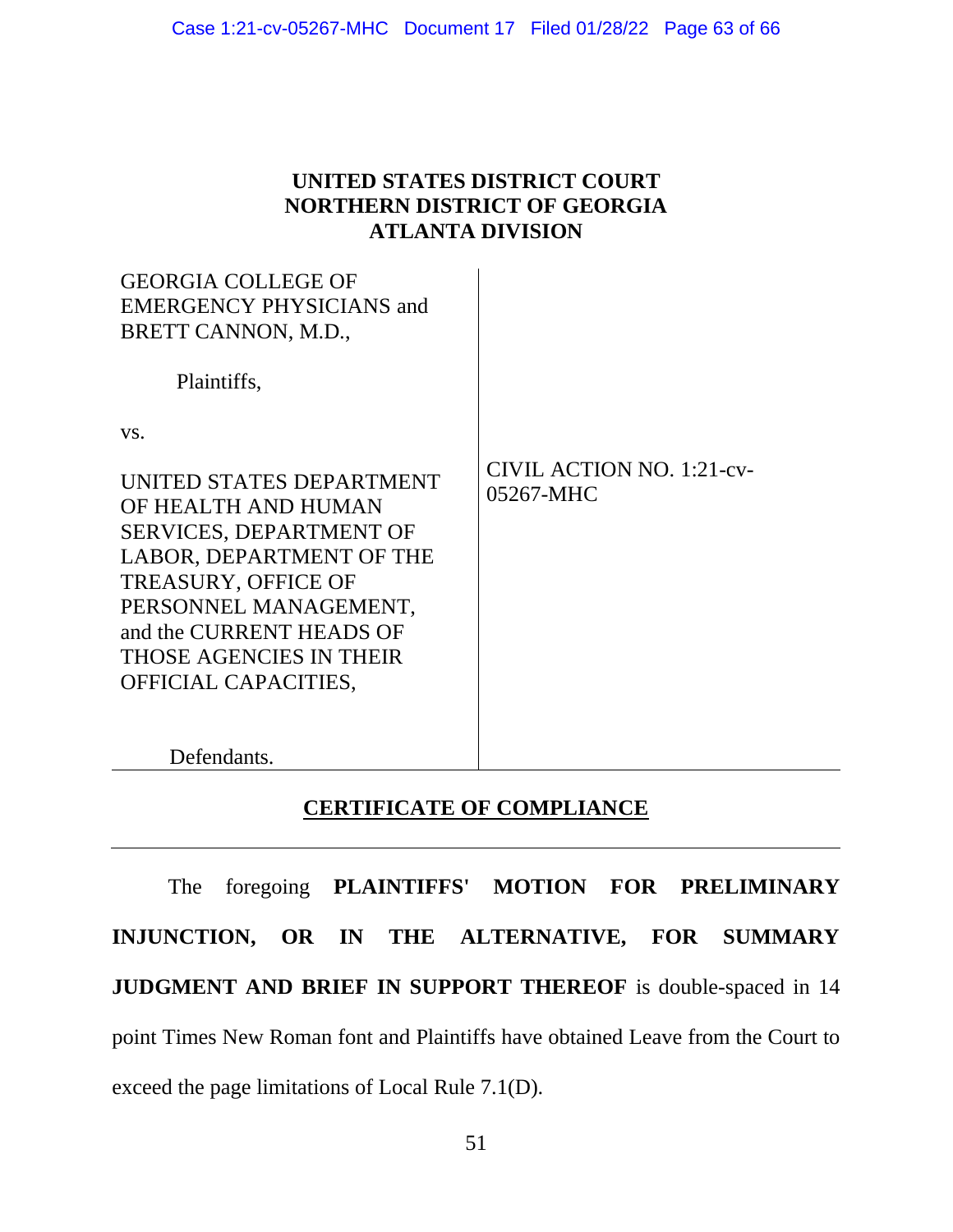Respectfully submitted this 28th day of January, 2022.

# **HALL BOOTH SMITH, P.C.**

*/s/ Brittany H. Cone* BRITTANY H. CONE Georgia Bar No. 488550 S. DAVID MCLEAN, JR. Georgia Bar No. 496890 JORDAN S. JOHNSON Georgia Bar No. 649655 BAYLEE A. CULVERHOUSE Georgia Bar No. 407463

191 Peachtree Street, N.E. Suite 2900 Atlanta, GA 30303-1775 Tel: 404-954-5000 Fax: 404-954-5020 Email: [bcone@hallboothsmith.com](mailto:bcone@hallboothsmith.com) Email: [dmclean@hallboothsmith.com](mailto:dmclean@hallboothsmith.com) Email: [jjohnson@hallboothsmith.com](mailto:jjohnson@hallboothsmith.com) Email[:bculverhouse@hallboothsmith.com](mailto:bculverhouse@hallboothsmith.com)

*Counsel for Plaintiffs*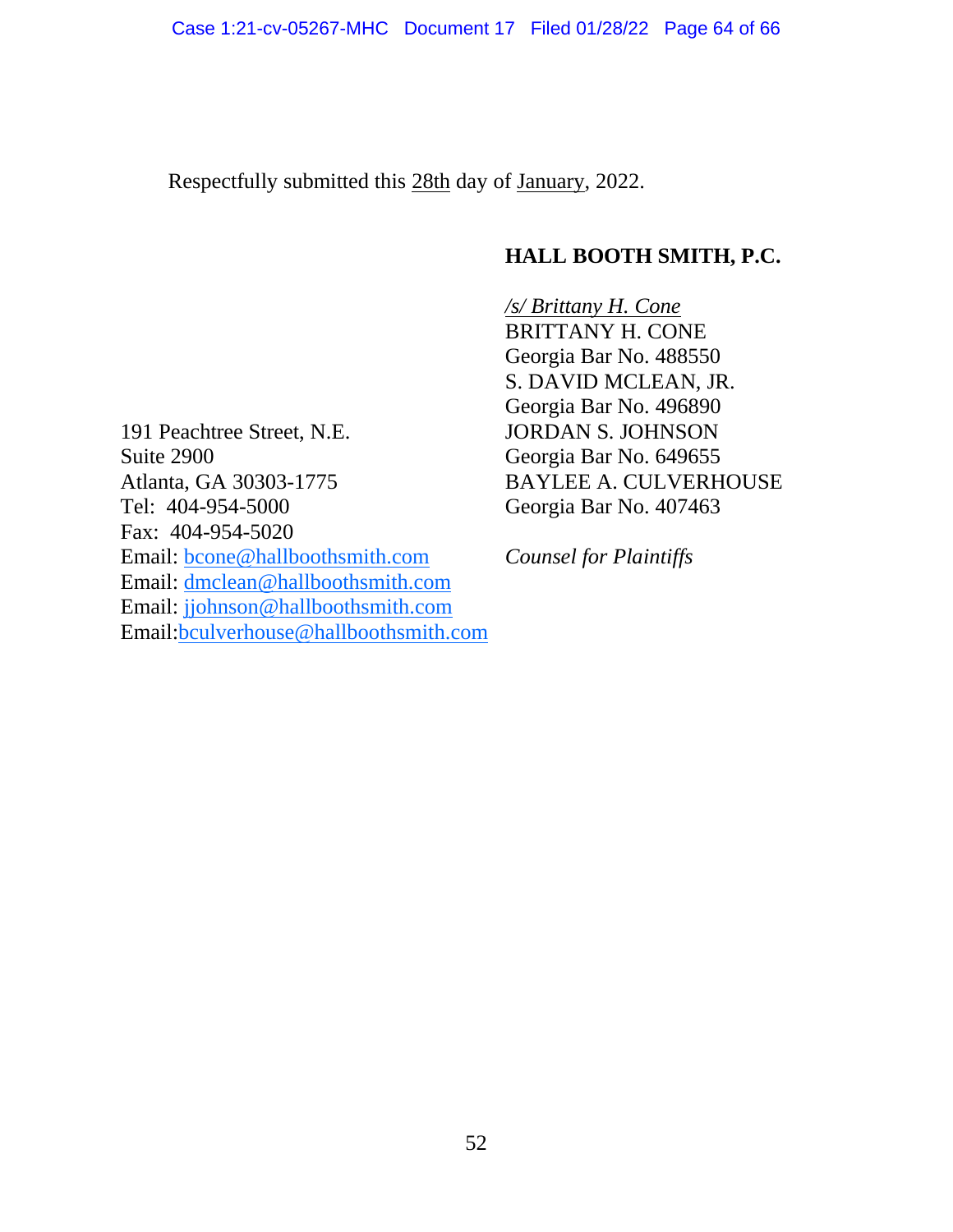## **IN THE UNITED STATES DISTRICT COURT FOR THE NORTHERN DISTRICT OF GEORGIA ATLANTA DIVISION**

| <b>GEORGIA COLLEGE OF</b><br><b>EMERGENCY PHYSICIANS and</b> |                           |
|--------------------------------------------------------------|---------------------------|
| BRETT CANNON, M.D.,                                          |                           |
| Plaintiffs,                                                  |                           |
| VS.                                                          |                           |
| UNITED STATES DEPARTMENT                                     | CIVIL ACTION NO. 1:21-cv- |
| OF HEALTH AND HUMAN                                          | 05267-MHC                 |
| <b>SERVICES, DEPARTMENT OF</b>                               |                           |
| LABOR, DEPARTMENT OF THE                                     |                           |
| <b>TREASURY, OFFICE OF</b>                                   |                           |
| PERSONNEL MANAGEMENT,                                        |                           |
| and the CURRENT HEADS OF                                     |                           |
| <b>THOSE AGENCIES IN THEIR</b>                               |                           |
| OFFICIAL CAPACITIES,                                         |                           |
|                                                              |                           |
| Defendants.                                                  |                           |

# **CERTIFICATE OF SERVICE**

I hereby certify that I have this day served a copy of the within and foregoing

**PLAINTIFFS' MOTION FOR PRELIMINARY INJUNCTION, OR IN THE** 

**ALTERNATIVE, FOR SUMMARY JUDGMENT AND BRIEF IN SUPPORT** 

**THEREOF** with the Clerk of Court using the CM/ECF system, which will